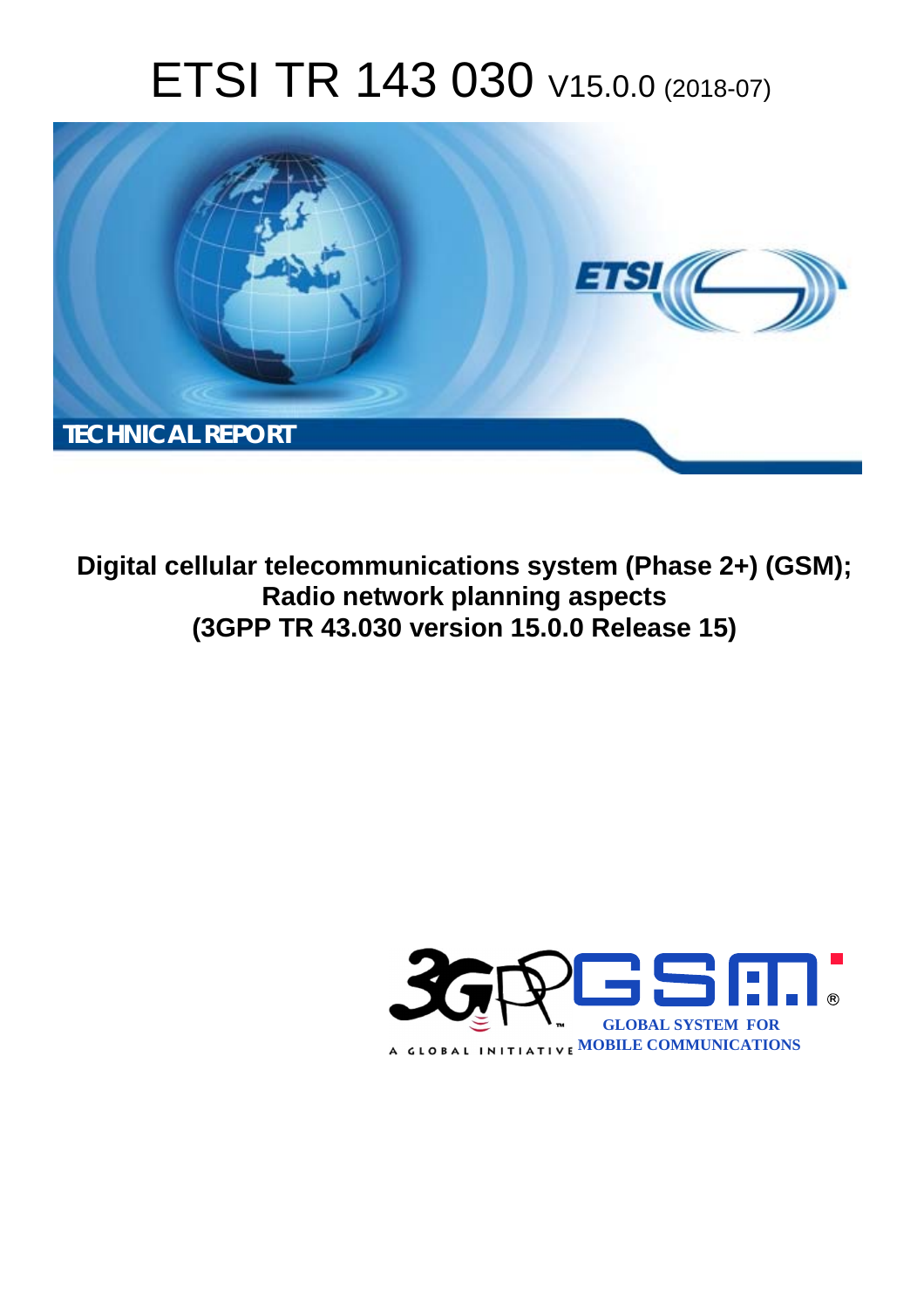Reference RTR/TSGR-0643030vf00

> Keywords GSM

#### *ETSI*

#### 650 Route des Lucioles F-06921 Sophia Antipolis Cedex - FRANCE

Tel.: +33 4 92 94 42 00 Fax: +33 4 93 65 47 16

Siret N° 348 623 562 00017 - NAF 742 C Association à but non lucratif enregistrée à la Sous-Préfecture de Grasse (06) N° 7803/88

#### *Important notice*

The present document can be downloaded from: <http://www.etsi.org/standards-search>

The present document may be made available in electronic versions and/or in print. The content of any electronic and/or print versions of the present document shall not be modified without the prior written authorization of ETSI. In case of any existing or perceived difference in contents between such versions and/or in print, the only prevailing document is the print of the Portable Document Format (PDF) version kept on a specific network drive within ETSI Secretariat.

Users of the present document should be aware that the document may be subject to revision or change of status. Information on the current status of this and other ETSI documents is available at <https://portal.etsi.org/TB/ETSIDeliverableStatus.aspx>

If you find errors in the present document, please send your comment to one of the following services: <https://portal.etsi.org/People/CommiteeSupportStaff.aspx>

#### *Copyright Notification*

No part may be reproduced or utilized in any form or by any means, electronic or mechanical, including photocopying and microfilm except as authorized by written permission of ETSI. The content of the PDF version shall not be modified without the written authorization of ETSI. The copyright and the foregoing restriction extend to reproduction in all media.

> © ETSI 2018. All rights reserved.

**DECT**TM, **PLUGTESTS**TM, **UMTS**TM and the ETSI logo are trademarks of ETSI registered for the benefit of its Members. **3GPP**TM and **LTE**TM are trademarks of ETSI registered for the benefit of its Members and of the 3GPP Organizational Partners. **oneM2M** logo is protected for the benefit of its Members.

**GSM**® and the GSM logo are trademarks registered and owned by the GSM Association.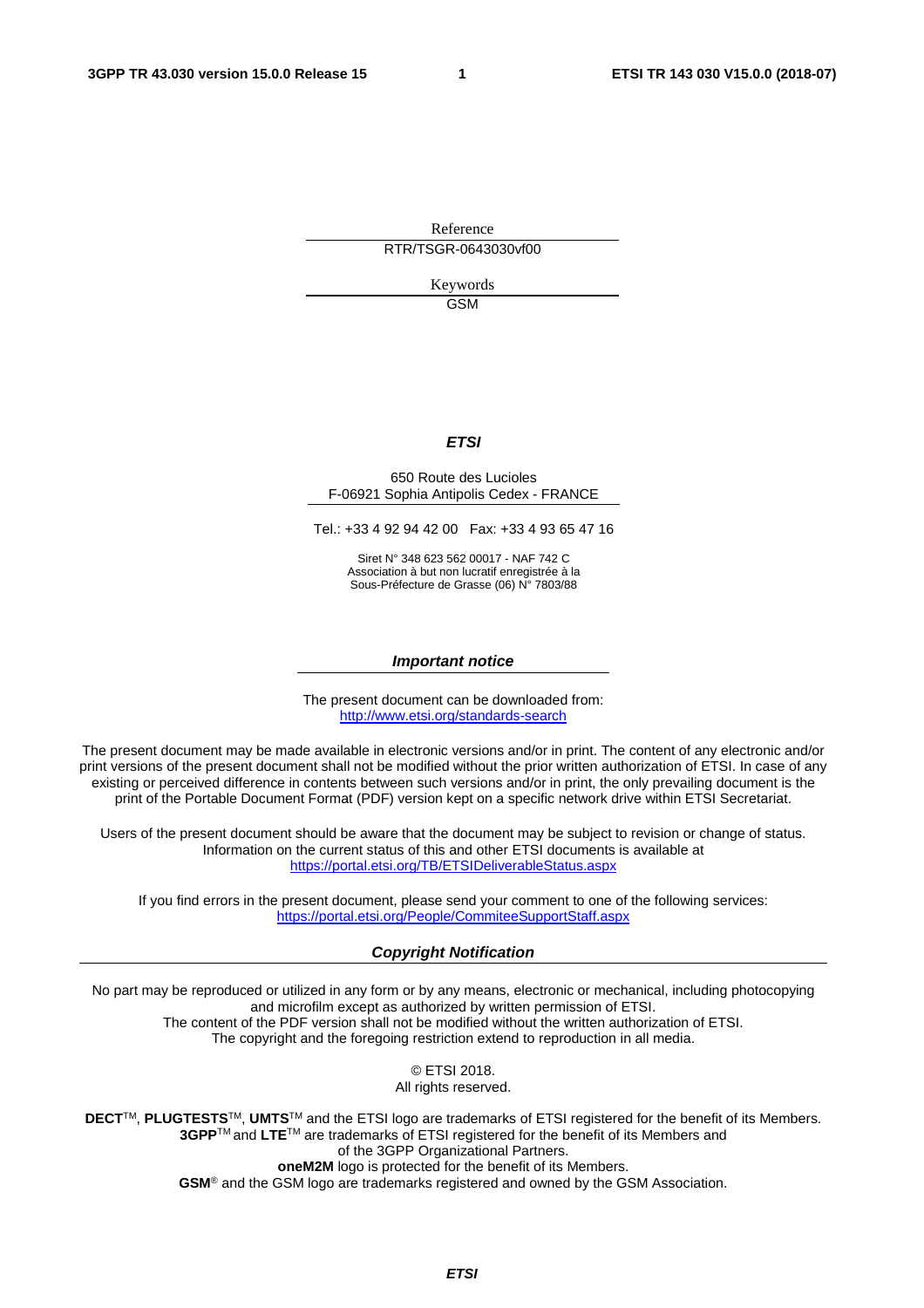## Intellectual Property Rights

#### Essential patents

IPRs essential or potentially essential to normative deliverables may have been declared to ETSI. The information pertaining to these essential IPRs, if any, is publicly available for **ETSI members and non-members**, and can be found in ETSI SR 000 314: *"Intellectual Property Rights (IPRs); Essential, or potentially Essential, IPRs notified to ETSI in respect of ETSI standards"*, which is available from the ETSI Secretariat. Latest updates are available on the ETSI Web server ([https://ipr.etsi.org/\)](https://ipr.etsi.org/).

Pursuant to the ETSI IPR Policy, no investigation, including IPR searches, has been carried out by ETSI. No guarantee can be given as to the existence of other IPRs not referenced in ETSI SR 000 314 (or the updates on the ETSI Web server) which are, or may be, or may become, essential to the present document.

#### **Trademarks**

The present document may include trademarks and/or tradenames which are asserted and/or registered by their owners. ETSI claims no ownership of these except for any which are indicated as being the property of ETSI, and conveys no right to use or reproduce any trademark and/or tradename. Mention of those trademarks in the present document does not constitute an endorsement by ETSI of products, services or organizations associated with those trademarks.

## Foreword

This Technical Report (TR) has been produced by ETSI 3rd Generation Partnership Project (3GPP).

The present document may refer to technical specifications or reports using their 3GPP identities, UMTS identities or GSM identities. These should be interpreted as being references to the corresponding ETSI deliverables.

The cross reference between GSM, UMTS, 3GPP and ETSI identities can be found under [http://webapp.etsi.org/key/queryform.asp.](http://webapp.etsi.org/key/queryform.asp)

## Modal verbs terminology

In the present document "**should**", "**should not**", "**may**", "**need not**", "**will**", "**will not**", "**can**" and "**cannot**" are to be interpreted as described in clause 3.2 of the [ETSI Drafting Rules](https://portal.etsi.org/Services/editHelp!/Howtostart/ETSIDraftingRules.aspx) (Verbal forms for the expression of provisions).

"**must**" and "**must not**" are **NOT** allowed in ETSI deliverables except when used in direct citation.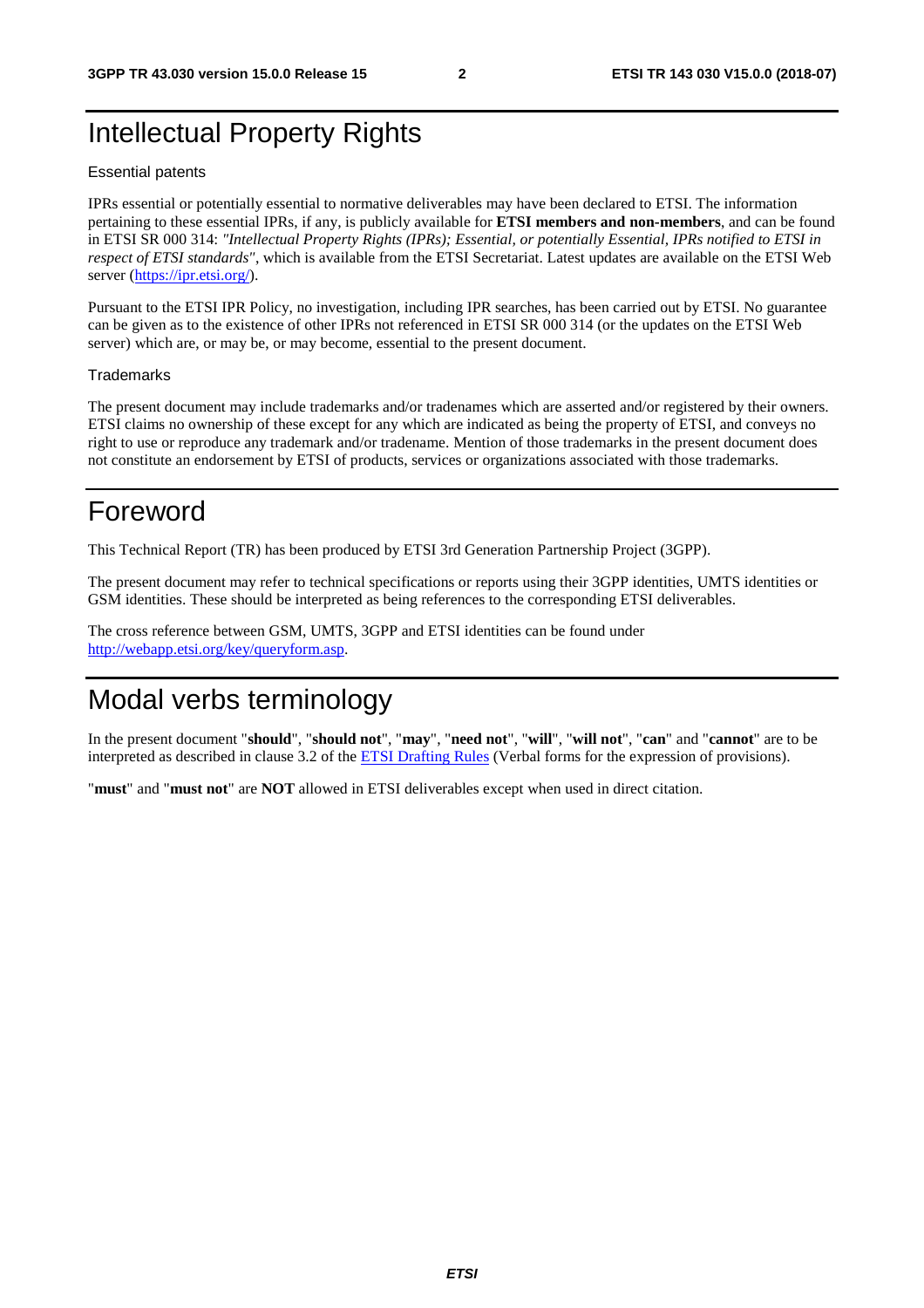$\mathbf{3}$ 

## Contents

| 1          |            |                                                                                                                                                             |  |  |  |  |
|------------|------------|-------------------------------------------------------------------------------------------------------------------------------------------------------------|--|--|--|--|
| 1.1        |            |                                                                                                                                                             |  |  |  |  |
| 1.2        |            |                                                                                                                                                             |  |  |  |  |
| 2          |            |                                                                                                                                                             |  |  |  |  |
| 2.1        |            |                                                                                                                                                             |  |  |  |  |
| 2.2        |            |                                                                                                                                                             |  |  |  |  |
| 3          |            |                                                                                                                                                             |  |  |  |  |
| 3.1        |            |                                                                                                                                                             |  |  |  |  |
| 3.2        |            |                                                                                                                                                             |  |  |  |  |
| 3.3<br>3.4 |            |                                                                                                                                                             |  |  |  |  |
| 3.4.1      |            |                                                                                                                                                             |  |  |  |  |
| 3.4.2      |            |                                                                                                                                                             |  |  |  |  |
| 3.4.3      |            |                                                                                                                                                             |  |  |  |  |
| 4          |            |                                                                                                                                                             |  |  |  |  |
| 4.1        |            |                                                                                                                                                             |  |  |  |  |
| 4.2        |            |                                                                                                                                                             |  |  |  |  |
| 4.3        |            |                                                                                                                                                             |  |  |  |  |
| 4.4<br>4.5 |            |                                                                                                                                                             |  |  |  |  |
| 4.6        |            |                                                                                                                                                             |  |  |  |  |
| 4.7        |            |                                                                                                                                                             |  |  |  |  |
| 4.8        |            |                                                                                                                                                             |  |  |  |  |
| 4.9        |            |                                                                                                                                                             |  |  |  |  |
| 4.10       |            |                                                                                                                                                             |  |  |  |  |
| 5          |            |                                                                                                                                                             |  |  |  |  |
| 5.1        |            |                                                                                                                                                             |  |  |  |  |
| 5.2        |            |                                                                                                                                                             |  |  |  |  |
| 5.3<br>5.4 |            | Cell adjustments.                                                                                                                                           |  |  |  |  |
|            |            |                                                                                                                                                             |  |  |  |  |
| 6          |            |                                                                                                                                                             |  |  |  |  |
| 7          |            |                                                                                                                                                             |  |  |  |  |
|            | Annex A.1: | (GSM 900 class 4) Example of RF-budget for GSM 900 MS handheld RF-output                                                                                    |  |  |  |  |
| Annex A.2: |            | (class 2) Example of RF-budget for GSM MS RF-output peak power 8 W 17                                                                                       |  |  |  |  |
| Annex A.3: |            | (DCS1800 classes 1&2) Example of RF-budget for DCS 1800 MS RF-output peak                                                                                   |  |  |  |  |
| Annex A.4: |            | Example of RF-budget for GSM 900 Class4 (peak power 2 W) in a small cell19                                                                                  |  |  |  |  |
| Annex A.5: |            | Example of RF-budget for GSM 400 Class4 (peak power 2 W) in a (small) cell 20                                                                               |  |  |  |  |
| Annex A.6: |            | <b>Example of RF-budget for GSM 700 Class4 MS handheld (peak power 2 W)21</b>                                                                               |  |  |  |  |
| Annex A.7: |            | (DCS1800 class 1) Example of RF link budget for DCS 1800 MS RF-output peak<br>power 1 W Handheld with External Low Noise Amplifier (LNA) connected to BTS22 |  |  |  |  |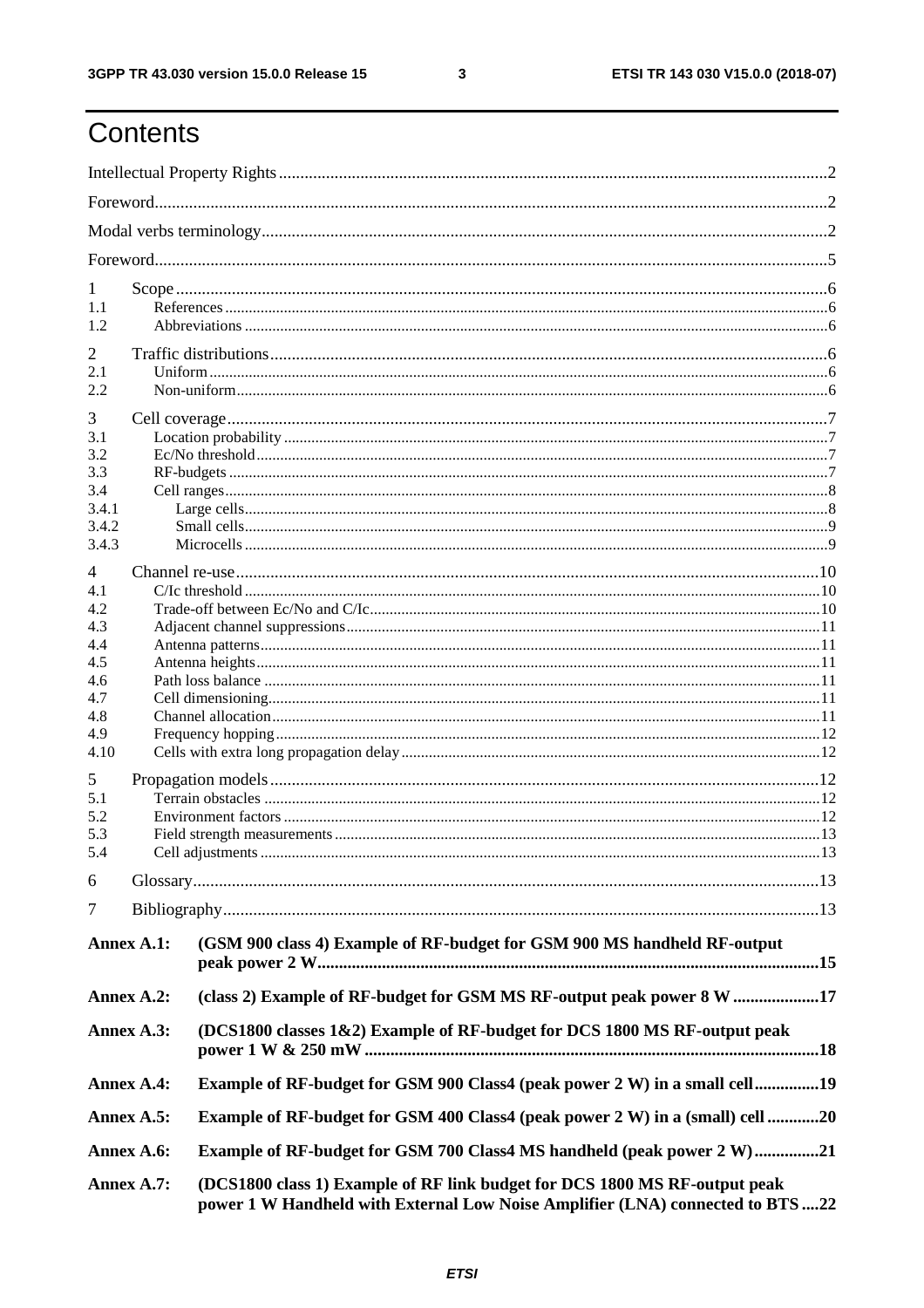| <b>Annex B:</b>      |  |
|----------------------|--|
| B.1<br>B.1.1         |  |
| <b>B.1.2</b>         |  |
| <b>B.1.3</b>         |  |
| <b>B.1.4</b>         |  |
| B.2                  |  |
| B.3                  |  |
| <b>B.3.1</b>         |  |
| B.3.1.1              |  |
| B.3.1.2              |  |
| B.3.1.3              |  |
| <b>B.3.2</b>         |  |
| Annex C:             |  |
| <b>Annex D:</b>      |  |
| D.1                  |  |
| D.2                  |  |
| D.3                  |  |
| D.4                  |  |
| D.5                  |  |
| D.6                  |  |
| D.7                  |  |
| D.8                  |  |
| D.9                  |  |
| D.9.1<br>D.9.1.1     |  |
| D.9.1.2              |  |
|                      |  |
| D.10.1               |  |
| D.10.1.1             |  |
| D.10.1.2             |  |
|                      |  |
| D.11.1               |  |
| D.11.1.1             |  |
| D.11.1.2<br>D.11.1.3 |  |
|                      |  |
| D.12.1               |  |
| D.12.2               |  |
| D.12.3               |  |
| <b>Annex E:</b>      |  |
|                      |  |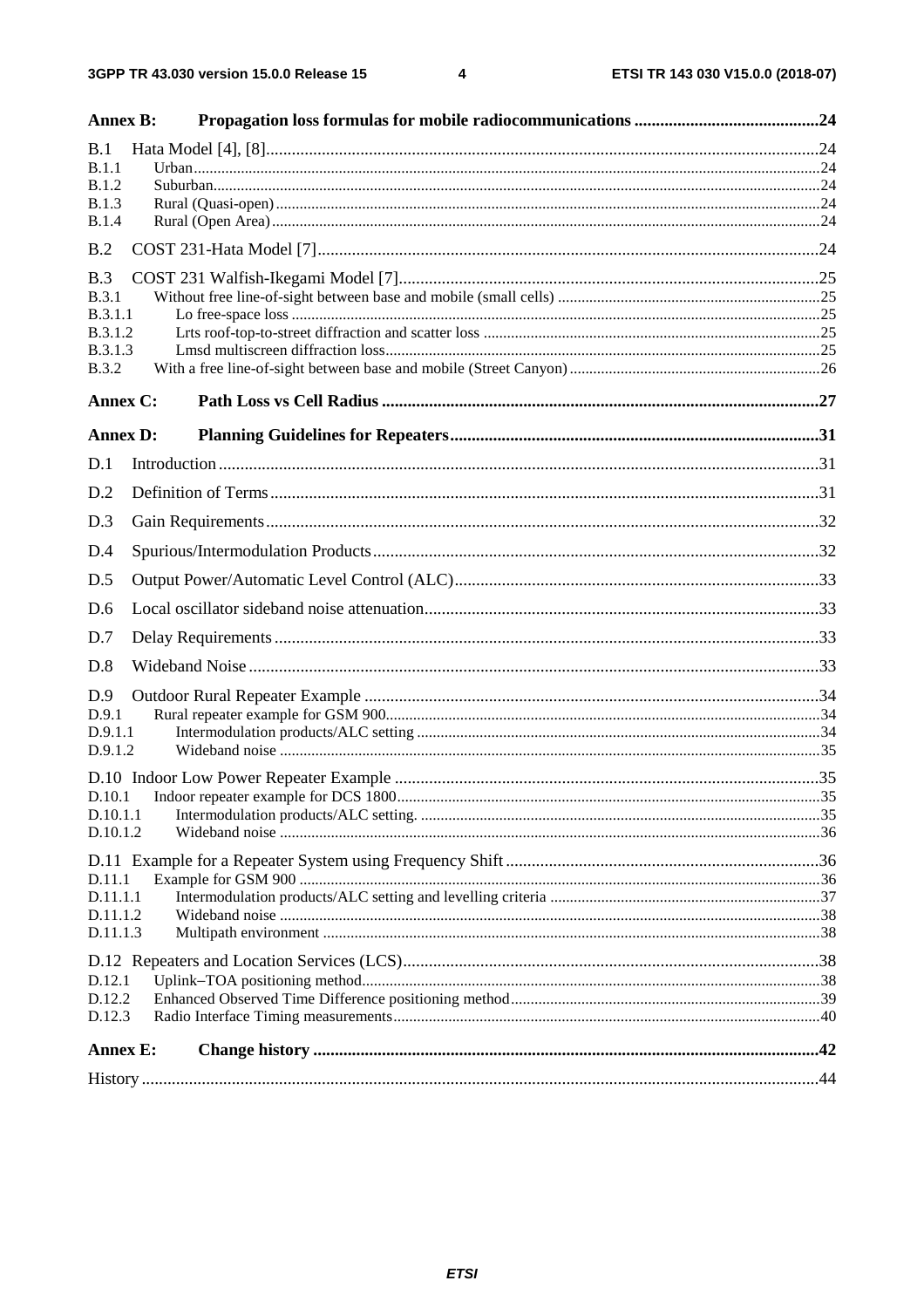## Foreword

This Technical Report has been produced by the 3rd Generation Partnership Project (3GPP).

The contents of the present document are subject to continuing work within the TSG and may change following formal TSG approval. Should the TSG modify the contents of the present document, it will be re-released by the TSG with an identifying change of release date and an increase in version number as follows:

Version x.y.z

where:

- x the first digit:
	- 1 presented to TSG for information;
	- 2 presented to TSG for approval;
	- 3 or greater indicates TSG approved document under change control.
- y the second digit is incremented for all changes of substance, i.e. technical enhancements, corrections, updates, etc.
- z the third digit is incremented when editorial only changes have been incorporated in the document.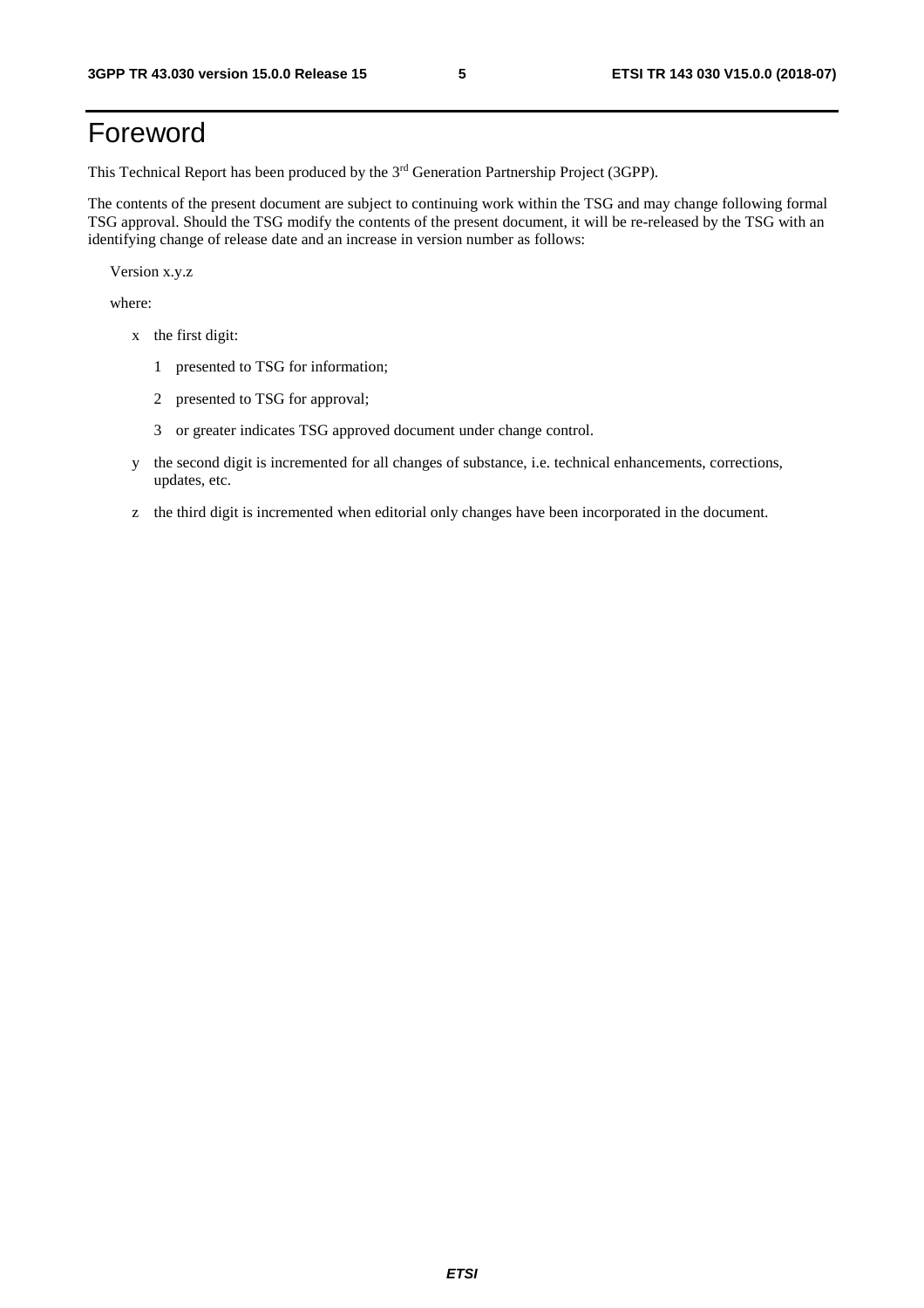## 1 Scope

The present document is a descriptive recommendation to be helpful in cell planning.

### 1.1 References

The following documents contain provisions which, through reference in this text, constitute provisions of the present document.

- References are either specific (identified by date of publication, edition number, version number, etc.) or non-specific.
- For a specific reference, subsequent revisions do not apply.
- For a non-specific reference, the latest version applies.
- [1] GSM 01.04: "Digital cellular telecommunications system (Phase 2+); Abbreviations and acronyms".
- [2] 3GPP TS 45.002: "Digital cellular telecommunications system (Phase 2+); Multiplexing and multiple access on the radio path".
- [3] 3GPP TS 45.005: "Digital cellular telecommunications system (Phase 2+); Radio transmission and reception".
- [4] 3GPP TS 45.008: "Digital cellular telecommunications system (Phase 2+); Radio subsystem link control".
- [5] CCIR Recommendation 370-5: "VHF and UHF propagation curves for the frequency range from 30 MHz to 1000 MHz".
- [6] CCIR Report 567-3: "Methods and statistics for estimating field strength values in the land mobile services using the frequency range 30 MHz to 1 GHz".
- [7] CCIR Report 842: "Spectrum-conserving terrestrial frequency assignments for given frequency-distance seperations".
- [8] CCIR Report 740: "General aspects of cellular systems".

### 1.2 Abbreviations

Abbreviations used in the present document are given clause 6 (Glossary) and in GSM 01.04 [1].

## 2 Traffic distributions

### 2.1 Uniform

A uniform traffic distribution can be considered to start with in large cells as an average over the cell area, especially in the country side.

### 2.2 Non-uniform

A non-uniform traffic distribution is the usual case, especially for urban areas. The traffic peak is usually in the city centre with local peaks in the suburban centres and motorway junctions.

A bell-shaped area traffic distribution is a good traffic density macro model for cities like London and Stockholm. The exponential decay constant is on average 15 km and 7,5 km respectively. However, the exponent varies in different directions depending on how the city is built up. Increasing handheld traffic will sharpen the peak.

Line coverage along communication routes as motorways and streets is a good micro model for car mobile traffic. For a maturing system an efficient way to increase capacity and quality is to build cells especially for covering these line concentrations with the old area covering cells working as umbrella cells.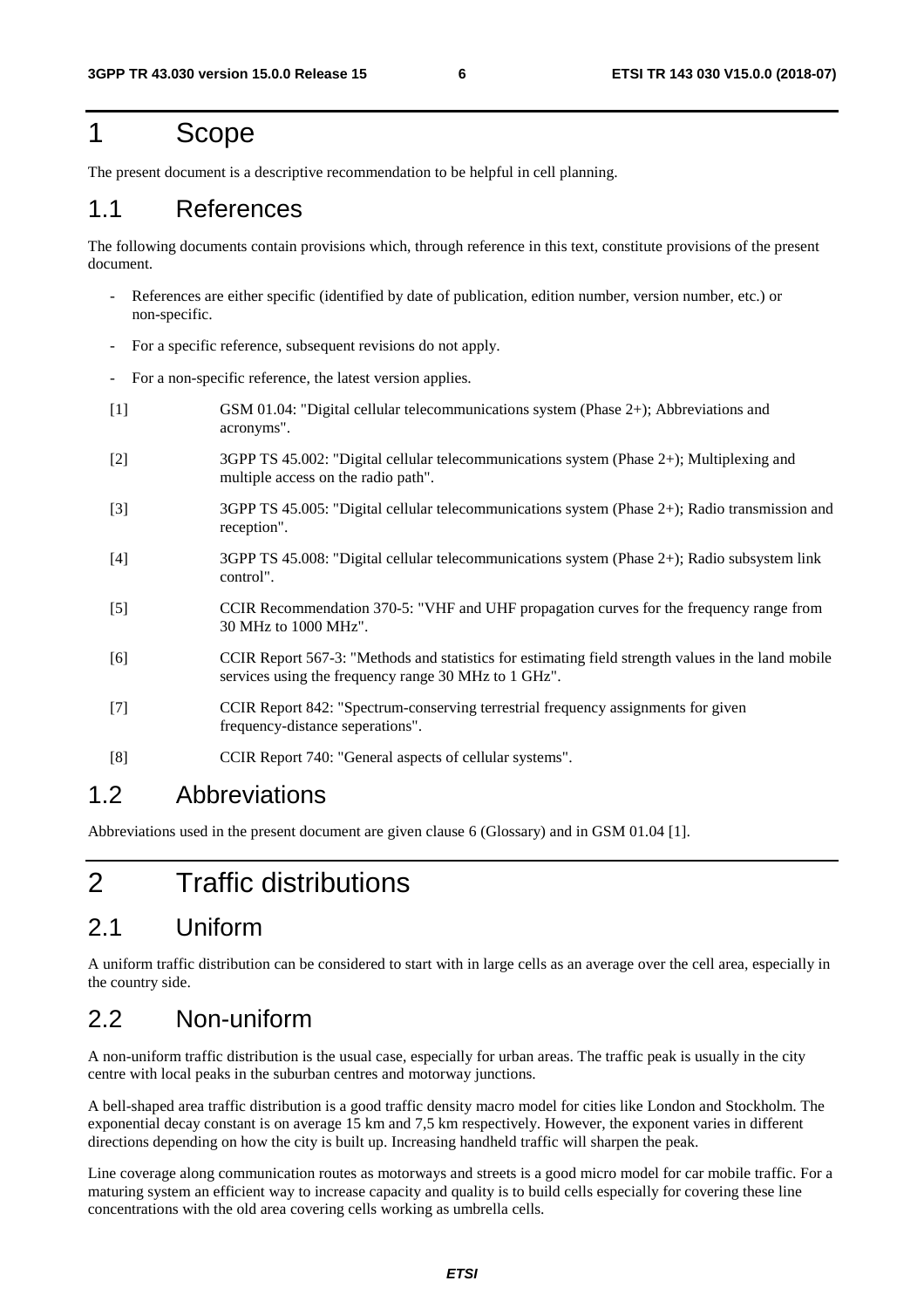Point coverage of shopping centres and traffic terminals is a good micro model for personal handheld traffic. For a maturing system an efficient way to increase capacity and quality is to build cells on these points as a complement to the old umbrella cells and the new line covering cells for car mobile traffic.

## 3 Cell coverage

## 3.1 Location probability

Location probability is a quality criterion for cell coverage. Due to shadowing and fading a cell edge is defined by adding margins so that the minimum service quality is fulfilled with a certain probability.

For car mobile traffic a usual measure is 90 % area coverage per cell, taking into account the minimum signal-to-noise ratio Ec/No under multipath fading conditions. For lognormal shadowing an area coverage can be translated into a location probability on cell edge (Jakes, 1974).

For the normal case of urban propagation with a standard deviation of 7 dB and a distance exponential of 3.5, 90 % area coverage corresponds to about 75 % location probability at the cell edge. Furthermore, the lognormal shadow margin in this case will be 5 dB, as described in CEPT Recommendation T/R 25-03 and CCIR Report 740.

## 3.2 Ec/No threshold

The mobile radio channel is characterized by wideband multipath propagation effects such as delay spread and Doppler shift as defined in 3GPP TS 45.005 annex C. The reference signal-to-noise ratio in the modulating bit rate bandwidth (271 kHz) is  $Ec/No = 8$  dB including 2 dB implementation margin for the GSM system at the minimum service quality without interference. The Ec/No quality threshold is different for various logical channels and propagation conditions as described in 3GPP TS 45.005.

## 3.3 RF-budgets

The RF-link between a Base Transceiver Station (BTS) and a Mobile Station (MS) including handheld is best described by an RF-budget. Annex A consists of 7 such budgets; A.1 for GSM 900 MS class 4; A.2 for GSM 900 MS class 2, A.3 for DCS 1800 MS classes 1 and 2, A.4 for GSM 900 class 4 in small cells, A.5 for GSM 400 class 4 in small cells, A.6 for GSM 700 class 4 and A.7 for DCS 1800 MS class 1. GSM 900 RF-budgets should be used for 850 band.

The Mean Effective Gain (MEG) of handheld MS in scattered field representing the cell range taking into consideration absorption, detuning and mismatch of the handheld antenna by the human body (MEG = -antenna/body loss) of -13 dBi for GSM 400, -10dBi for GSM 700, -9 dBi for GSM 900 and -6 dBi for DCS 1800 is incorporated in annex A.1, A.3, A.4 and A.5 as shown from measurements in Tdoc SMG2 1075/99.

At 900 MHz, the indoor loss is the field strength decrease when moving into a house on the bottom floor on 1.5 m height from the street. The indoor loss near windows  $(< 1 \text{ m})$  is typically 12 dB. However, the building loss has been measured by the Finnish PTT to vary between 37 dB and -8 dB with an average of 18 dB taken over all floors and buildings (Kajamaa, 1985). See also CCIR Report 567.

At 1800 MHz, the indoor loss for large concrete buildings was reported in COST 231 TD(90)117 and values in the range 12 - 17 dB were measured. Since these buildings are typical of urban areas a value of 15 dB is assumed in annex A.3. In rural areas the buildings tend to be smaller and a 10 dB indoor loss is assumed.

The isotropic power is defined as the RMS value at the terminal of an antenna with 0 dBi gain. A quarter-wave monopole mounted on a suitable earth-plane (car roof) without losses has antenna gain 2 dBi. An isotropic power of -113 dBm corresponds to a field strength of 23.5 dBuV/m for 925 MHz and 29.3 dBuV/m at 1795 MHz, see CEPT Recommendation T/R 25-03 and 3GPP TS 45.005 section 5 for formulas. GSM900 BTS can be connected to the same feeders and antennas as analog 900 MHz BTS by diplexers with less than 0.5 dB loss.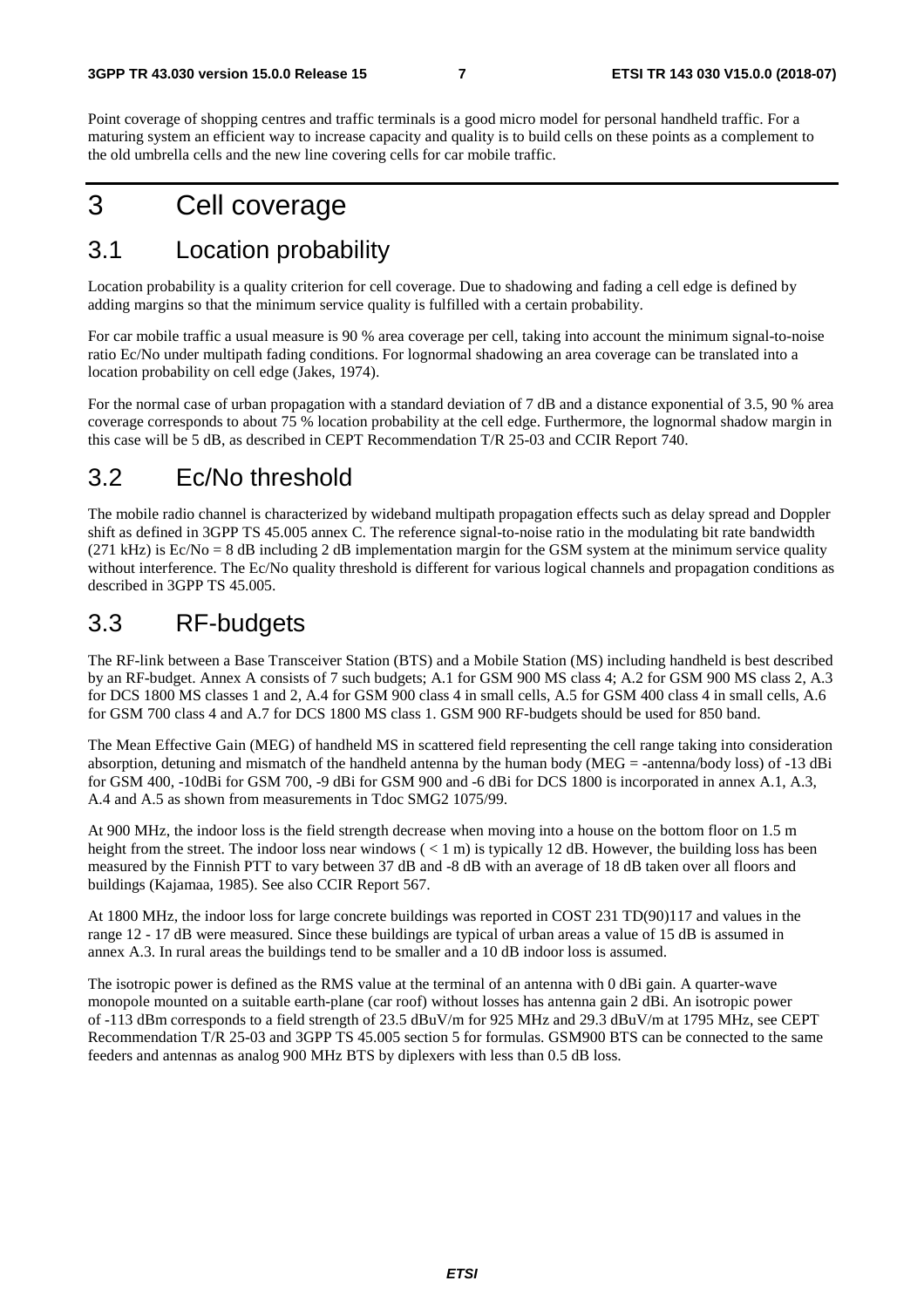## 3.4 Cell ranges

### 3.4.1 Large cells

In large cells the base station antenna is installed above the maximum height of the surrounding roof tops; the path loss is determined mainly by diffraction and scattering at roof tops in the vicinity of the mobile i.e. the main rays propagate above the roof tops; the cell radius is minimally 1 km and normally exceeds 3 km. Hata's model and its extension up to 2000 MHz (COST 231-Hata model) can be used to calculate the path loss in such cells (see COST 231 TD (90) 119 Rev 2 and annex B).

The field strength on 1.5 m reference height outdoor for MS including handheld is a value which inserted in the curves of CCIR Report 567-3 Figure 2 (Okumura) together with the BTS antenna height and effective radiated power (ERP) yields the range and re-use distance for urban areas (section 5.2).

The cell range can also be calculated by putting the maximum allowed path loss between isotropic antennas into the Figures 1 to 3 of annex C. The same path loss can be found in the RF-budgets in annex A. The figures 1 and 2 (GSM 900) in annex C are based on Hata's propagation model which fits Okumura's experimental curves up to 1500 MHz and figure 3 (DCS 1800) is based on COST 231-Hata model according to COST 231 TD (90) 119 Rev 2. GSM 900 models should be used for 850 band range calculation.

The example RF-budget shown in annex A.1 for a GSM900 MS handheld output power 2 W yields about double the range outdoors compared with indoors. This means that if the cells are dimensioned for handhelds with indoor loss 10 dB, the outdoor coverage for MS will be interference limited, see section 4.2. Still more extreme coverage can be found over open flat land of 12 km as compared with 3 km in urban areas outdoor to the same cell site.

For GSM 900 the Max EIRP of 50 W matches MS class 2 of max peak output power 8 W, see annex A.2.

An example RF budget for DCS 1800 is shown in annex A.3. Range predictions are given for 1 W and 250 mW DCS 1800 MS with BTS powers which balance the up- and down- links.

The propagation assumptions used in annex A1, A2, A3 are shown in the tables below:

For GSM 900:

|                     | Rural                 | <b>Rural</b>          | <b>Urban</b>        |
|---------------------|-----------------------|-----------------------|---------------------|
|                     | (Open Area)           | (Quasi-open)          |                     |
| <b>Base</b> station | 100                   | 100                   | 50                  |
| height (m)          |                       |                       |                     |
| Mobile height (m)   | 1.5                   | 1.5                   | 1.5                 |
| Hata's loss         | $90.7 + 31.8 \log(d)$ | $95.7 + 31.8 \log(d)$ | $123.3+33.7\log(d)$ |
| formula (d in km)   |                       |                       |                     |
| Indoor Loss (dB)    | 10                    | 10                    | 15                  |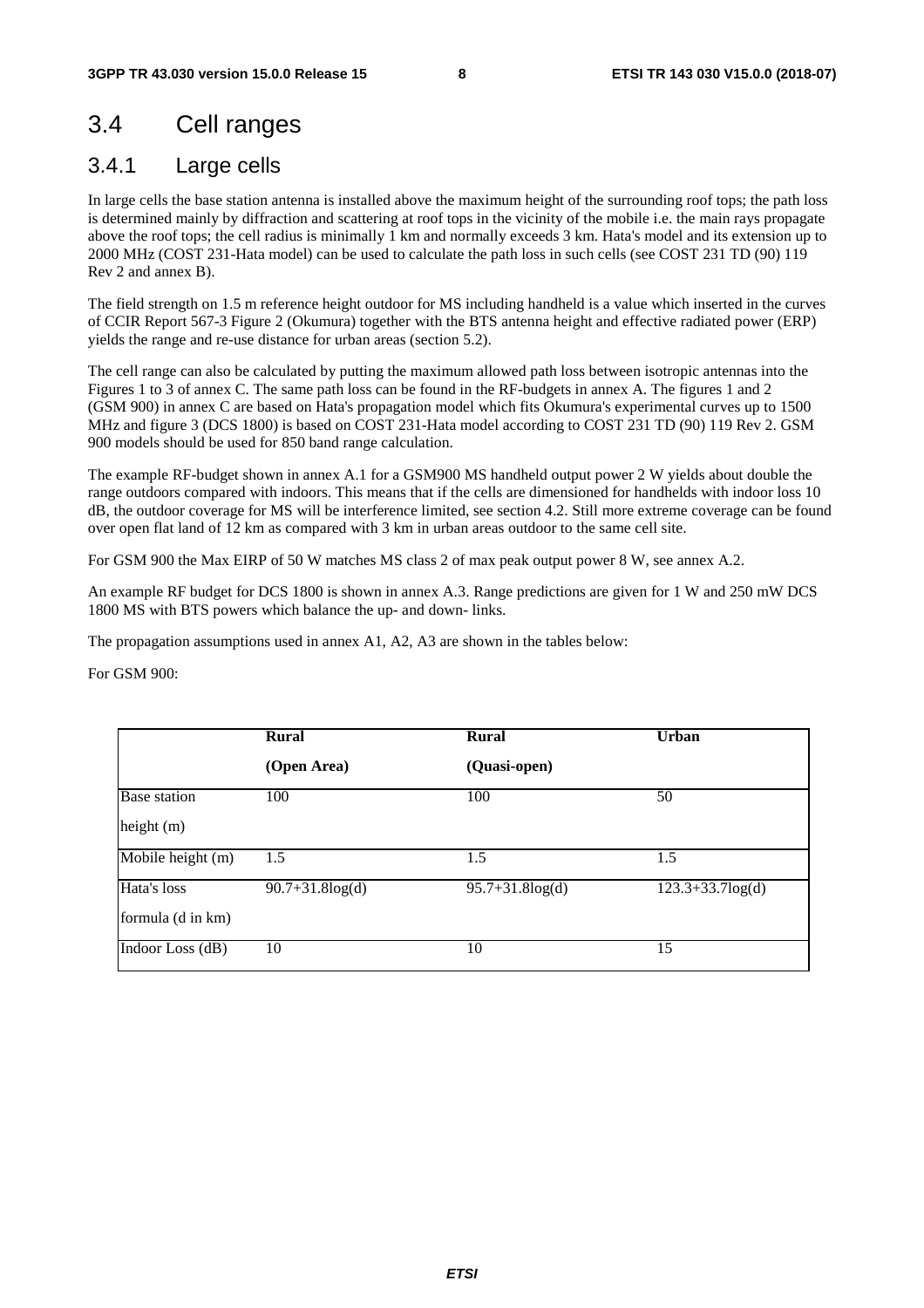For DCS 1800:

|                     | <b>Rural</b>        | <b>Rural</b>           | Urban $(*)$         |
|---------------------|---------------------|------------------------|---------------------|
|                     | (Open Area)         | (Quasi-Open)           |                     |
| <b>Base</b> station | 60                  | 60                     | 50                  |
| height $(m)$        |                     |                        |                     |
| Mobile height (m)   | 1.5                 | 1.5                    | 1.5                 |
| <b>COST 231</b>     | $100.1+33.3\log(d)$ | $105.1 + 33.3 \log(d)$ | $133.2+33.8\log(d)$ |
| Hata's loss         |                     |                        |                     |
| formula (d in km)   |                     |                        |                     |
| Indoor Loss (dB)    | 10                  | 10                     | 15                  |

 (\*) medium sized city and suburban centres (see COST 231 TD (90) 119 Rev2). For metropolitan centres add 3 dB to the path loss.

NOTE 1: The rural (Open Area) model is useful for desert areas and the rural (Quasi-Open) for countryside. NOTE 2: The correction factors for Quasi-open and Open areas are applicable in the frequency range 100-2000 MHz (Okumura,1968).

#### 3.4.2 Small cells

For small cell coverage the antenna is sited above the median but below the maximum height of the surrounding roof tops and so therefore the path loss is determined by the same mechanisms as stated in section 3.4.1. However large and small cells differ in terms of maximum range and for small cells the maximum range is typically less than 1-3 km. In the case of small cells with a radius of less than 1 km the Hata model cannot be used.

The COST 231-Walfish-Ikegami model (see annex B) gives the best approximation to the path loss experienced when small cells with a radius of less than 5 km are implemented in urban environments. It can therefore be used to estimate the BTS ERP required in order to provide a particular cell radius (typically in the range 200 m - 3 km).

The cell radius can be calculated by putting the maximum allowed path loss between the isotropic antennas into figure 4 of annex C.

The following parameters have been used to derive figure 4:

Width of the road,  $w = 20$  m Height of building roof tops, Hroof  $= 15$  m Height of base station antenna,  $Hb = 17$  m Height of mobile station antenna,  $Hm = 1.5$  m Road orientation to direct radio path,  $Phi = 90^\circ$ Building separation,  $b = 40$  m

For GSM 900 the corresponding propagation loss is given by:

Loss (dB) =  $132.8 + 38\log(d/km)$ 

For DCS 1800 the corresponding propagation loss is given by:

Loss  $(dB) = 142.9 + 38\log(d/km)$  for medium sized cities and suburban centres Loss  $(dB) = 145.3 + 38\log(d/km)$  for metropolitan centres

An example of RF budget for a GSM 900 Class 4 MS in a small cell is shown in annex A.4.

#### 3.4.3 Microcells

COST 231 defines a microcell as being a cell in which the base station antenna is mounted generally below roof top level. Wave propagation is determined by diffraction and scattering around buildings i.e. the main rays propagate in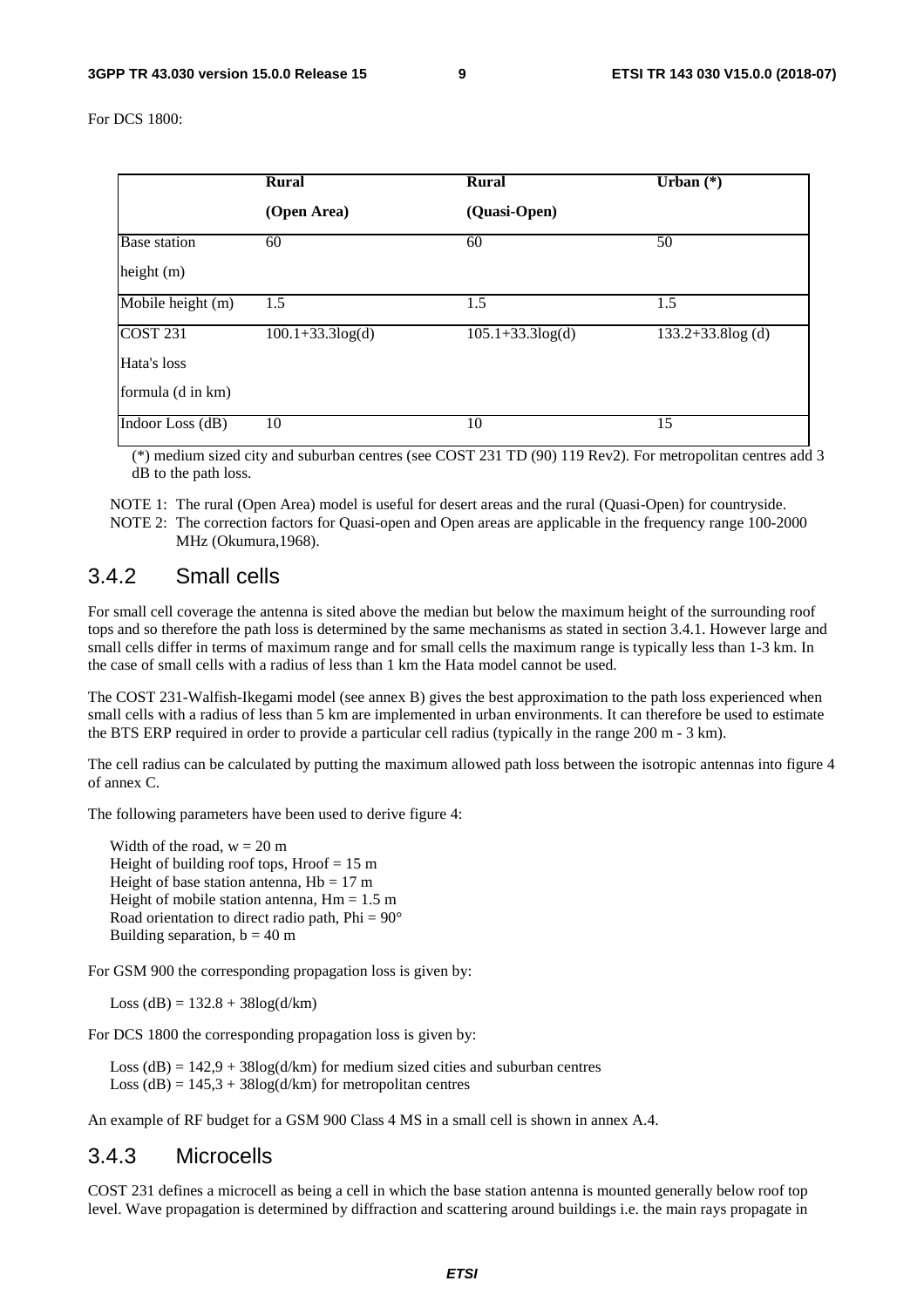street canyons. COST 231 proposes the following experimental model for microcell propagation when a free line of sight exists in a street canyon:

Path loss in dB (GSM 900) =  $101,7 + 26\log(d/km)$  d > 20 m Path loss in dB (DCS 1800) =  $107.7 + 26\log(d/km)$  d > 20 m

The propagation loss in microcells increases sharply as the receiver moves out of line of sight, for example, around a street corner. This can be taken into account by adding 20 dB to the propagation loss per corner, up to two or three corners (the propagation being more of a guided type in this case). Beyond, the complete COST231-Walfish-Ikegami model as presented in annex B should be used.

Microcells have a radius in the region of 200 to 300 metres and therefore exhibit different usage patterns from large and small cells. They can be supported by generally smaller and cheaper BTS's. Since there will be many different microcell environments, a number of microcell BTS classes are defined in 3GPP TS 45.005. This allows the most appropriate microcell BTS to be chosen based upon the Minimum Coupling Loss expected between MS and the microcell BTS. The MCL dictates the close proximity working in a microcell environment and depends on the relative BTS/MS antenna heights, gains and the positioning of the BTS antenna.

In order to aid cell planning, the micro-BTS class for a particular installation should be chosen by matching the measured or predicted MCL at the chosen site with the following table.

The microcell specifications have been based on a frequency spacing of 6 MHz between the microcell channels and the channels used by any other cell in the vicinity. However, for smaller frequency spacings (down to 1.8 MHz) a larger MCL must be maintained in order to guarantee successful close proximity operation. This is due to an increase in wideband noise and a decrease in the MS blocking requirement from mobiles closer to the carrier.

| Micro-BTS class |                                      | <b>Recommended MCL (GSM 900)</b> |               | Recommended MCL (DCS 1800) |
|-----------------|--------------------------------------|----------------------------------|---------------|----------------------------|
|                 | Small freg. spacing<br><b>Normal</b> |                                  | <b>Normal</b> | Small freg. spacing        |
| M1              | 60                                   | 64                               | 60            | 68                         |
| M2              | 55                                   | 59                               | 55            | 63                         |
| MЗ              | 50                                   | 54                               | 50            | 58                         |

Operators should note that when using the smaller frequency spacing and hence larger MCL the blocking and wideband noise performance of the micro-BTS will be better than necessary.

Operators should exercise caution in choosing the microcell BTS class and transmit power. If they depart from the recommended parameters in 45.005 they risk compromising the performance of the networks operating in the same frequency band and same geographical area.

### 4 Channel re-use

## 4.1 C/Ic threshold

The C/Ic threshold is the minimum co-channel carrier-to-interference ratio in the active part of the timeslot at the minimum service quality when interference limited. The reference threshold  $C/C = 9$  dB includes 2 dB implementation margin on the simulated residual BER threshold The threshold quality varies with logical channels and propagation conditions, see 3GPP TS 45.005.

## 4.2 Trade-off between Ec/No and C/Ic

For planning large cells the service range can be noise limited as defined by Ec/No plus a degradation margin of 3 dB protected by 3 dB increase of C/Ic, see annex A.

For planning small cells it can be more feasible to increase Ec/No by 6 dB corresponding to an increase of C/Ic by 1 dB to cover shadowed areas better.  $C/(I+N) = 9$  dB represents the GSM limit performance.

To permit handheld coverage with 10 dB indoor loss, the Ec/No has to be increased by 10 dB outdoors corresponding to a negligible increase of C/Ic outdoors permitting about the same interference limited coverage for MS including handhelds. The range outdoors can also be noise limited like the range indoors as shown in section 3.4 and annex A.1.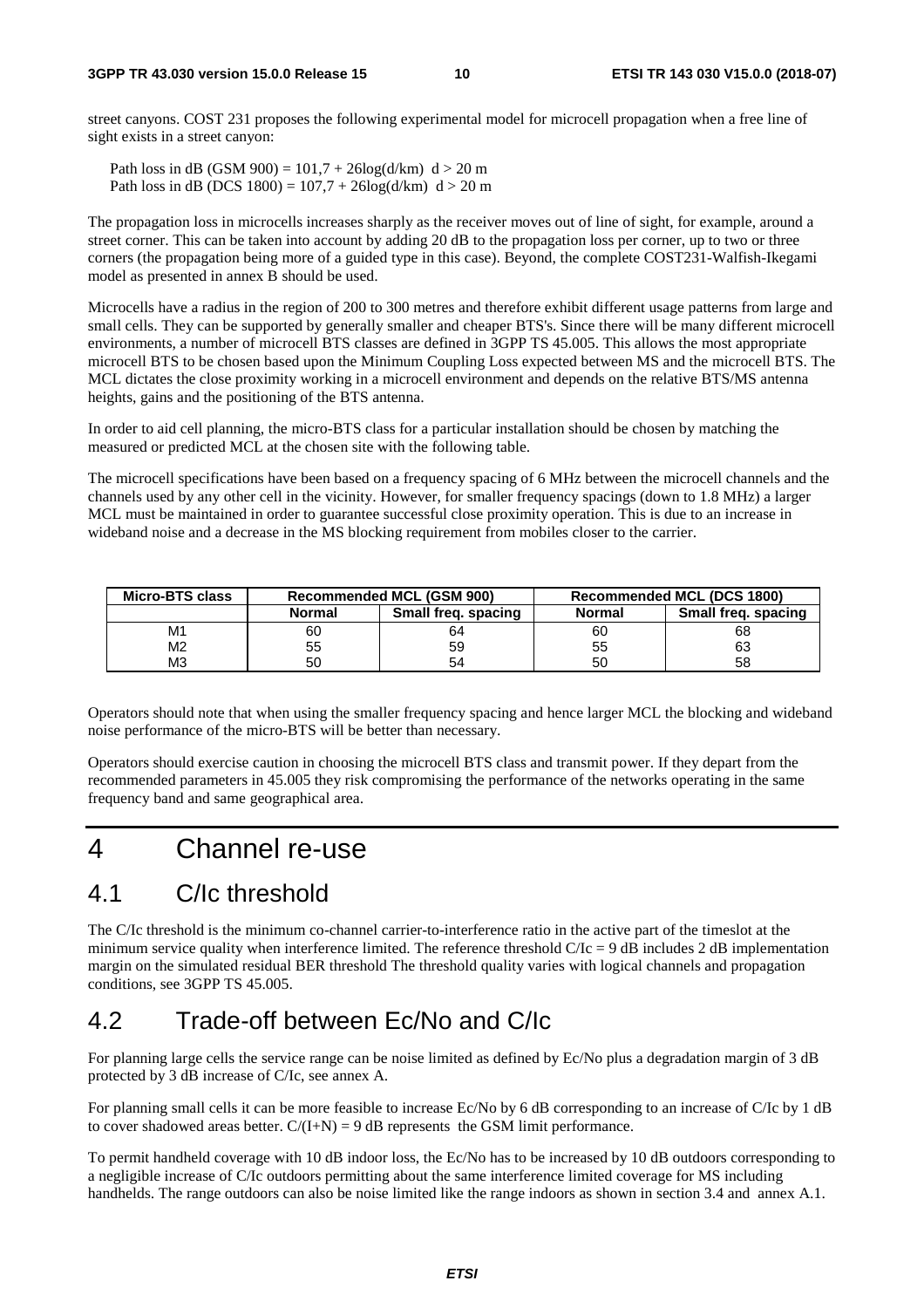## 4.3 Adjacent channel suppressions

Adjacent channel suppression (ACS) is the gain (Ia/Ic) in C/I when wanted and unwanted GSM RF-signals co-exist on adjacent RF channels whilst maintaining the same quality as in the co-channel case, i.e.  $ACS = C/Ic - C/Ia$ . Taking into account frequency errors and fading conditions in the product of spectrum and filter of wanted and unwanted GSM RF-signals, ACS = 18 dB is typical as can be found in 3GPP TS 45.005.

 $1<sup>st</sup> ACS > = 18 dB$ , i.e. C/Ia1 <= -9 dB for C/Ic = 9 dB in 3GPP TS 45.005, imposes constraints of excluding the 1<sup>st</sup> adjacent channel in the same cell. However, the 1<sup>st</sup> adjacent channel can be used in the 1<sup>st</sup> adjacent cell, as  $C/C \le 12$ dB and ACS  $>= 18$  dB gives an acceptable handover- margin of  $>= 6$  dB for signalling back to the old BTS as shown in 3GPP TS 45.008. An exception might be adjacent cells using the same site due to uplink interference risks.

 $2<sup>nd</sup> ACS \ge 50$  dB, i.e. C/Ia2  $\le -41$  dB for C/Ic = 9 dB in 3GPP TS 45.005, implies that due to MS power control in the uplink, as well as intra-cell handover, it is possible that the 2<sup>nd</sup> adjacent channel can be used in the same cell. Switching transients are not interfering due to synchronized transmission and reception of bursts at co-located BTS.

## 4.4 Antenna patterns

Antenna patterns including surrounding masts, buildings, and terrain measured on ca 1 km distance will always look directional, even if the original antenna was non-directional. In order to achieve a front-to-back ratio F/B of greater than 20 dB from an antenna with an ideal  $F/B > 25$  dB, backscattering from the main lobe must be suppressed by using an antenna height of at least 10 m above forward obstacles in ca 0.5 km. In order to achieve an omni-directional pattern with as few nulls as possible, the ideal non-directional antenna must be isolated from the mast by a suitable reflector. The nulls from mast scattering are usually in different angles for the duplex frequencies and should be avoided because of creating path loss imbalance.

The main lobe antenna gains are typically 12-18 dBi for BTS, and 2-5 dBi for MS. Note that a dipole has the gain 0 dBd  $= 2$  dBi.

### 4.5 Antenna heights

The height gain under Rayleigh fading conditions is approximately 6 dB by doubling the BTS antenna height. The same height gain for MS and handheld from reference height 1.5 m to 10 m is about 9 dB, which is the correction needed for using CCIR Recommendation 370.

## 4.6 Path loss balance

Path loss balance on uplink and downlink is important for two-way communication near the cell edge. Speech as well as data transmission is dimensioned for equal quality in both directions. Balance is only achieved for a certain power class (section 3.4).

Path loss imbalance is taken care of in cell selection in idle mode and in the handover decision algorithms as found in 3GPP TS 45.008. However, a cell dimensioned for 8 W MS (GSM 900 class 2) can more or less gain balance for 2 W MS handheld (GSM 900 class 4) by implementing antenna diversity reception on the BTS.

## 4.7 Cell dimensioning

Cell dimensioning for uniform traffic distribution is optimized by at any time using the same number of channels and the same coverage area per cell.

Cell dimensioning for non-uniform traffic distribution is optimized by at any time using the same number of channels but changing the cell coverage area so that the traffic carried per cell is kept constant with the traffic density. Keeping the path loss balance by directional antennas pointing outwards from the traffic peaks the effective radiated power (ERP) per BTS can be increased rapidly out-wards. In order to make the inner cells really small the height gain can be decreased and the antenna gain can be made smaller or even negative in dB by increasing the feeder loss but keeping the antenna front-to-back ratio constant (section 4.4).

## 4.8 Channel allocation

Channel allocation is normally made on an FDMA basis. However, in synchronized networks channel allocation can be made on a TDMA basis. Note that a BCCH RF channel must always be fully allocated to one cell. In case of EGPRS Compact, CPBCCH must be allocated to one cell.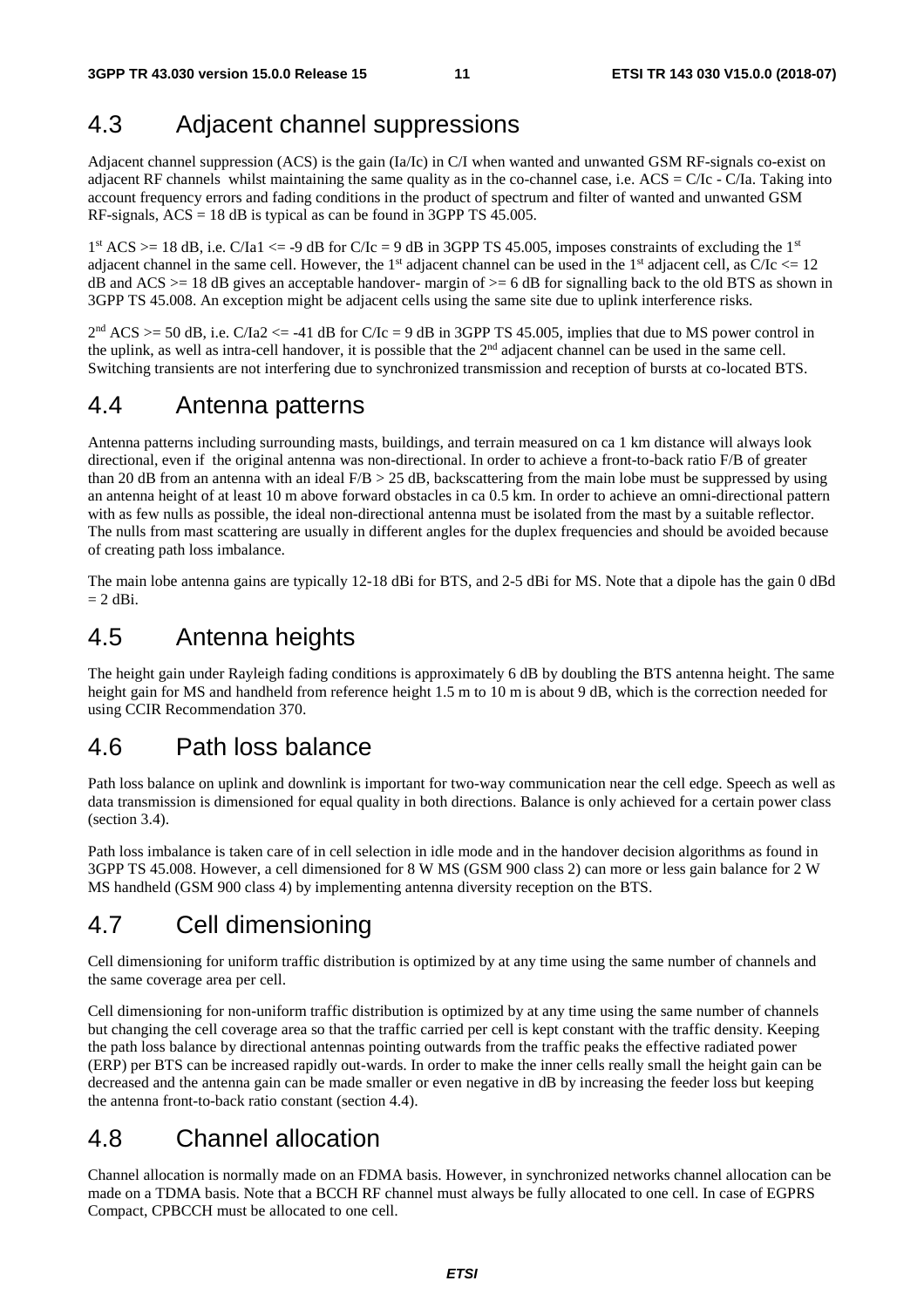Channel allocation for uniform traffic distribution preferably follows one of the well known re-use clusters depending on C/I-distribution, e.g. a 9-cell cluster (3-cell 3-site repeat pattern) using 9 RF channel groups or cell allocations (CAs), (Stjernvall, 1985).

Channel allocation for non-uniform traffic distribution preferably follows a vortex from a BTS concentration on the traffic centre, if a bell-shaped area traffic model holds. In real life the traffic distribution is more complicated with also line and point traffic. In this case the cell areas will be rather different for various BTS locations from city centre. The channel allocation can be optimized by using graph colouring heuristics as described in CCIR Report 842.

Base transceiver station identity code (BSIC) allocation is done so that maximum re-use distance per carrier is achieved in order to exclude co-channel ambiguity.

Frequency co-ordination between countries is a matter of negotiations between countries as described in CEPT Recommendation T/R 25-04. Co-channel and 200 kHz adjacent channels need to be considered between PLMNs and other services as stated in 3GPP TS 45.005.

Frequency sharing between GSM countries is regulated in CEPT Recommendation T/R 20-08 concerning frequency planning and frequency co-ordination for the GSM service.

### 4.9 Frequency hopping

Frequency hopping (FH) can easily be implemented if the re-use is based on RF channel groups (CAs). It is also possible to change allocation by demand as described in 3GPP TS 45.002.

In synchronized networks the synchronization bursts (SB) on the BCCH will occur at the same time on different BTS. This will increase the time to decode the BSIC of adjacent BTS, see 3GPP TS 45.008. The SACCH on the TCH or SDCCH will also occur at the same time on different BTS. This will decrease the advantage of discontinuous transmission (DTX). In order to avoid this an offset in the time base (FN) between BTS may be used.

If channel allocation is made on a TDMA basis and frequency hopping is used, the same hop sequence must be used on all BTS. Therefore the same time base and the same hopping sequence number (HSN) shall be used.

### 4.10 Cells with extra long propagation delay

Cells with anticipated traffic with ranges more than 35 km corresponding to maximum MS timing advance of 63 can work properly if the timeslot after the CCCH and the timeslot after the allocated timeslot are not used by the BTS corresponding to a maximum total range of 120 km.

GSM 400 MSs support extended timing advance with a maximum value of 219 corresponding to a maximum total range of 120 km.

GSM 400 cells with anticipated traffic with ranges more than 35 km may implement extended timing advance. This works properly if timeslots following the transmission of access bursts are not used for transmission by other MSs. This applies both for circuit switched (random access and handover access) and packet switched (random access, polling response and PTCCH) services.

## 5 Propagation models

### 5.1 Terrain obstacles

Terrain obstacles introduce diffraction loss, which can be estimated from the path profile between transmitter and receiver antennas. The profile can preferably be derived from a digital topographic data bank delivered from the national map survey or from a land resource satellite system, e.g. Spot. The resolution is usually 500\*500 m2 down to 50\*50 m2 in side and 20 m down to 5 m in height. This resolution is not sufficient to describe the situation in cities for microcells, where streets and buildings must be recognized.

## 5.2 Environment factors

Environment factors for the nearest 200 m radius from the mobile play an important role in both the 900 MHz and 1800 MHz bands. For the Nordic cellular planning for NMT there is taken into account 10 categories for land, urban and wood. Further studies are done within COST 231.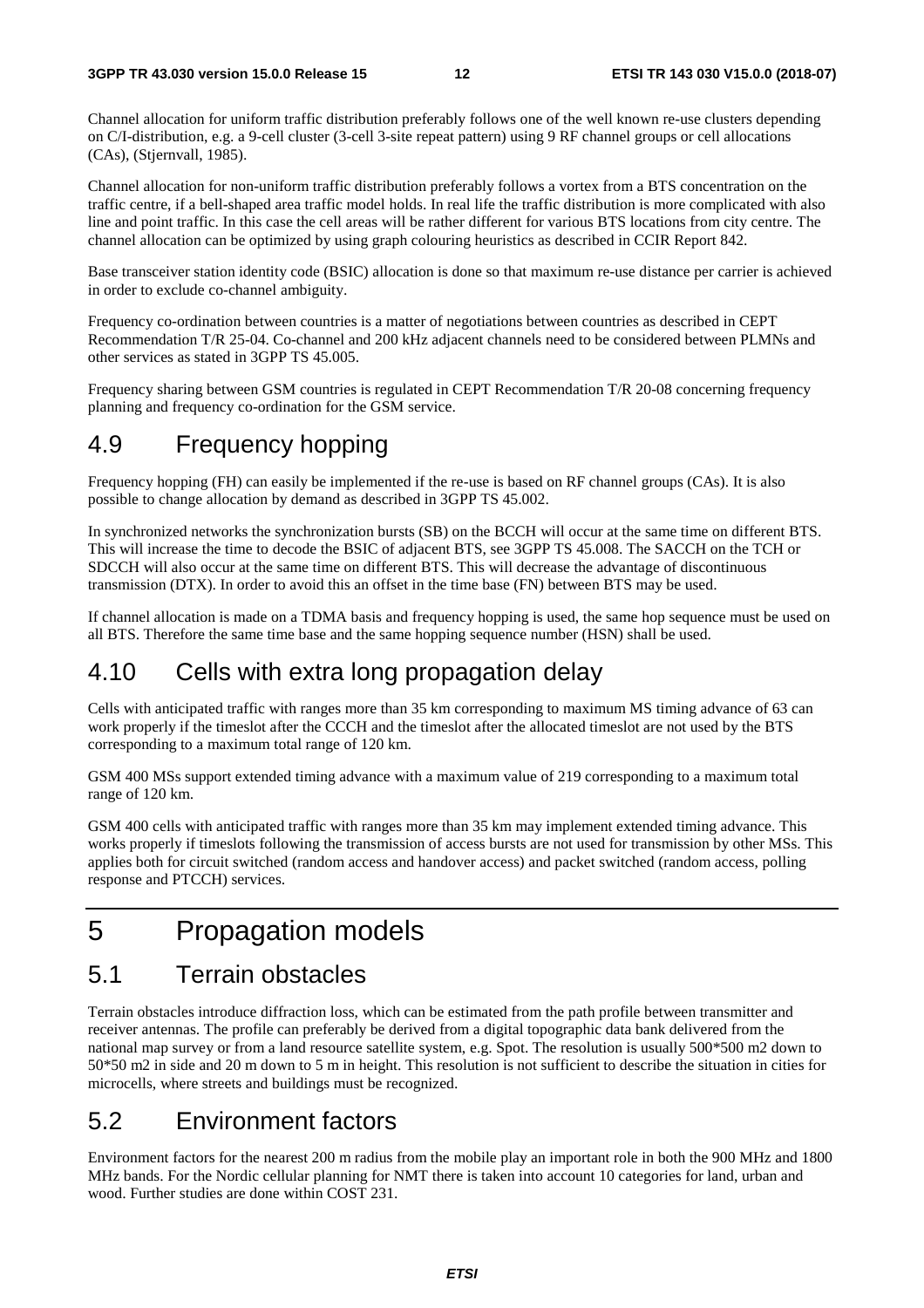Coarse estimations of cell coverage can be done on pocket computers with programs adding these environment factors to propagation curves of CCIR Recommendation 370-5 figure 9 and CCIR Report 567-3 figure 2 (Okumura, 1968).

### 5.3 Field strength measurements

Field strength measurements of the local mean of the lognormal distribution are preferably done by digital averaging over the typical Rayleigh fading. It can be shown that the local average power can be estimated over 20 to 40 wavelengths with at least 36 uncorrelated samples within 1 dB error for 90 % confidence (Lee, 1985).

## 5.4 Cell adjustments

Cell adjustments from field strength measurements of coverage and re-use are recommended after coarse predictions have been done. Field strength measurements of rms values can be performed with an uncertainty of 3.5 dB due to sampling and different propagation between Rayleigh fading and line-of-sight. Predictions can reasonably be done with an uncertainty of about 10 dB. Therefore cell adjustments are preferably done from field strength measurements by changing BTS output power, ERP, and antenna pattern in direction and shape.

## 6 Glossary

ACS Adjacent Channel Suppression (section 4.3)

BCCH Broadcast Control Channel (section 4.8)

BTS Base Transceiver Station (section 3.3)

BSIC Base Transceiver Station Identity Code (section 4.8)

CA Cell Allocation of radio frequency channels (section 4.8)

CCCH Common Control Channel (section 4.10)

COST European Co-operation in the field of Scientific and Technical Research

DTX Discontinuous Transmission (section 4.9)

Ec/No Signal-to-Noise ratio in modulating bit rate bandwidth (section3.2)

FH Frequency Hopping (section 4.9)

FN TDMA Frame Number (section 4.9)

F/B Front-to-Back ratio (section 4.4)

HSN Hopping Sequence Number (section 4.9)

MS Mobile Station (section 3.3)

PLMN Public Land Mobile Network

Ps Location (site) Probability (section 3.1)

SACCH Slow Associated Control Channel (section 4.9)

SB Synchronization Burst (section 4.9)

SDCCH Stand-alone Dedicated Control Channel (section 4.9)

TCH Traffic Channel (section 4.9)

## 7 Bibliography

CEPT Recommendation T/R 20-08 Frequency planning and frequency co-ordination for the GSM service;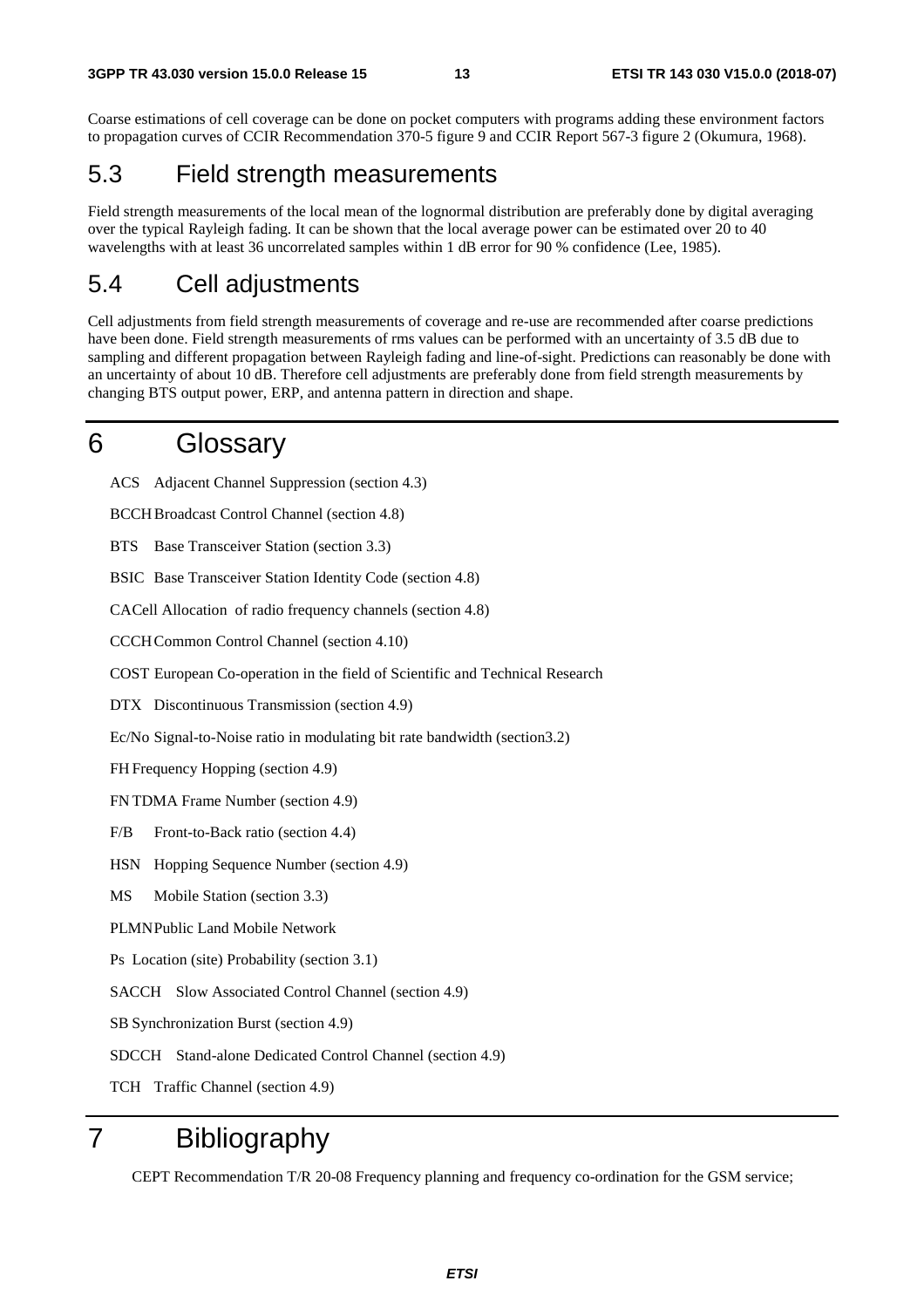CEPT Recommendation T/R 25-03 Co-ordination of frequencies for the land mobile service in the 80, 160 and 460 MHz bands and the methods to be used for assessing interference;

 CEPT Recommendation T/R 25-04 Co-ordination in frontier regions of frequencies for the land mobile service in the bands between 862 and 960 MHz;

CEPT Liaison office, P.O. Box 1283, CH-3001 Berne.

- 1 Jakes, W.C., Jr.(Ed.) (1974) Microwave mobile communications. John Wiley, New York, NY, USA.
- 2 Kajamaa, Timo (1985) 900 MHz propagation measurements in Finland in 1983-85 (PTT Report 27.8.1985.) Proc NRS 86, Nordic Radio Symposium, ISBN 91-7056-072-2.
- 3 Lee, W.C.Y. (Feb., 1985) Estimate of local average power of a mobile radio signal. IEEE Trans. Vehic. Tech., Vol. VT-34, 1.
- 4 Okumura, Y. et al (Sep.-Oct., 1968) Field strength and its variability in VHF and UHF land-mobile radio service. Rev. Elec. Comm. Lab., NTT, Vol. 16, 9-10.
- 5 Stjernvall, J-E (Feb. 1985) Calculation of capacity and co-channel interference in a cellular system. Nordic Seminar on Digital Land Mobile Radio Communication (DMR I), Espoo, Finland.
- 6 A.M.D. Turkmani, J.D. Parsons and A.F. de Toledo "Radio Propagation into Buildings at 1.8 GHz". COST 231 TD (90) 117
- 7 COST 231 "Urban transmission loss models for mobile radio in the 900- and 1800- MHz bands (Revision 2)" COST 231 TD (90) 119 Rev 2.
- 8 Hata, M. (1980) Empirical Formula for Propagation Loss in Land Mobile Radio Services, IEEE Trans. on Vehicular Technology VT-29.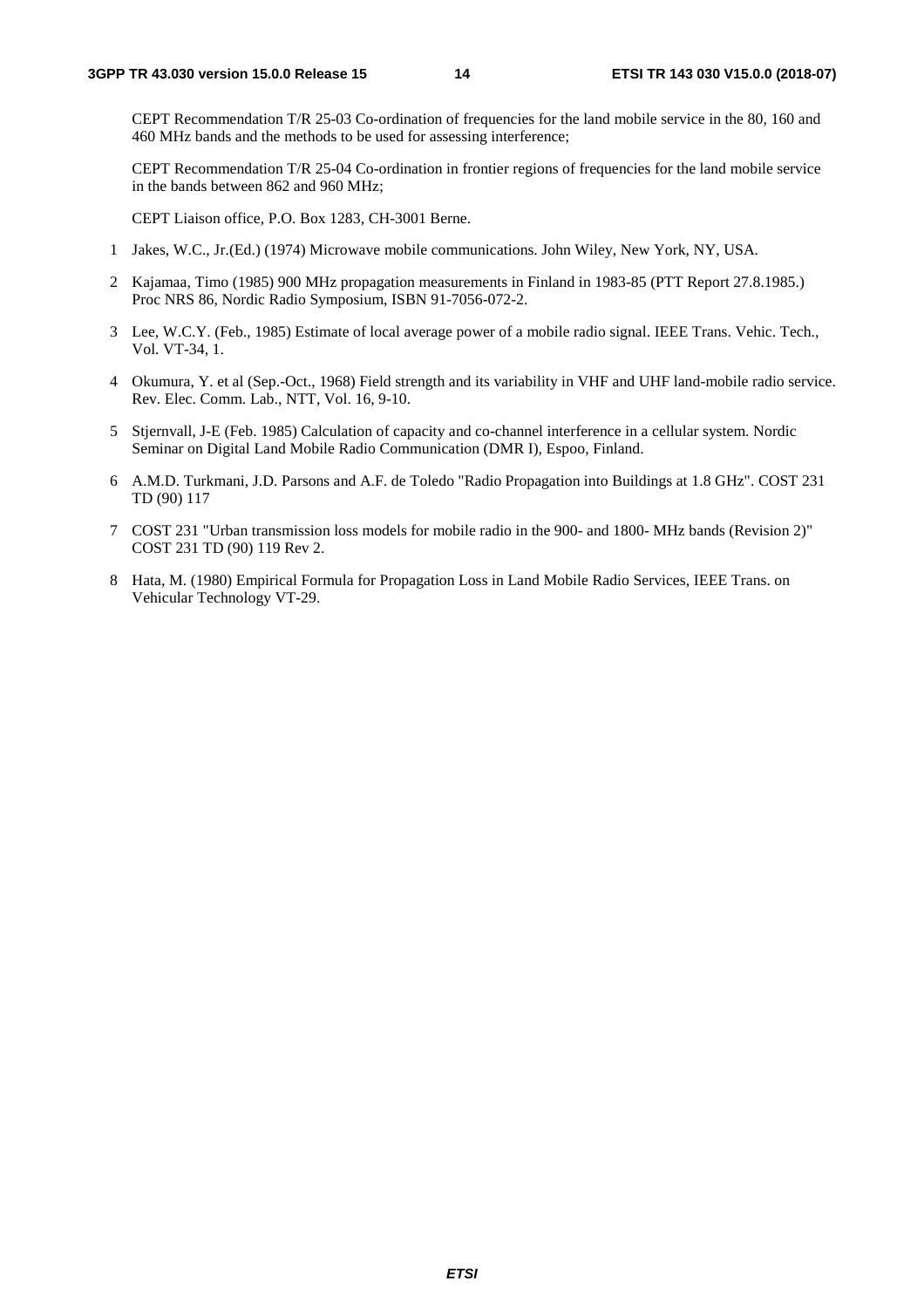## Annex A.1: (GSM 900 class 4) Example of RF-budget for GSM 900 MS handheld RF-output peak power 2 W

| Propagation over land in urban and rural areas |                |                  |                  |                           |
|------------------------------------------------|----------------|------------------|------------------|---------------------------|
| Receiving end:                                 |                | <b>BTS</b>       | <b>MS</b>        | Eq.                       |
| TX:                                            |                | $\rm MS$         | <b>BTS</b>       | (dB)                      |
| Noise figure (multicoupl.input)                | dB             | 8                | 10               | A                         |
| Multipath profile<br>$\left(1\right)$          |                | <b>TU50</b>      | <b>TU50</b>      | (no FH)                   |
| Ec/No min. fading 1)                           | dB             | 8                | 8                | $\overline{B}$            |
| RX RF-input sensitivity                        | dBm            | $-104$           | $-102$           | $C = A + B + W - 174$     |
| Interference degrad. margin                    | ${\rm dB}$     | 3                | 3                | D                         |
| RX-antenna cable type                          |                | $1 - 5/8"$       | $\overline{0}$   |                           |
| Specific cable loss                            | dB/100m        | $\boldsymbol{2}$ | $\boldsymbol{0}$ |                           |
| Antenna cable length                           | m              | 120              | $\boldsymbol{0}$ |                           |
| Cable $loss + connector$                       | dB             | $\overline{4}$   | $\overline{0}$   | Ε                         |
| RX-antenna gain                                | dBi            | $12\,$           | $\boldsymbol{0}$ | $\boldsymbol{\mathrm{F}}$ |
| Isotropic power, 50 % Ps                       | dBm            | $-109$           | $-99$            | $G = C + D + E - F$       |
| Lognormal margin 50 % -> 75 % Ps               | ${\rm dB}$     | 5                | 5                | H                         |
| Isotropic power, 75 % Ps                       | dBm            | $-104$           | $-94$            | $I = G + H$               |
| Field strength, 75 % Ps                        | $dBuV/m$       | 33               | 43               | $J = I + 137$             |
| C/Ic min.fading, 50 % Ps<br>1)                 | $\mathrm{dB}$  | $\overline{9}$   | $\overline{9}$   |                           |
| C/Ic prot. at 3 dB degrad.                     | dB             | 12               | 12               |                           |
| C/Ic protection, 75 % Ps<br>2)                 | dB             | 19               | 19               |                           |
| Transmitting end:                              |                | <b>MS</b>        | <b>BTS</b>       | Eq.                       |
| RX:                                            |                | <b>BTS</b>       | $\rm MS$         | (dB)                      |
| TX RF-output peak power                        | $\overline{W}$ | $\overline{2}$   | $\overline{6}$   |                           |
| (mean power over burst)                        | dBm            | 33               | 38               | K                         |
| $Isolator + combiner + filter$                 | $\mathrm{dB}$  | $\boldsymbol{0}$ | 3                | L                         |
| RF peak power, combiner output                 | dBm            | 33               | 35               | $M = K - L$               |
| TX-antenna cable type                          |                | $\overline{0}$   | $1 - 5/8"$       |                           |
| Specific cable loss                            | $dB/100m$      | $\boldsymbol{0}$ | $\overline{c}$   |                           |
| Antenna cable length                           | m              | $\boldsymbol{0}$ | 120              |                           |
| Cable $loss + connector$                       | dB             | $\overline{0}$   | $\overline{4}$   | ${\bf N}$                 |
| TX-antenna gain                                | dBi            | $\boldsymbol{0}$ | 12               | ${\rm O}$                 |

continued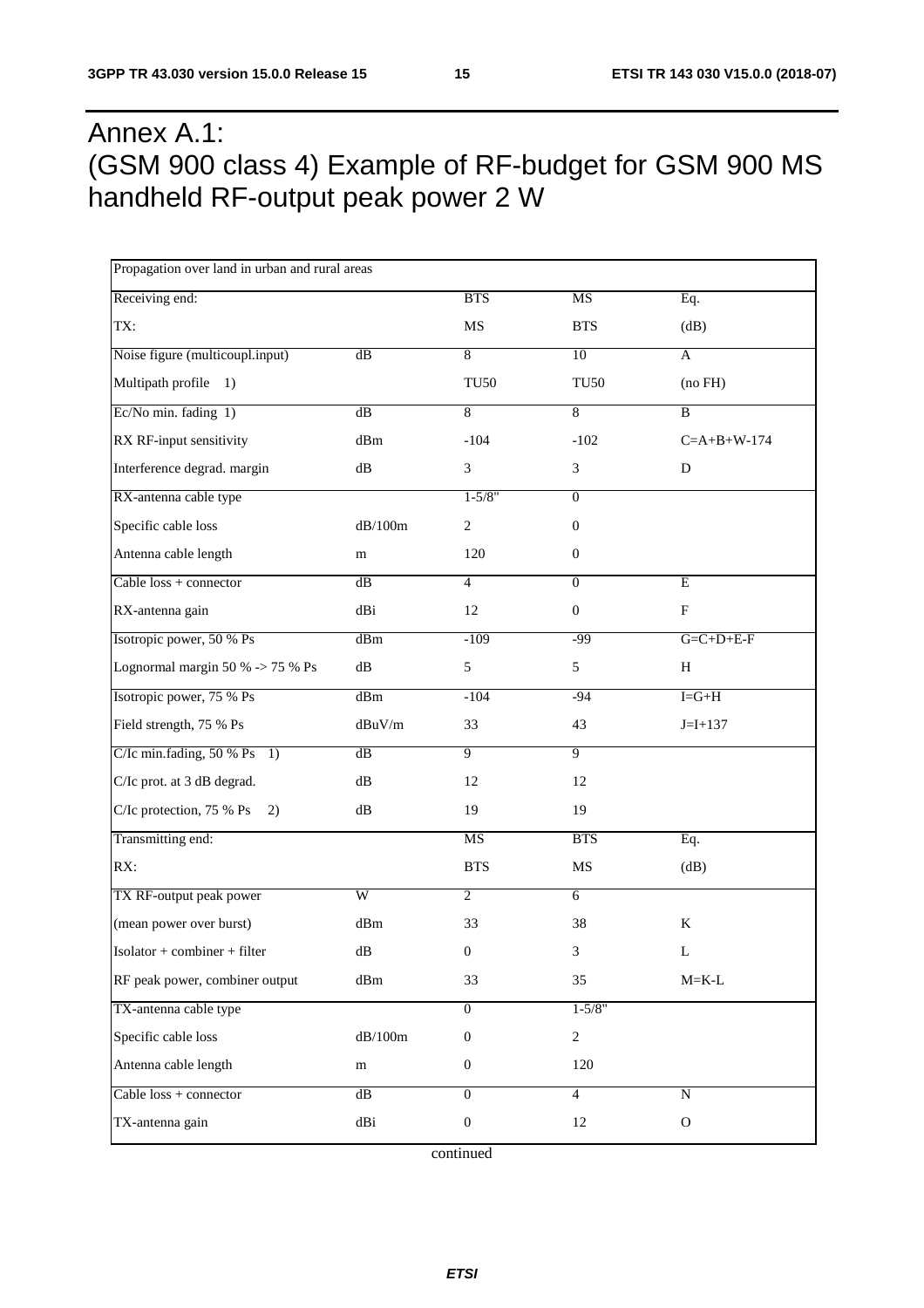| Peak EIRP                                        | W   |     | 20  |                 |
|--------------------------------------------------|-----|-----|-----|-----------------|
| $EIRP = ERP + 2 dB$                              | dBm | 33  | 43  | $P=M-N+O$       |
| Isotropic path loss, 50 % Ps<br>$\left(3\right)$ | dB  | 133 | 133 | $O = P - G - 9$ |
| Isotropic path loss, 75 % Ps                     | dB  | 128 | 128 | $R = P-I-9$     |
| Range, outdoor, 75 % Ps 4)                       | km  | 1.3 | 1.3 |                 |
| Range, indoor, 75 % Ps4)                         | km  | 0.5 | 0.5 |                 |

1) Ec/No and C/Ic for residual BER = 0.4 %, TCH/FS (class Ib) and multi-path profiles as defined in 3GPP TS 45.005 annex 3. Bandwidth  $W = 54$  dBHz.

2) Uncorrelated C and I with 75 % location probability (Ps). lognormal distribution of shadowing with standard deviation 7 dB. Ps = 75 % corresponds to ca 90 % area coverage, see Jakes, pp.126-127.

3) 9 dB of path loss is assumed to be due to the handheld MEG (-antenna/body loss) of –9 dBi.

4) Max. range based on Hata. Antenna heights for BTS = 50 m and MS = 1.5 m. Indoor loss = 15 dB.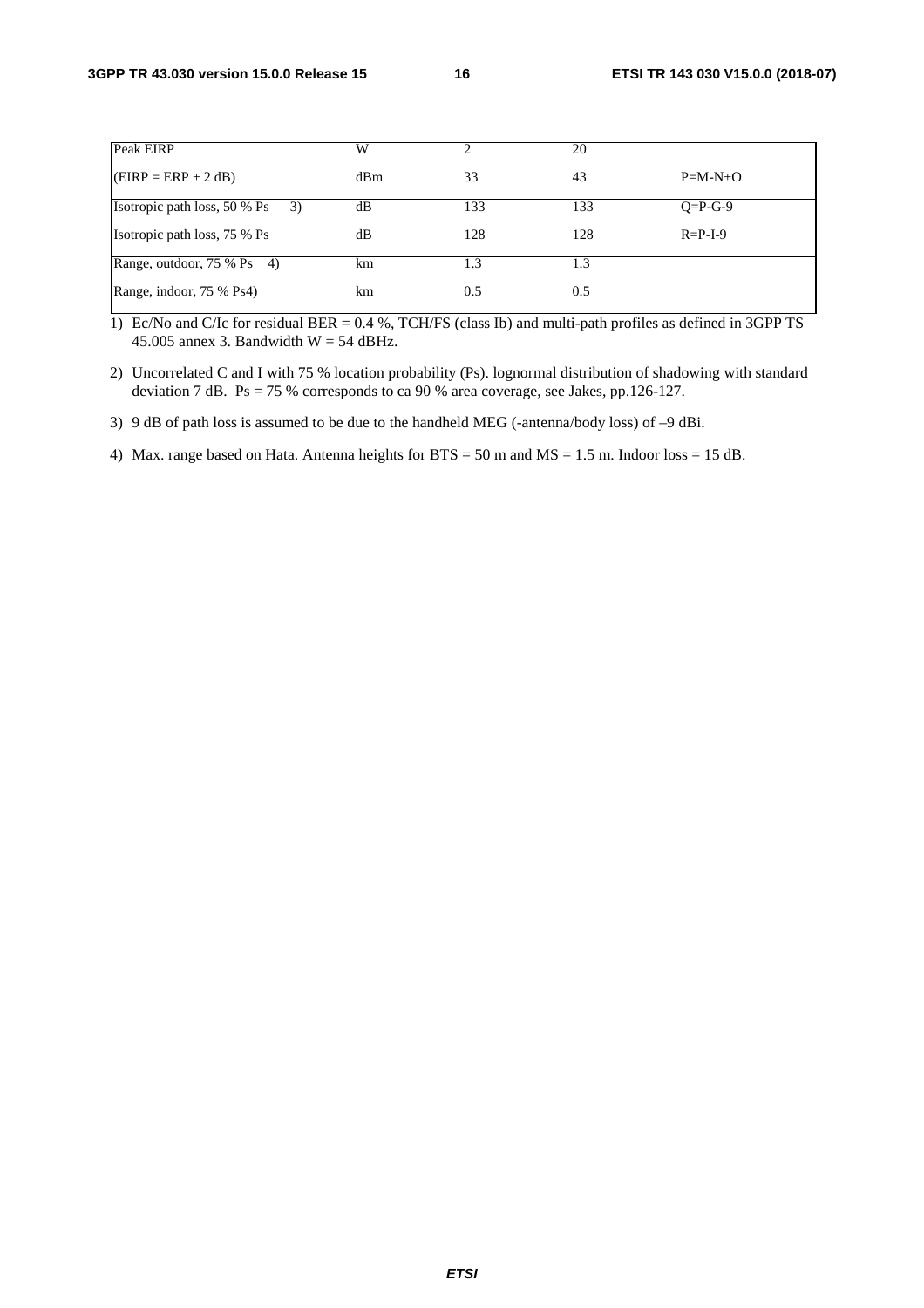## Annex A.2: (class 2) Example of RF-budget for GSM MS RF-output peak power 8 W

| Propagation over land in urban and rural areas |         |                |                |                       |
|------------------------------------------------|---------|----------------|----------------|-----------------------|
| Receiving end:                                 |         | <b>BTS</b>     | <b>MS</b>      | Eq.                   |
| TX:                                            |         | MS             | <b>BTS</b>     | (dB)                  |
| Noise figure (multicoupl.input)                | dB      | 8              | 8              | A                     |
| Multipath profile 1)                           |         | <b>RA250</b>   | <b>RA250</b>   | (no FH)               |
| Ec/No min. fading 1)                           | dB      | 8              | 8              | <sub>R</sub>          |
| RX RF-input sensitivity                        | dBm     | $-104$         | $-104$         | $C = A + B + W - 174$ |
| Interference degrad. margin                    | dB      | 3              | 3              | D                     |
| RX-antenna cable type                          |         | $1 - 5/8"$     | <b>RG-58</b>   |                       |
| Specific cable loss                            | dB/100m | $\mathbf{2}$   | 50             |                       |
| Antenna cable length                           | m       | 120            | $\overline{4}$ |                       |
| Cable $loss + connector$                       | dB      | $\overline{4}$ | $\overline{2}$ | $\mathbf E$           |
| RX-antenna gain                                | dBi     | 12             | $\mathfrak{2}$ | F                     |
| Isotropic power, 50 % Ps                       | dBm     | $-109$         | $-101$         | $G = C + D + E - F$   |
| Lognormal margin 50 % $\sim$ 75 % Ps           | dB      | 5              | 5              | H                     |
| Isotropic power, 75 % Ps                       | dBm     | $-104$         | $-96$          | $I = G + H$           |
| Field strength, 75 % Ps                        | dBuV/m  | 33             | 41             | $J = I + 137$         |
| C/Ic min.fading, 50 % Ps<br>1)                 | dB      | 9              | 9              |                       |
| C/Ic prot. at 3 dB degrad.                     | dB      | 12             | 12             |                       |
| C/Ic protection, 75 % Ps<br>2)                 | dB      | 19             | 19             |                       |
| Transmitting end:                              |         | <b>MS</b>      | <b>BTS</b>     | Eq.                   |
| RX:                                            |         | <b>BTS</b>     | MS             | (dB)                  |
| TX RF-output peak power                        | W       | 8              | 16             |                       |
| (mean power over burst)                        | dBm     | 39             | 42             | K                     |
| Isolator + combiner + filter                   | dB      | $\overline{0}$ | 3              | $\mathbf L$           |
| RF peak power, combiner output                 | dBm     | 39             | 39             | $M = K - L$           |
| TX-antenna cable type                          |         | <b>RG-58</b>   | $1 - 5/8"$     |                       |
| Specific cable loss                            | dB/100m | 50             | 2              |                       |
| Antenna cable length                           | m       | $\overline{4}$ | 120            |                       |
| $Cable loss + connector$                       | dB      | $\overline{c}$ | $\overline{4}$ | N                     |
| TX-antenna gain                                | dBi     | $\overline{c}$ | 12             | 0                     |
| Peak EIRP                                      | W       | 20             | 50             |                       |
| $(EIRP = ERP + 2 dB)$                          | dBm     | 39             | 47             | $P=M-N+O$             |
| Isotropic path loss, 50 % Ps                   | dB      | 148            | 148            | $Q = P - G$           |
| Isotropic path loss, 75 % Ps                   | dB      | 143            | 143            | $R = P-I$             |
| Range, outdoor, 75 % Ps<br>3)                  | km      | 30.7           | 30.7           |                       |

1) Ec/No and C/Ic for residual BER = 0.2 %, TCH/FS (class Ib) and multi-path profiles as defined in 3GPP TS 45.005 annex 3. Bandwidth  $W = 54$  dBHz.

2) Uncorrelated C and I with 75 % location probability (Ps). Lognormal distribution of shadowing with standard deviation 7 dB. Ps = 75 % corresponds to ca 90 % area coverage, see Jakes, pp.126-127.

3) Max. range in quasi-open areas based on Hata. Antenna heights for  $BTS = 100$  m and  $MS = 1.5$  m.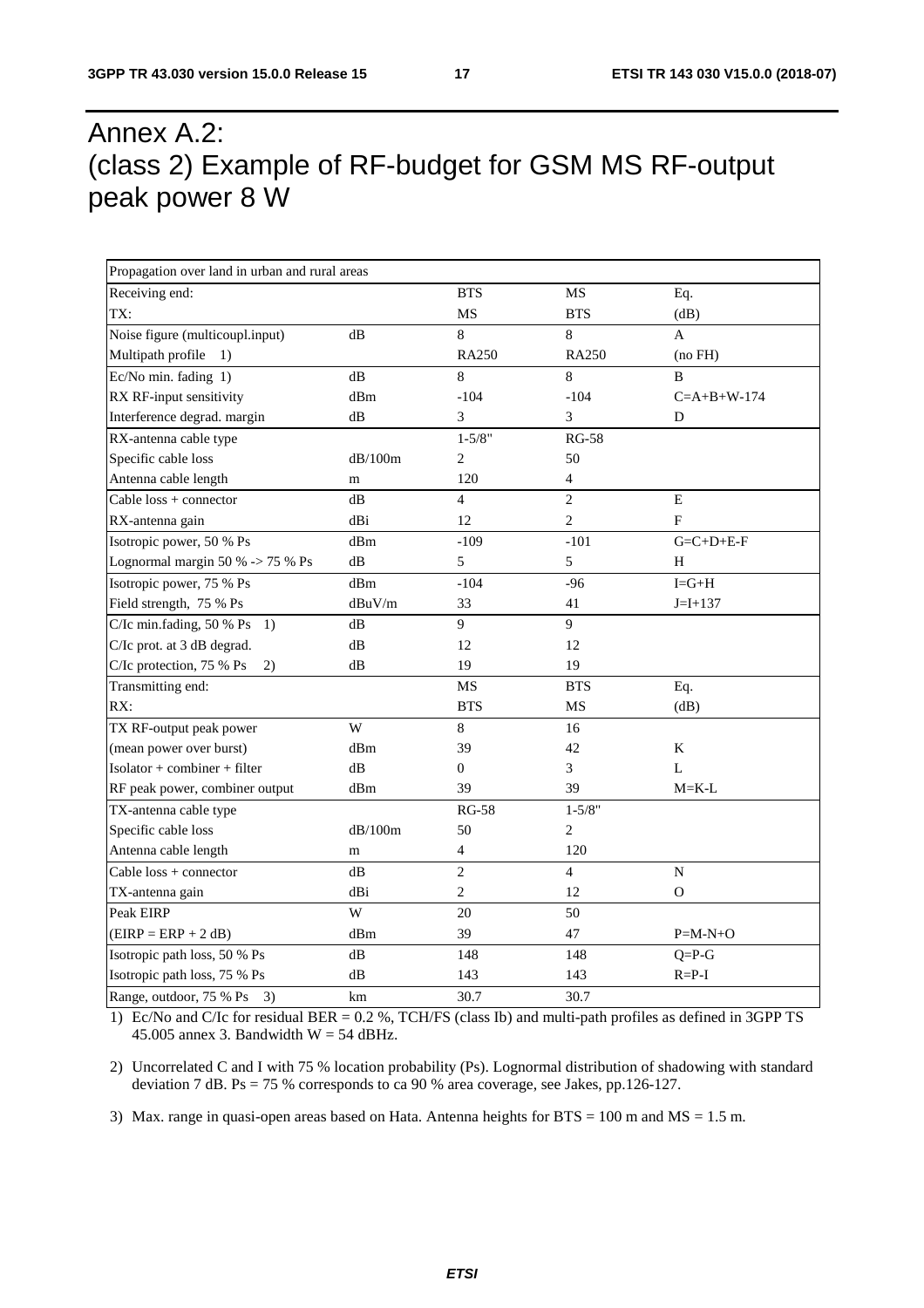## Annex A.3: (DCS1800 classes 1&2) Example of RF-budget for DCS 1800 MS RF-output peak power 1 W & 250 mW

| Propagation over land in urban and rural areas |     |                |                  |                 |
|------------------------------------------------|-----|----------------|------------------|-----------------|
| Receiving end:                                 |     | <b>BTS</b>     | MS               | Eq.             |
| TX:                                            |     | MS             | <b>BTS</b>       | (dB)            |
| Noise figure(multicoupl.input)                 | dB  | 8              | 12               | A               |
| Multipath profile                              |     | TU50 or        | <b>RA130</b>     |                 |
| Ec/No min. fading                              | dB  | 8              | 8                | $\, {\bf B}$    |
| RX RF-input sensitivity                        | dBm | $-104$         | $-100$           | $C=A+B+W-174$   |
| Interference degrad. margin                    | dB  | 3              | 3                | $D(W=54.3)$     |
|                                                |     |                |                  | dBHz)           |
| Cable loss + connector                         | dB  | $\overline{2}$ | $\boldsymbol{0}$ | ${\bf E}$       |
| RX-antenna gain                                | dBi | 18             | $\boldsymbol{0}$ | $\mathbf F$     |
| Diversity gain                                 | dB  | 5              | $\boldsymbol{0}$ | F1              |
| Isotropic power, 50 % Ps                       | dBm | $-122$         | $-97$            | $G=C+D+E-F-F1$  |
| Lognormal margin 50 % ->75 % Ps                | dB  | 6              | 6                | H               |
| Isotropic power, 75 % Ps                       | dBm | $-116$         | $-91$            | $I = G + H$     |
| Field Strength 75 % Ps                         |     | 27             | 51               | $J=I+142.4$     |
|                                                |     |                |                  | at 1.8 GHz      |
| Transmitting end:                              |     | <b>MS</b>      | <b>BTS</b>       | Eq.             |
| RX:                                            |     | <b>BTS</b>     | <b>MS</b>        | (dB)            |
| TX PA output peak power                        | W   |                | 15.8/3.98        |                 |
| (mean power over burst)                        | dBm |                | 42/36            | $\bf K$         |
| $Isolator + combiner + filter$                 | dB  |                | 3                | L               |
| RF Peak power, (ant.connector)                 | dBm | 30/24          | 39/33            | $M=K-L$         |
| 1)                                             | W   | 1.0/0.25       | 7.9/2.0          |                 |
| Cable loss + connector                         | dB  | $\overline{0}$ | $\overline{c}$   | ${\bf N}$       |
| TX-antenna gain                                | dBi | $\overline{0}$ | 18               | $\Omega$        |
| Peak EIRP                                      | W   | 1.0/0.25       | 316/79.4         |                 |
|                                                | dBm | 30/24          | 55/49            | $P=M-N+O$       |
| Isotropic path loss, 50 % Ps<br>2)             | dB  | 146/140        | 146/140          | $Q = P - G - 6$ |
| Isotropic path loss, 75 % Ps                   | dB  | 140/134        | 140/134          | $R = P - I - 6$ |
| Range km - 75 % Ps                             |     |                |                  |                 |
| Urban, out of doors                            |     | 1.6/1.0        |                  |                 |
| Urban, indoors                                 |     | 0.56/0.37      |                  |                 |
| Rural (Open area), out of doors                |     | 15.0/10.0      |                  |                 |
| Rural (Open area), indoors                     |     | 7.7/5.1        |                  |                 |

1) The MS peak power is defined as:

a) If the radio has an antenna connector, it shall be measured into a 50 Ohm resistive load.

b) If the radio has an integral antenna, a reference antenna with 0 dBi gain shall be assumed.

2) 6 dB of the path loss is assumed to be due to the handheld MEG (-antenna/body loss) of –6 dBi.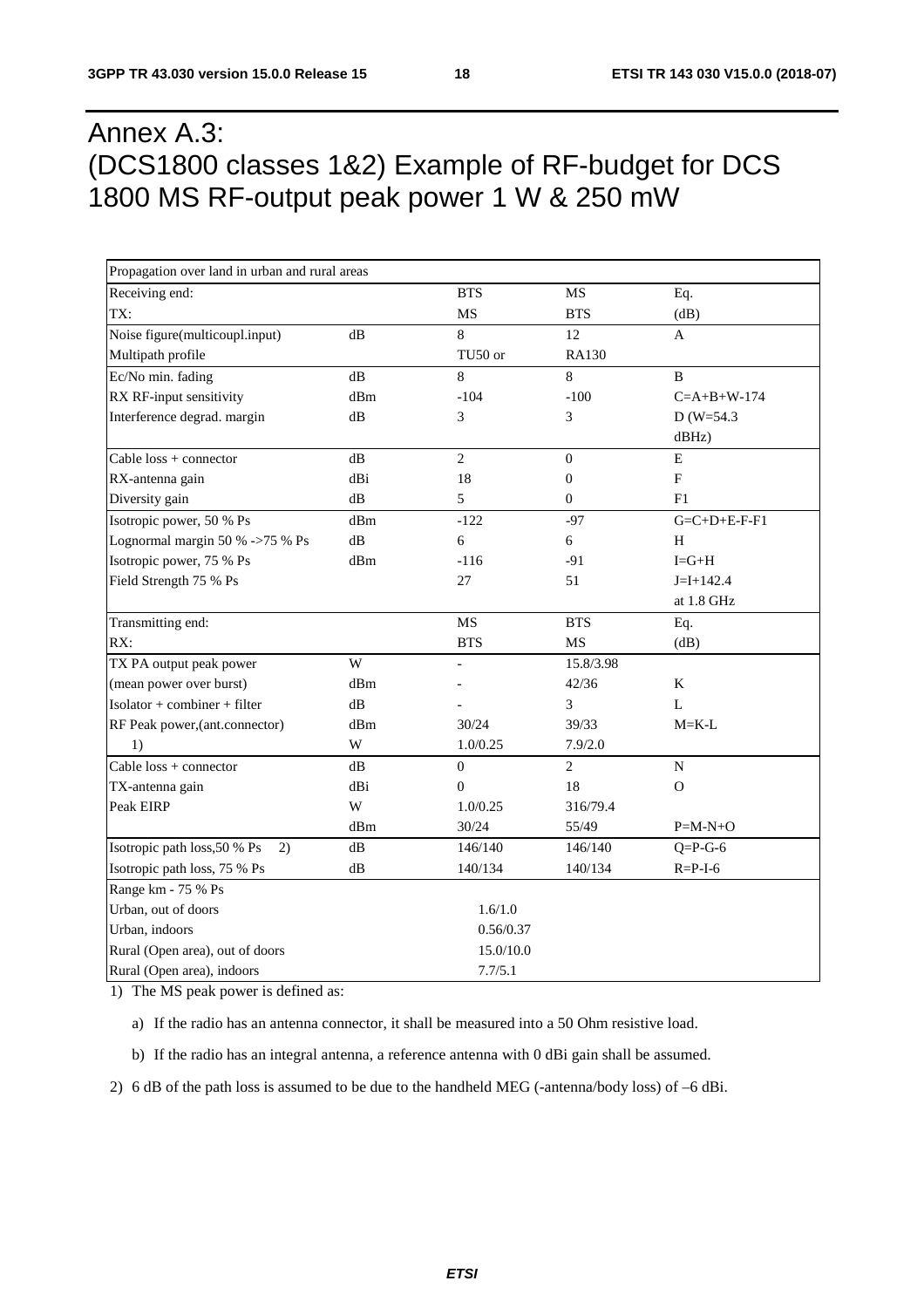## Annex A.4: Example of RF-budget for GSM 900 Class4 (peak power 2 W) in a small cell

| Propagation over land in urban and rural areas |                         |                          |                  |                       |
|------------------------------------------------|-------------------------|--------------------------|------------------|-----------------------|
| Receiving end:                                 |                         | <b>BTS</b>               | <b>MS</b>        | Eq.                   |
| TX:                                            |                         | <b>MS</b>                | <b>BTS</b>       | (dB)                  |
| Noise figure(multicoupl.input)                 | dB                      | 8                        | $10\,$           | $\mathbf{A}$          |
| Multipath profile                              |                         | <b>TU50</b>              | <b>TU50</b>      |                       |
| Ec/No min. fading                              | $\mathrm{dB}$           | 8                        | 8                | $\, {\bf B}$          |
| RX RF-input sensitivity                        | dBm                     | $-104$                   | $-102$           | $C = A + B + W - 174$ |
| Interference degrad. margin                    | dB                      | 3                        | 3                | $D(W=54.3)$           |
|                                                |                         |                          |                  | dBHz)                 |
| Cable $loss + connector$                       | $\mathrm{dB}$           | $\overline{c}$           | $\mathbf{0}$     | E                     |
| RX-antenna gain                                | dBi                     | 16                       | $\boldsymbol{0}$ | $\mathbf F$           |
| Diversity gain                                 | dB                      | 3                        | $\mathbf{0}$     | F1                    |
| Isotropic power, 50 % Ps                       | dBm                     | $-118$                   | $-99$            | $G=C+D+E-F-F1$        |
| Lognormal margin 50 % ->75 % Ps                | dB                      | 5                        | 5                | H                     |
| Isotropic power, 75 % Ps                       | dBm                     | $-113$                   | $-94$            | $I = G + H$           |
| Field Strength 75 % Ps                         |                         | 24                       | 43               | $J = I + 137$ at      |
|                                                |                         |                          |                  | 900 MHz               |
| Transmitting end:                              |                         | <b>MS</b>                | <b>BTS</b>       | Eq.                   |
| RX:                                            |                         | <b>BTS</b>               | <b>MS</b>        | (dB)                  |
| TX PA output peak power                        | W                       | $\overline{\phantom{a}}$ | 12.6             |                       |
| (mean power over burst)                        | dBm                     |                          | 41               | $\rm K$               |
| $Isolator + combiner + filter$                 | dB                      |                          | 3                | L                     |
| RF Peak power, (ant.connector)                 | dBm                     | 33                       | 38               | $M = K-L$             |
| 1)                                             | W                       | 2                        | 6.3              |                       |
| Cable $loss + connector$                       | dB                      | $\boldsymbol{0}$         | $\overline{2}$   | ${\bf N}$             |
| TX-antenna gain                                | dBi                     | $\mathbf{0}$             | 16               | $\Omega$              |
| Peak EIRP                                      | $\ensuremath{\text{W}}$ | $\overline{c}$           | 158              |                       |
|                                                | dBm                     | 33                       | 52               | $P=M-N+O$             |
| Isotropic path loss, 50 % Ps 2)                | dB                      | 142                      | 142              | $Q = P - G - 9$       |
| Isotropic path loss, 75 % Ps                   | dB                      | 137                      | 137              | $R = P - I - 9$       |
| Range km - 75 % Ps                             |                         |                          |                  |                       |
| Urban, out of doors                            |                         | 1.3                      |                  |                       |
| Urban, indoors                                 |                         | 0.52                     |                  |                       |

1) The MS peak power is defined as:

a) If the radio has an antenna connector, it shall be measured into a 50 Ohm resistive load.

b) If the radio has an integral antenna, a reference antenna with 0 dBi gain shall be assumed.

2) 9 dB of the path loss is assumed to be due to the handheld MEG (-antenna/body loss) of –9 dBi.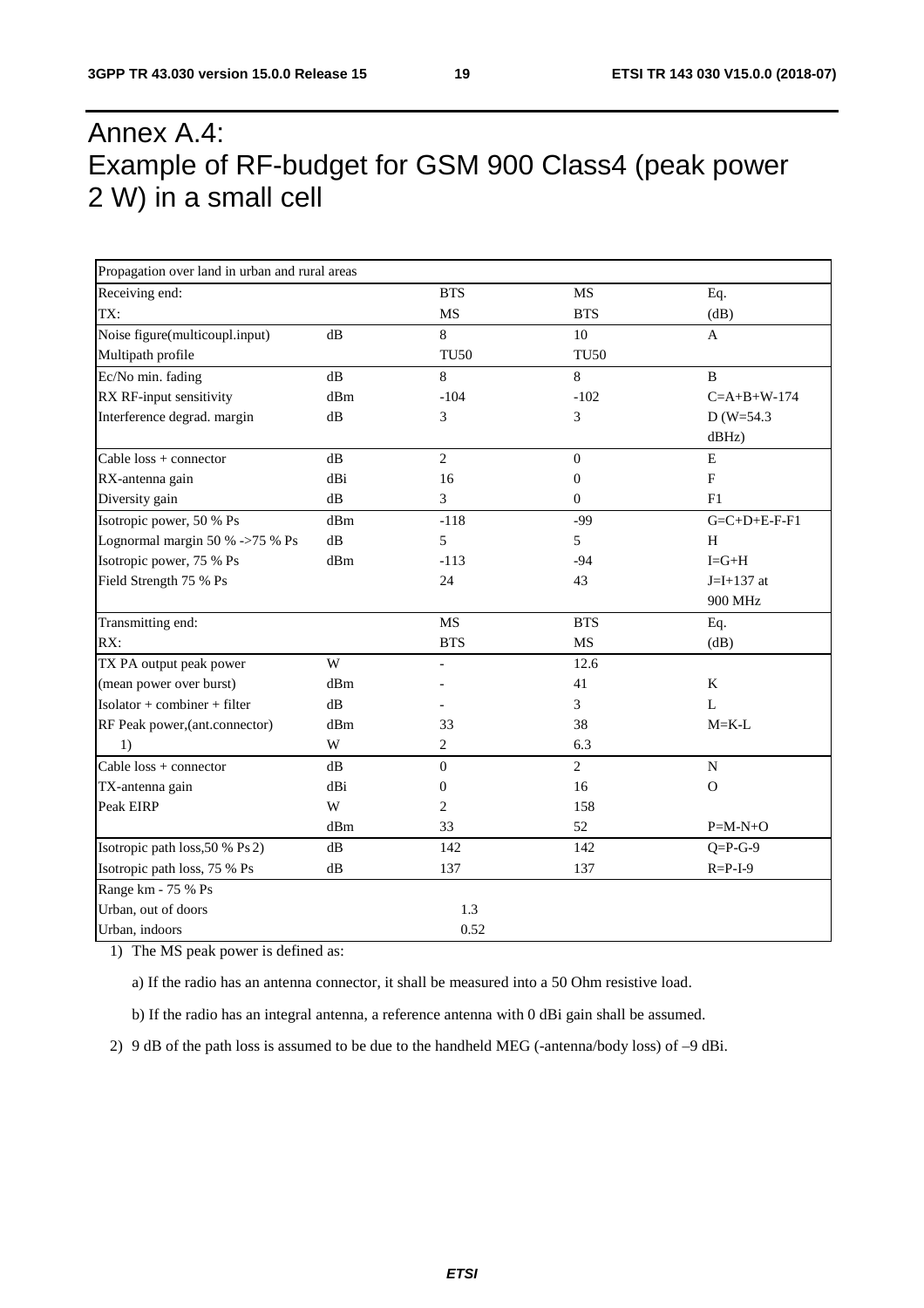## Annex A.5: Example of RF-budget for GSM 400 Class4 (peak power 2 W) in a (small) cell

| Propagation over land in urban and rural areas |               |                          |                  |                       |
|------------------------------------------------|---------------|--------------------------|------------------|-----------------------|
| Receiving end:                                 |               | <b>BTS</b>               | MS               | Eq.                   |
| TX:                                            |               | <b>MS</b>                | <b>BTS</b>       | (dB)                  |
| Noise figure(multicoupl.input)                 | dB            | 8                        | 8                | $\mathbf{A}$          |
| Multipath profile                              |               | <b>TU100</b>             | <b>TU100</b>     |                       |
| Ec/No min. fading                              | dB            | 8                        | 8                | $\mathbf{B}$          |
| RX RF-input sensitivity                        | dBm           | $-104$                   | $-102$           | $C = A + B + W - 174$ |
| Interference degrad. margin                    | dB            | 3                        | 3                | $D(W=54.3)$           |
|                                                |               |                          |                  | dBHz)                 |
| Cable loss + connector                         | dB            | $\overline{4}$           | $\boldsymbol{0}$ | ${\bf E}$             |
| RX-antenna gain                                | dBi           | 12                       | $\boldsymbol{0}$ | $\mathbf F$           |
| Diversity gain                                 | dB            | $\overline{\phantom{a}}$ | $\mathbf{0}$     | F1                    |
| Isotropic power, 50 % Ps                       | dBm           | $-109$                   | $-99$            | $G=C+D+E-F-F1$        |
| Lognormal margin 50 % ->75 % Ps                | $\mathrm{dB}$ | 5                        | 5                | $\rm H$               |
| Isotropic power, 75 % Ps                       | dBm           | $-104$                   | $-94$            | $I = G + H$           |
| Field Strength 75 % Ps                         |               | 27                       | 37               | $J=I+131$ at          |
|                                                |               |                          |                  | 450 MHz               |
| Transmitting end:                              |               | MS                       | <b>BTS</b>       | Eq.                   |
| RX:                                            |               | <b>BTS</b>               | MS               | (dB)                  |
| TX PA output peak power                        | W             | $\overline{c}$           | 6.32             |                       |
| (mean power over burst)                        | dBm           | 33.01                    | 38.01            | K                     |
| $Isolator + combiner + filter$                 | dB            | $\theta$                 | 3                | $\mathbf{L}$          |
| RF Peak power, (ant.connector)                 | dBm           | 33.01                    | 35.01            | $M=K-L$               |
| 1)                                             | W             | 2                        | 6.3              |                       |
| Cable loss + connector                         | dB            | $\Omega$                 | $\overline{4}$   | ${\bf N}$             |
| TX-antenna gain                                | dBi           | $\Omega$                 | 12               | $\Omega$              |
| Peak EIRP                                      | W             | $\overline{c}$           | 20               |                       |
|                                                | dBm           | 33.01                    | 43.01            | $P=M-N+O$             |
| Isotropic path loss, 50 % Ps 2)                | $\mathrm{dB}$ | 129.01                   | 129.01           | $Q = P - G - 13$      |
| Isotropic path loss, 75 % Ps                   | dB            | 124.01                   | 124.01           | $R = P - I - 13$      |
| Range km - 75 % Ps                             |               |                          |                  |                       |
| Urban, out of doors                            |               | 1.9                      |                  |                       |
| Urban, indoors                                 |               |                          |                  |                       |

1) The MS peak power is defined as:

a) If the radio has an antenna connector, it shall be measured into a 50 Ohm resistive load.

b) If the radio has an integral antenna, a reference antenna with 0 dBi gain shall be assumed.

2) 13 dB of the path loss is assumed to be due to the handheld MEG (-antenna/body loss) of –13 dBi.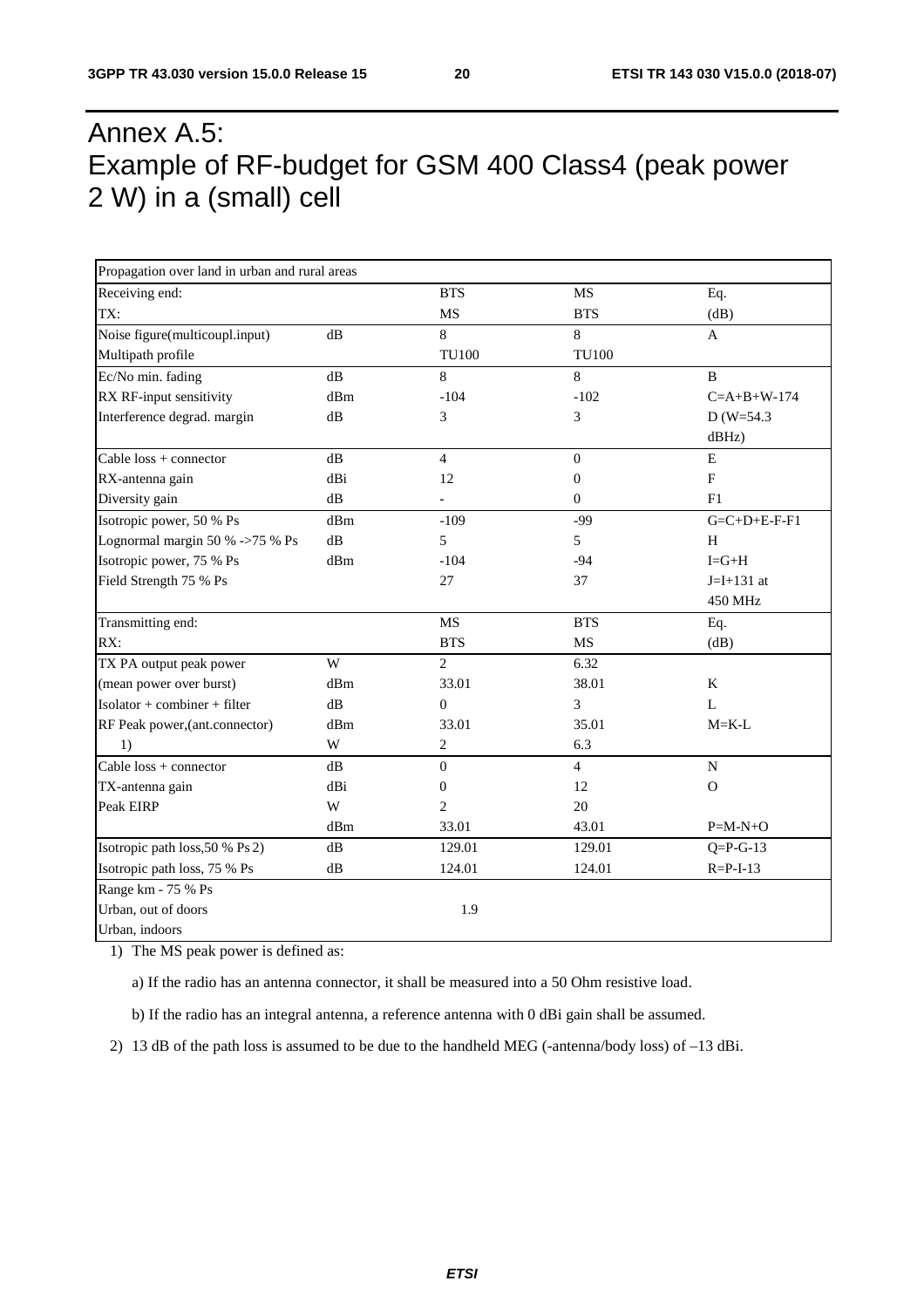## Annex A.6: Example of RF-budget for GSM 700 Class4 MS handheld (peak power 2 W)

| Propagation over land in urban and rural areas |               |                  |                  |                           |
|------------------------------------------------|---------------|------------------|------------------|---------------------------|
| Receiving end:                                 |               | <b>BTS</b>       | MS               | Eq.                       |
| TX:                                            |               | <b>MS</b>        | <b>BTS</b>       | (dB)                      |
| Noise figure(multicoupl.input)                 | dB            | 8                | 10               | $\mathbf{A}$              |
| Multipath profile                              |               | <b>TU60</b>      | <b>TU60</b>      |                           |
| Ec/No min. fading                              | dB            | 8                | 8                | B                         |
| RX RF-input sensitivity                        | dBm           | $-104$           | $-102$           | $C = A + B + W - 174$     |
| Interference degrad. margin                    | dB            | 3                | 3                | $D (W=54.3)$              |
|                                                |               |                  |                  | DBHz)                     |
| Cable $loss + connector$                       | dB            | $\overline{2}$   | $\boldsymbol{0}$ | ${\bf E}$                 |
| RX-antenna gain                                | dBi           | 16               | $\boldsymbol{0}$ | $\boldsymbol{\mathrm{F}}$ |
| Diversity gain                                 | DB            | 3                | $\overline{0}$   | F1                        |
| Isotropic power, 50 % Ps                       | DBm           | $-118$           | $-99$            | $G = C + D + E - F - F$   |
| Lognormal margin 50 % ->75 % Ps                | $DB$          | 5                | 5                | H                         |
| Isotropic power, 75 % Ps                       | DBm           | $-113$           | $-94$            | $I = G + H$               |
| Field Strength 75 % Ps                         |               | 22               | 41               | $J=I+135$ at              |
|                                                |               |                  |                  | 770 MHz                   |
| Transmitting end:                              |               | MS               | <b>BTS</b>       | Eq.                       |
| RX:                                            |               | <b>BTS</b>       | MS               | (dB)                      |
| TX PA output peak power                        | W             | $\overline{c}$   | 12.6             |                           |
| (mean power over burst)                        | dBm           | 33               | 41               | K                         |
| Isolator + combiner + filter                   | dB            | $\boldsymbol{0}$ | 3                | L                         |
| RF Peak power, (ant.connector)                 | dBm           | 33               | 38               | $M = K-L$                 |
| 1)                                             | W             | 2                | 6.3              |                           |
| Cable $loss + connector$                       | dB            | $\overline{0}$   | $\overline{2}$   | ${\bf N}$                 |
| TX-antenna gain                                | dBi           | $\mathbf{0}$     | 16               | $\Omega$                  |
| Peak EIRP                                      | W             | $\overline{2}$   | 158.5            |                           |
|                                                | dBm           | 33               | 52               | $P=M-N+O$                 |
| Isotropic path loss, 50 % Ps 2)                | dB            | 141              | 141              | $Q = P - G - 10$          |
| Isotropic path loss, 75 % Ps                   | $\mathrm{dB}$ | 136              | 136              | $R = P - I - 10$          |
| Range km - 75 % Ps                             |               |                  |                  |                           |
| Urban, out of doors                            |               | 1.37             |                  |                           |
| Urban, indoors                                 |               | 0.55             |                  |                           |

1) The MS peak power is defined as:

a) If the radio has an antenna connector, it shall be measured into a 50 Ohm resistive load.

b) If the radio has an integral antenna, a reference antenna with 0 dBi gain shall be assumed.

2) 10 dB of the path loss is assumed to be due to the handheld MEG (-antenna/body loss) of –10dBi.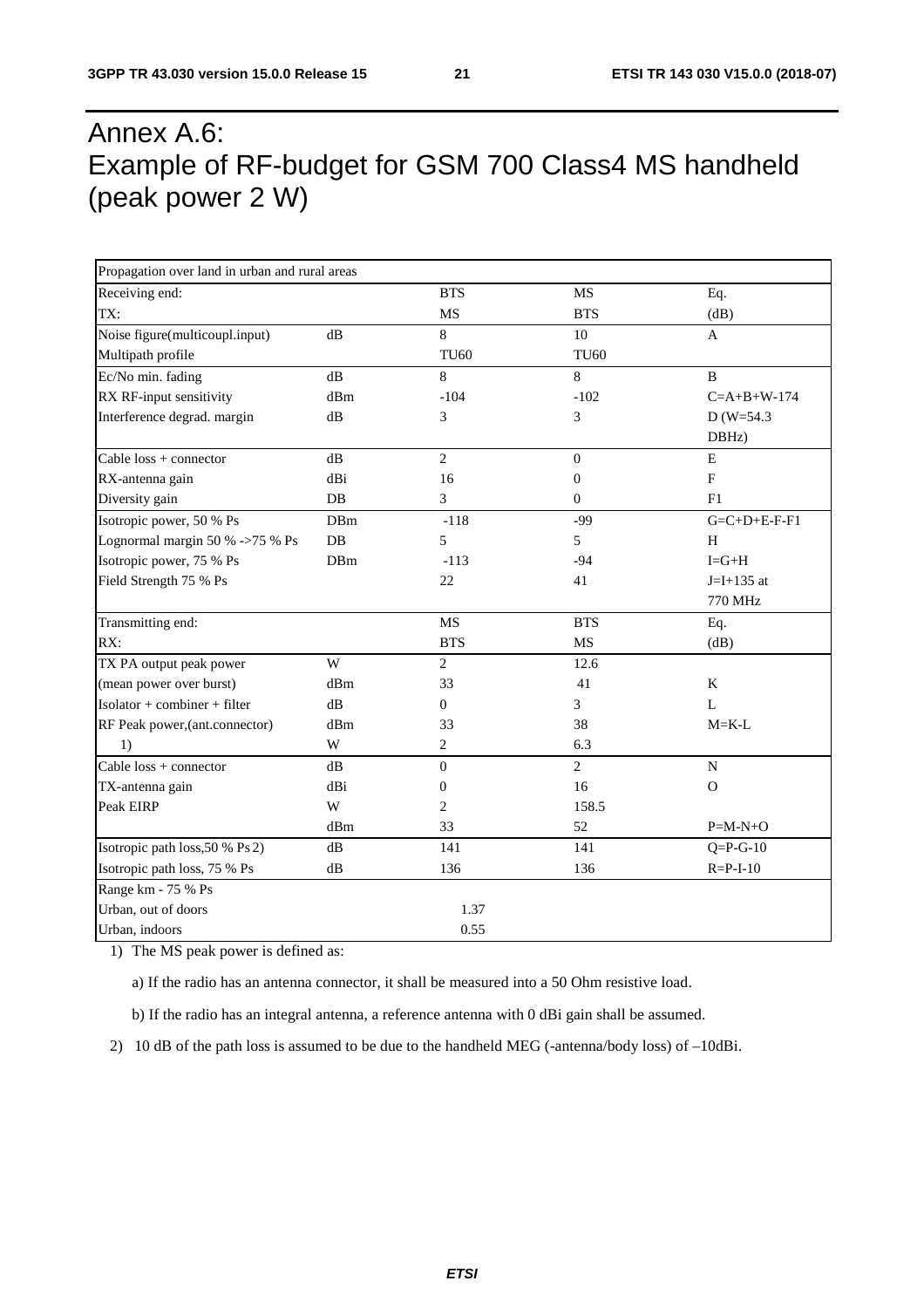## Annex A.7: (DCS1800 class 1) Example of RF link budget for DCS 1800 MS RF-output peak power 1 W Handheld with External Low Noise Amplifier (LNA) connected to BTS

| Propagation over land in urban and rural areas |               |            |                  |              |                                 |
|------------------------------------------------|---------------|------------|------------------|--------------|---------------------------------|
| Receiving end:                                 |               | <b>BTS</b> |                  | <b>MS</b>    | Eq.                             |
| TX:                                            |               | MS         |                  | <b>BTS</b>   | (dB)                            |
| Noise figure (multicoupler input)              | dB            |            | 5                |              | $\tau$<br>$\mathbf{A}$          |
| Low Noise Amplifier - noise figure             | dB            |            | $\overline{2}$   |              | X                               |
| Low Noise Amplifier - gain                     | dB            |            | $12 -$           |              | Y                               |
| Multipath profile                              |               | TU50 or    |                  | <b>RA130</b> |                                 |
| Noise bandwidth                                | kHz           |            | 200              |              | 200 [TR 45.050 Annex X]         |
| $C/N = C/I$ min. at fading                     | dB            |            | 9                |              | 9 B                             |
| Noise figure at antenna                        | dB            |            | 4                |              | 7 $Z = Friis(A, X, Y, E)$       |
| RX RF-input sensitivity at antenna             | dBm           |            | $-108$           |              | $-105$ C=Z+B+10log(200 kHz)-174 |
| Interference degradation margin                | dB            |            | 3                |              | 3<br>D                          |
| Cable $loss + connector$                       | dB            |            | 3                |              | $\overline{0}$<br>E             |
| RX-antenna gain                                | dBi           |            | 18               |              | 0 F                             |
| Diversity gain                                 | dB            |            | 3                |              | 0 F1                            |
| Isotropic power, 50 % Ps                       | dBm           |            | $-126$           |              | $-102$ G=C+D-F-F1               |
| Lognormal margin, 50 % ->75 % Ps               | dB            |            | 6                |              | 6 H                             |
| Isotropic power, 75 % Ps                       | dBm           |            | $-120$           |              | $-96$ I=G+H                     |
| Field Strength, 75 % Ps                        | dBuV/m        |            | 22               |              | 46 J=I+142 at 1.8 GHz           |
| Transmitting end:                              |               | MS         |                  | <b>BTS</b>   | Eq.                             |
| RX:                                            |               | <b>BTS</b> |                  | MS           | (dB)                            |
| TX PA output peak power                        | W             |            |                  | 30           |                                 |
| (mean power over burst)                        | dBm           |            |                  |              | 45 K                            |
| Isolator + combiner + filter                   | dB            |            |                  |              | 5L                              |
| RF Peak power, TOC (top of cabinet)            | dBm           |            | 31               |              | 40 M=K-L                        |
| 1)                                             | W             |            | 1.2              | 10           |                                 |
| Cable $loss + connector$                       | $\mathrm{dB}$ |            | $\boldsymbol{0}$ |              | 3 N                             |
| TX-antenna gain                                | dBi           |            | $\boldsymbol{0}$ |              | 18 O                            |
| Peak EIRP                                      | $\mathbf W$   |            | 1.2              | 300          |                                 |
|                                                | dBm           |            | 31               |              | 55 $P=M-N+O$                    |
| Isotropic path loss, 50 % Ps<br>(2)            | $\mathrm{dB}$ |            | 151              |              | 151 Q=P-G-6                     |
| Isotropic path loss, 75 % Ps                   | ${\rm dB}$    |            | 145              |              | 145 $R = P - I - 6$             |

 $Friis(A, X, Y, E) = 10*LOG10(10^{\circ}(X/10)+(10^{\circ}(E/10)-1)/10^{\circ}(Y/10)+(10^{\circ}(A/10)-1)/10^{\circ}((Y-E)/10))$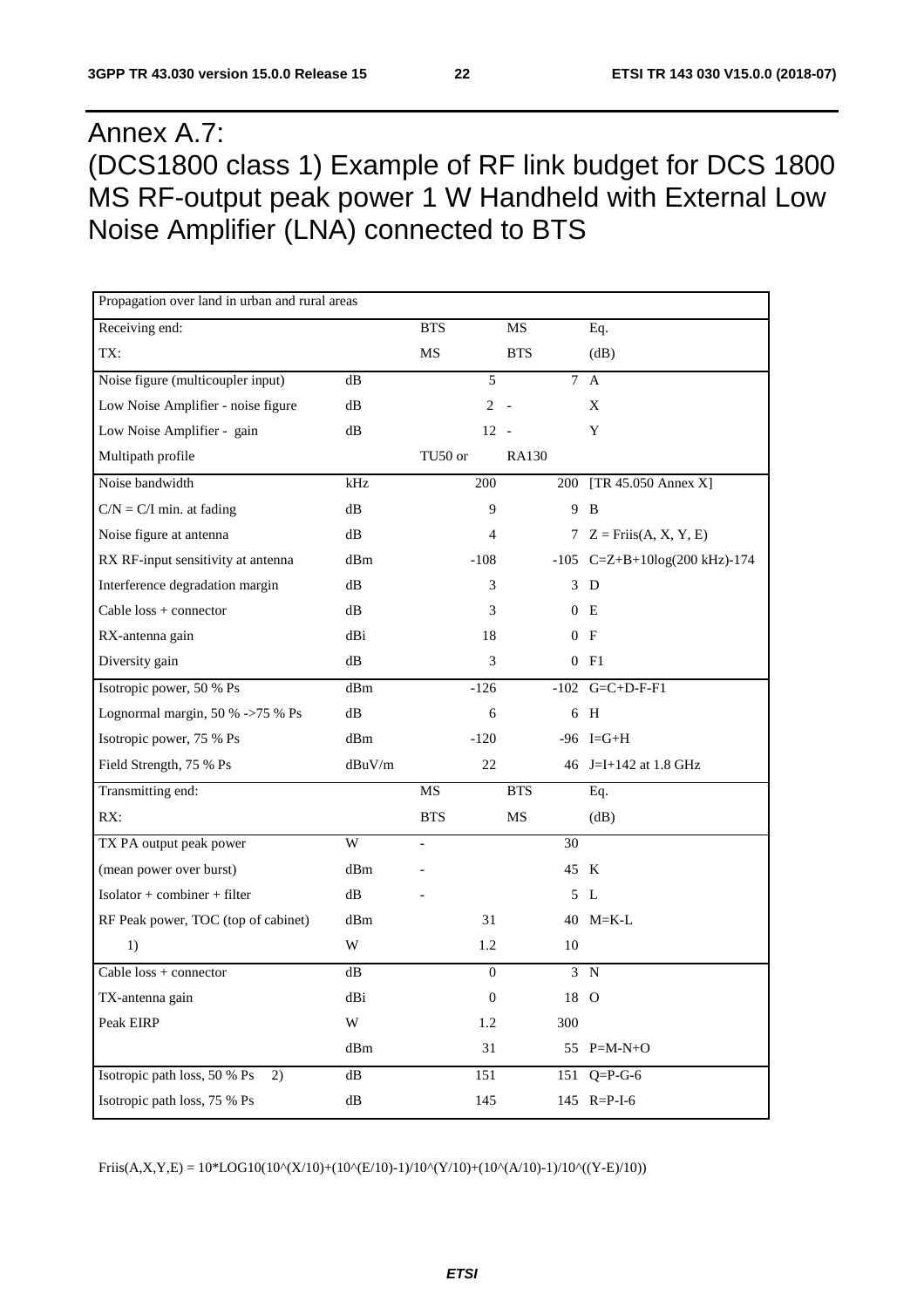- 1) The MS peak power is defined as:
	- a) If the radio has an antenna connector, it shall be measured into a 50 Ohm resistive load.
	- b) If the radio has an integral antenna, a reference antenna with 0 dBi gain shall be assumed.
- 2) 6 dB of the path loss is assumed to be due to the handheld MEG (-antenna/body loss) of –6 dBi.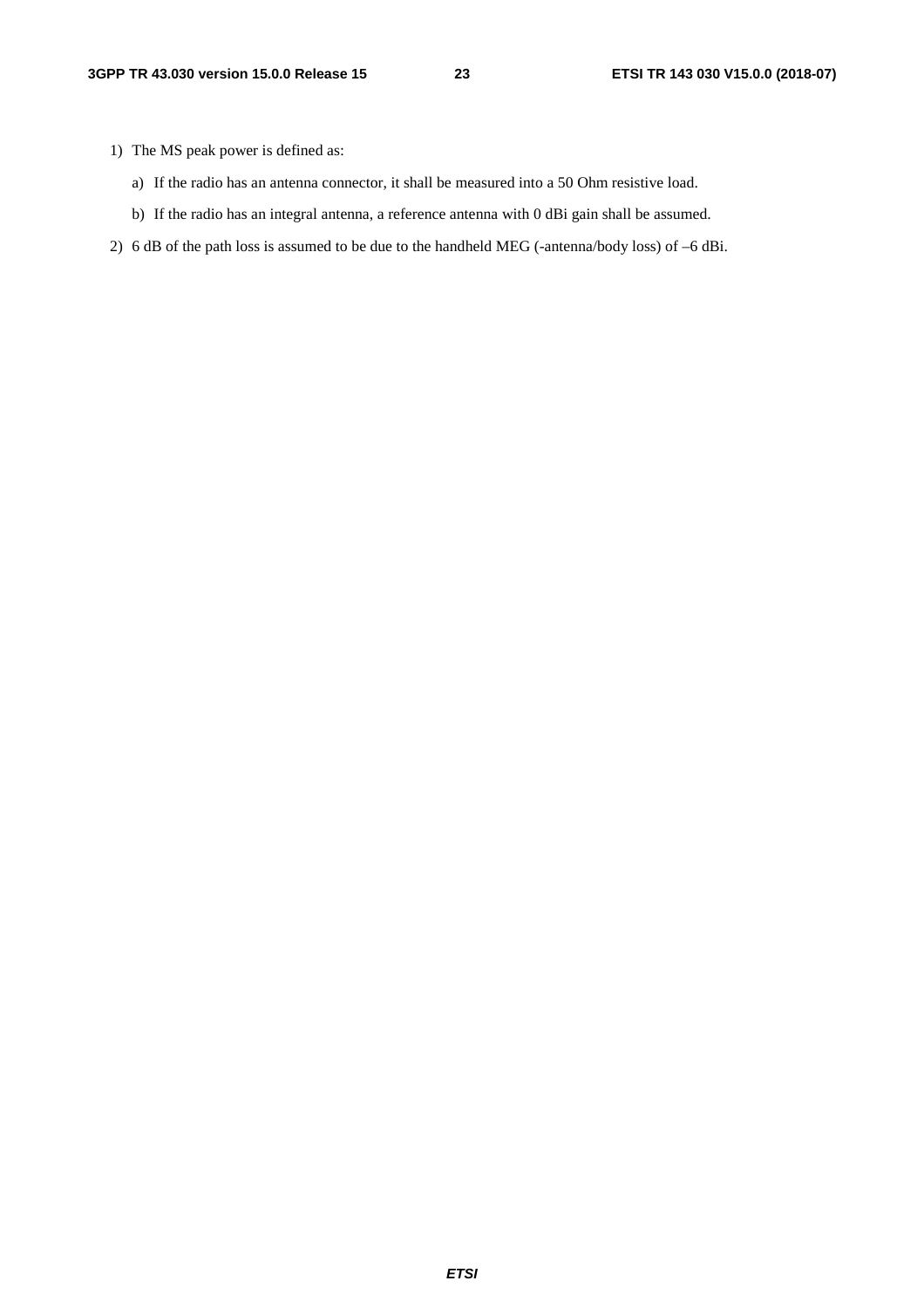## Annex B: Propagation loss formulas for mobile radiocommunications

## B.1 Hata Model [4], [8]

| Frequency f:            |  | $150 - 1000 \text{ MHz}$ |
|-------------------------|--|--------------------------|
| Base station height Hb: |  | $30 - 200$ m             |
| Mobile height Hm:       |  | $1 - 10m$                |
| Distance d:             |  | $1 - 20 \text{ km}$      |

Large and small cells (i.e. base station antenna heights above roof-top levels of buildings adjacent to the base station)

### B.1.1 Urban

Lu (dB) =  $69.55 + 26.16*log(f) - 13.82*log(Hb) - a(Hm) + [44.9 - 6.55*log(Hb)]*log(d)$ 

a(Hm) correction factor for vehicular station antenna height.

For a medium-small city:

a (Hm) =  $[1.1*log(f) - 0.7]*Hm - [1.56*log(f) - 0.8]$ 

For a large city:

a (Hm) =  $8.29*[log(1.54*Hm)]^2 - 1.1$  for  $f \le 200$  MHz a (Hm) =  $3.2$ \*[log(11.75\*Hm)]<sup>2</sup> - 4.97 for f >= 400 MHz

## B.1.2 Suburban

Lsu (dB) = Lu -  $2^*$ [log(f/28)]<sup>2</sup> - 5.4

## B.1.3 Rural (Quasi-open)

Lrqo (dB) = Lu - 4.78\*[ $log(f)^2$  + 18.33\* $log(f)$  - 35.94

## B.1.4 Rural (Open Area)

Lro (dB) = Lu -  $4.78*[log(f)]^2 + 18.33*log(f) - 40.94$ 

## B.2 COST 231-Hata Model [7]

| Frequency f:            |  | 1500 - 2000 MHz     |
|-------------------------|--|---------------------|
| Base station height Hb: |  | $30 - 200$ m        |
| Mobile height Hm:       |  | $1 - 10m$           |
| Distance d:             |  | $1 - 20 \text{ km}$ |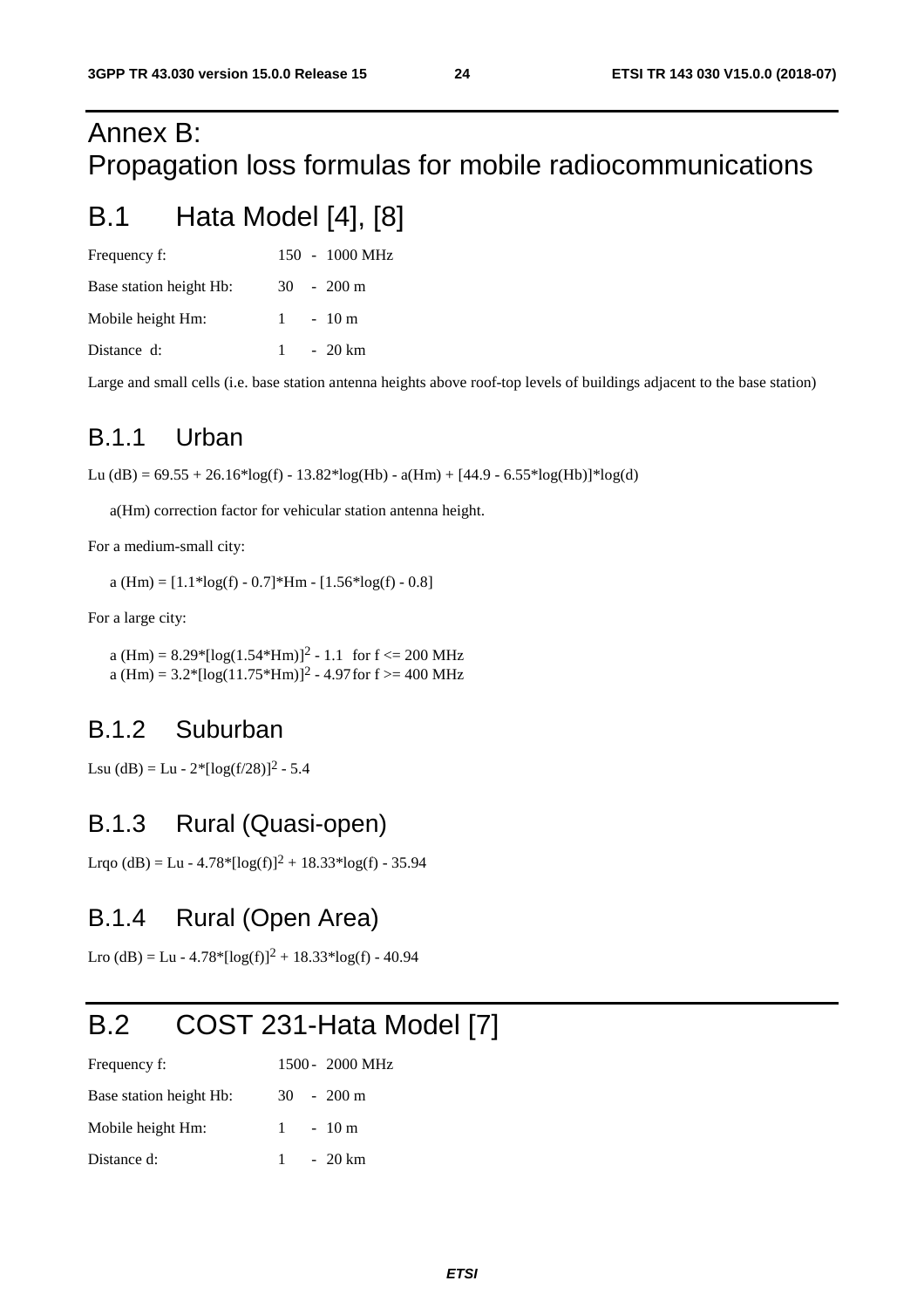Large and small cells (i.e. base station antenna heights above roof-top levels of buildings adjacent to the base station).

Urban areas (for rural areas the correction factors given in subparagraph 1.3 and 1.4 can be used up to 2000 MHz).

Lu (dB) = 46.3 + 33.9\*log(f) - 13.82\*log(Hb) - a(Hm) + [44.9 - 6.55\*log(Hb)]\*log(d) + Cm

with:

 $a(Hm) = [1.1 * log(f) - 0.7] * Hm - [1.56 * log(f) - 0.8]$ 

 $Cm = 0$  dB for medium sized city and suburban centres with moderate tree density

 $Cm = 3$  dB for metropolitan centres

## B.3 COST 231 Walfish-Ikegami Model [7]

| Frequency f:                  |                |  | $800 - 2000 \text{ MHz}$ |  |  |  |
|-------------------------------|----------------|--|--------------------------|--|--|--|
| Base station height Hb:       | $\overline{4}$ |  | $-50m$                   |  |  |  |
| Mobile height Hm:             | $1 - 3m$       |  |                          |  |  |  |
| Distance d:                   |                |  | $0.02 - 5 \text{ km}$    |  |  |  |
| Height of buildings Hroof (m) |                |  |                          |  |  |  |

Width of road w (m)

Building separation b (m)

Road orientation with respect to the direct radio path Phi (°)

Urban areas

### B.3.1 Without free line-of-sight between base and mobile (small cells)

 $Lb = Lo + Lrts + Lmsd$  (or  $Lb = Lo$  for Lrts + Lmsd  $\leq 0$ )

with:

#### B.3.1.1 Lo free-space loss

 $Lo = 32.4 + 20*log(d) + 20*log(f)$ 

#### B.3.1.2 Lrts roof-top-to-street diffraction and scatter loss

Lrts = -16.9 -  $10*log(w) + 10 log(f) + 20*log(Hr - Hm) + Lcri$ 

with  $Lcri = -10 + 0.354*Phi$  for  $0 \leq Phi < 35°$ Lcri =  $2.5 + 0.075$ \*(Phi-35) for 35 <= Phi <  $55^{\circ}$ Lcri =  $4.0 - 0.114*(Phi55)$  for  $55 \leq Phi \leq 90^{\circ}$ 

#### B.3.1.3 Lmsd multiscreen diffraction loss

 $Lmsd = Lbsh + ka + kd * log(d) + kf * log(f) - 9 * log(b)$ 

with  $Lbsh = -18*log(1 + Hb - Hroof)$  for  $Hb > Hroof$  $= 0$  for  $Hb \leq Hroof$ 

 $ka = 54$  for  $Hb > Hroot$  $= 54 - 0.8*(Hb - Hroof)$  for  $d \ge 0.5$  and  $Hb \le Hroof$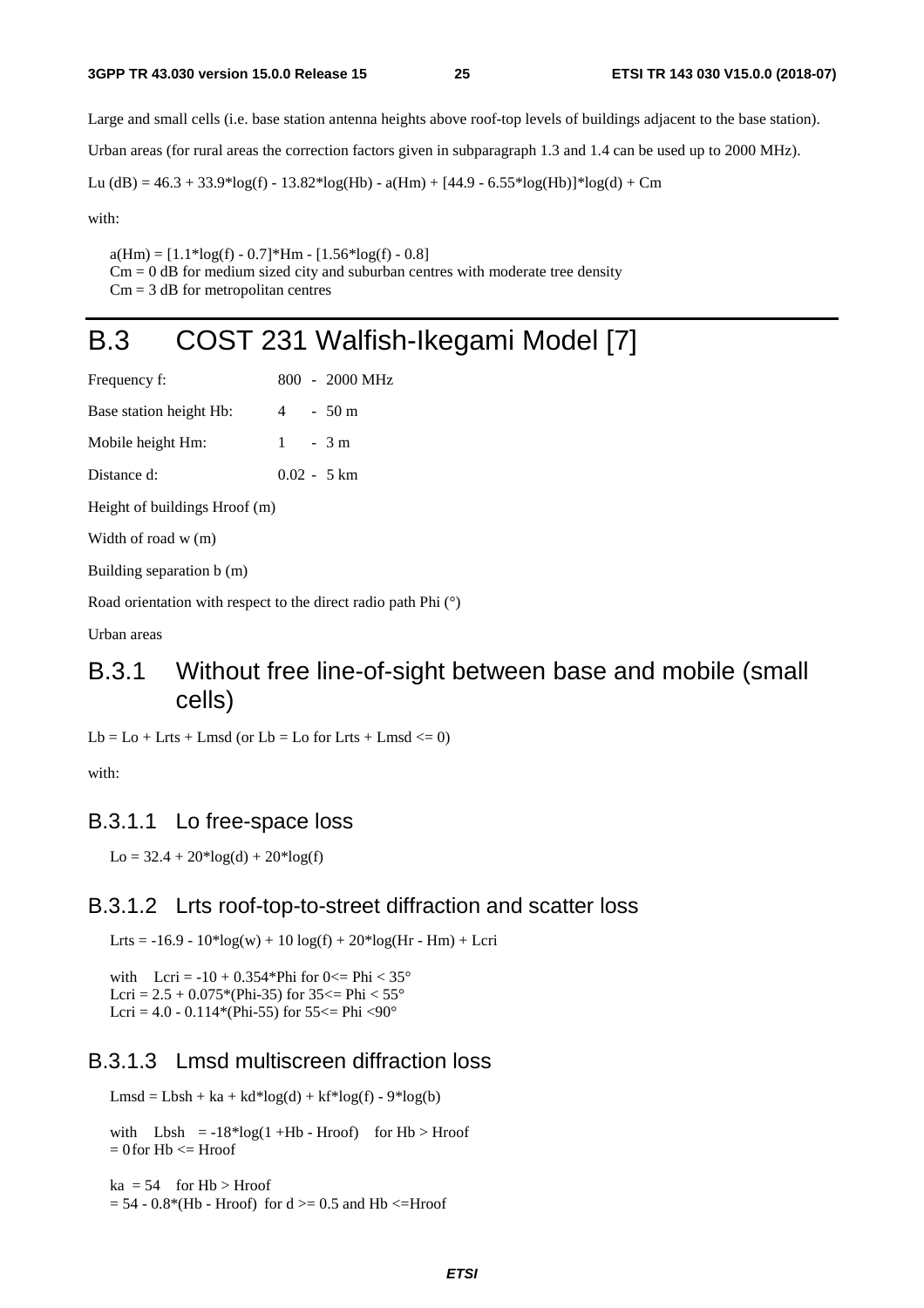$= 54 - 0.8*(Hb - Hroof)*(d/0.5)$  for d<0.5 and Hb<=Hroof

 $kd = 18$  for  $Hb > Hroof$  $= 18 - 15*(Hb - Hroof)/Hroof$  for  $Hb \leq Hroof$ 

kf =  $-4 + 0.7*(f/925 - 1)$  for medium sized cities and suburban centres with moderate tree density  $= -4 + 1.5*(f/925 - 1)$  for metropolitan centres

## B.3.2 With a free line-of-sight between base and mobile (Street Canyon)

Microcells (Base station antennas below roof top level)

Lb =  $42.6 + 26*log(d) + 20*log(f)$  for  $d \ge 0.020$  km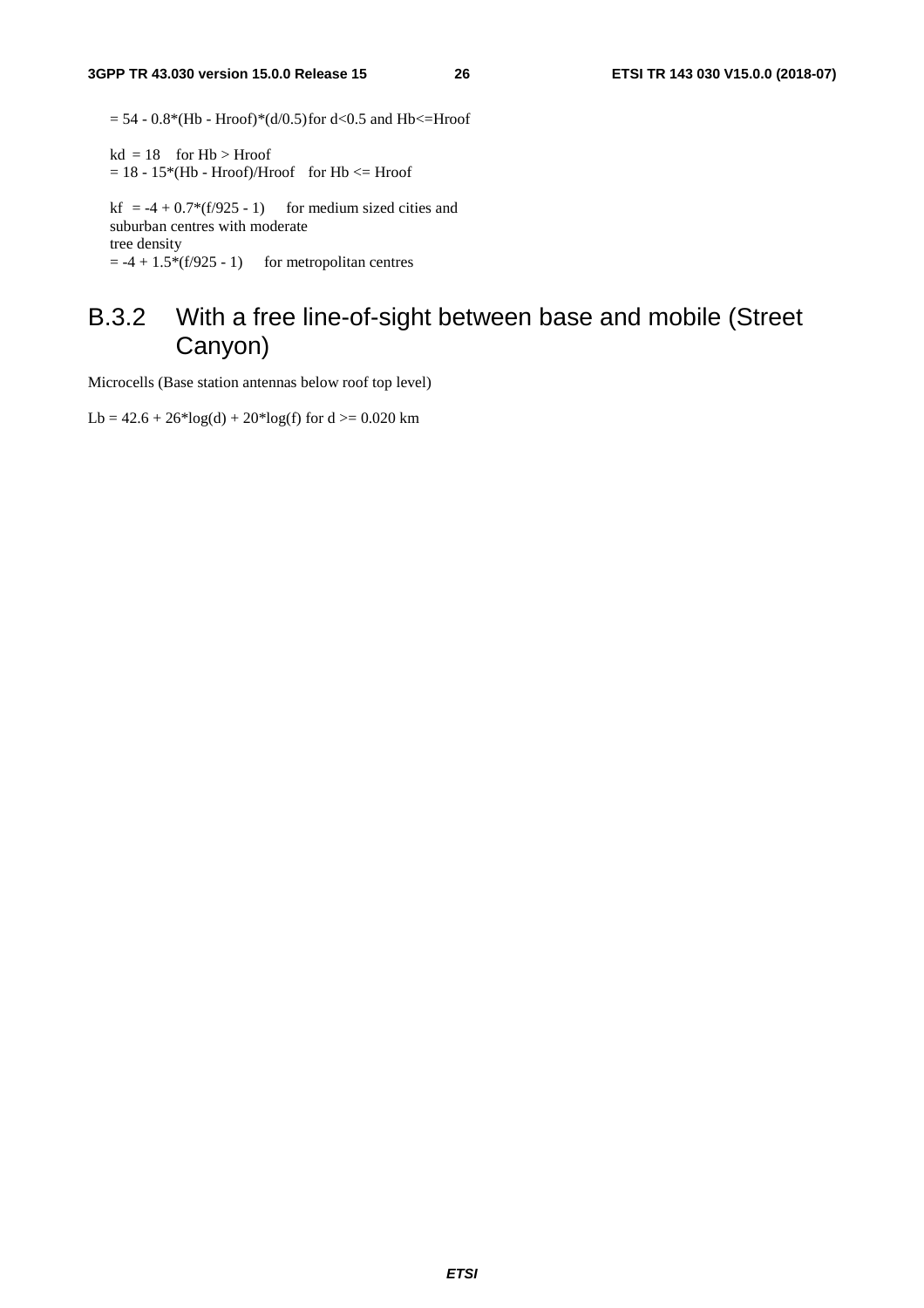## Annex C: Path Loss vs Cell Radius



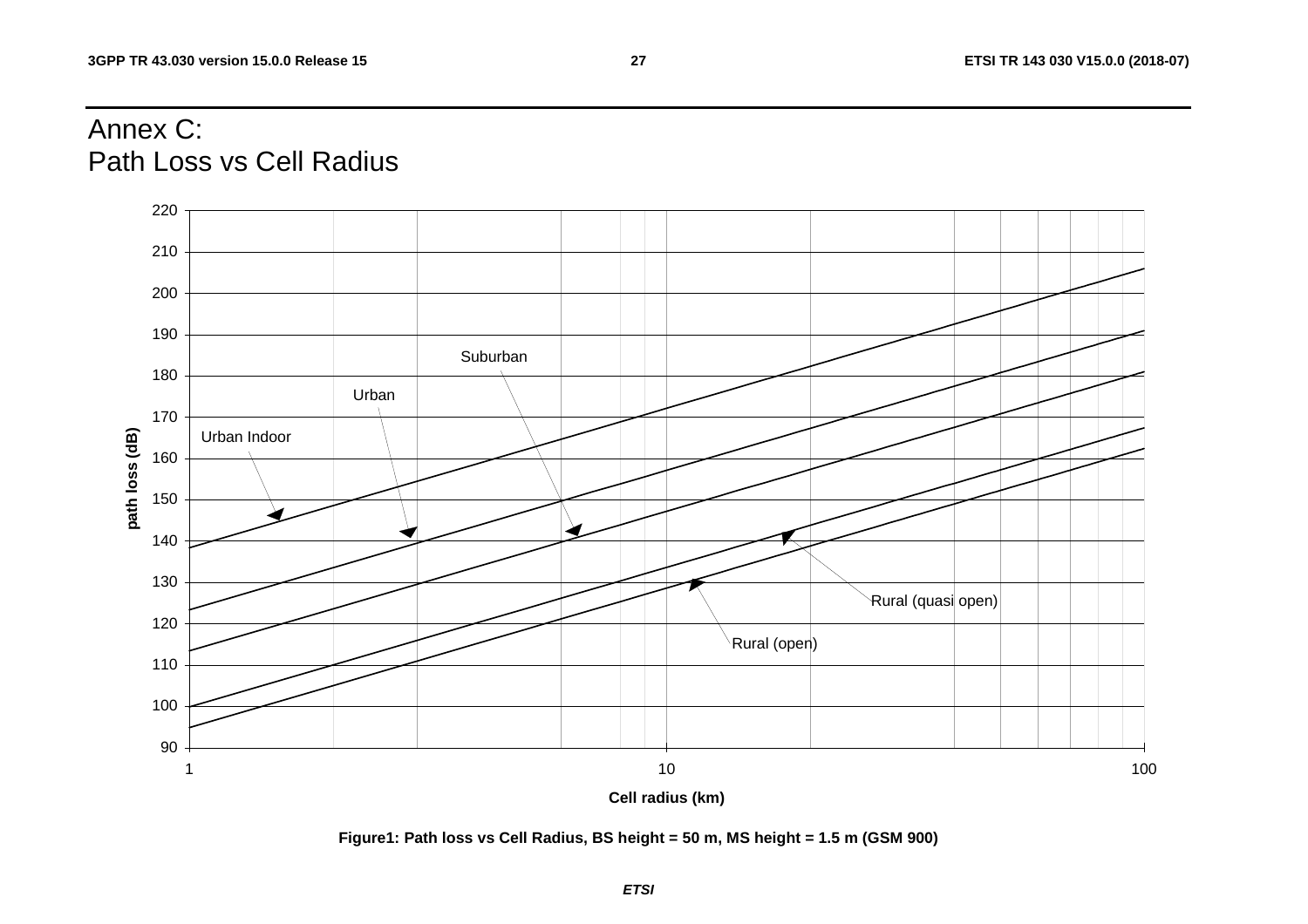

**Figure 2: Path loss vs Cell Radius, BS height = 100 m, MS height = 1.5 m (GSM 900)**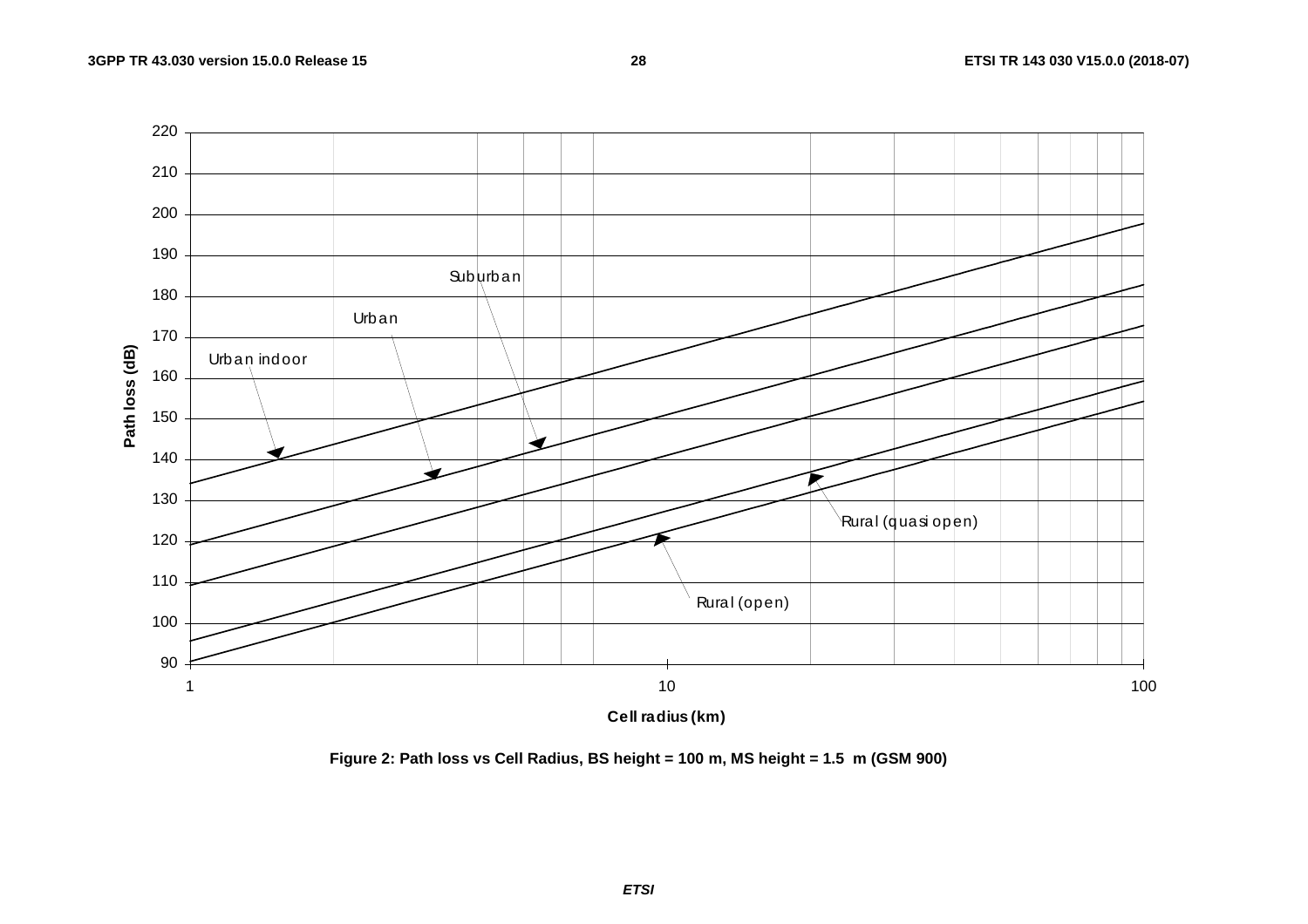

**Figure 3: Path loss vs Cell Radius, Urban BS height = 50 m, Rural BS height = 60 m, MS height = 1.5 m (DCS 1800)** 

*ETSI*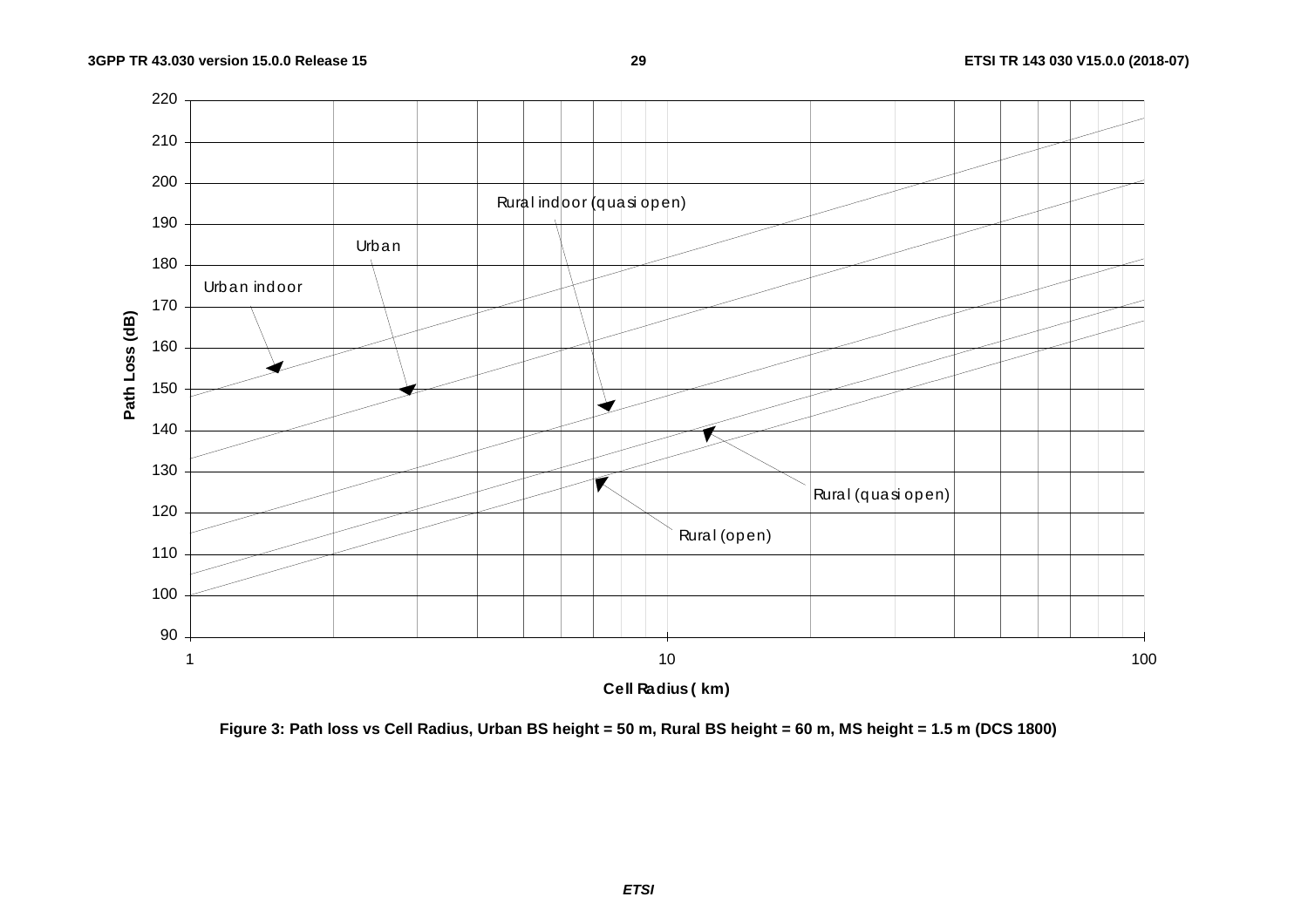

**Figure 4: Path loss vs Cell Radius for small cells (see section 3.4.2)**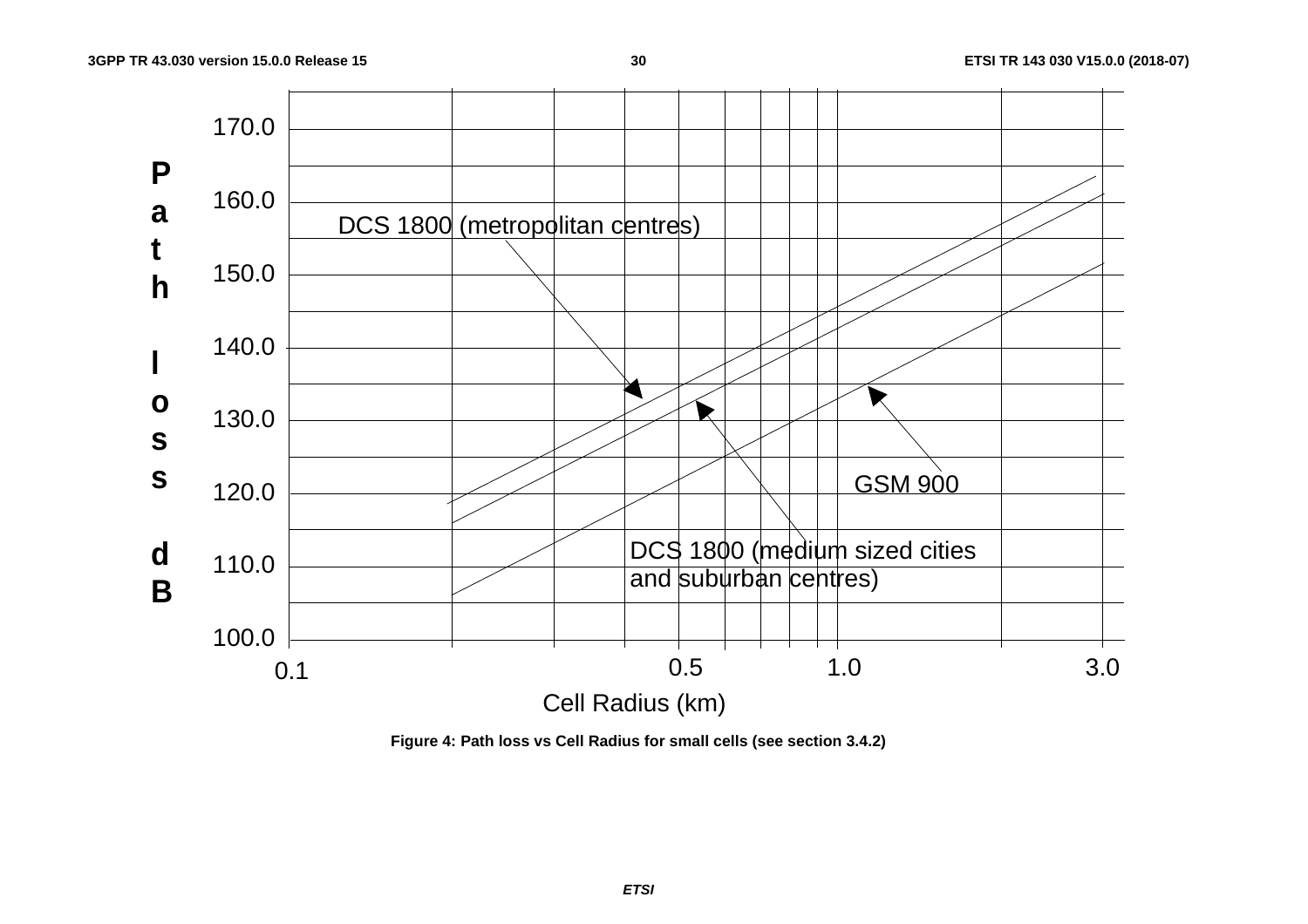## Annex D: Planning Guidelines for Repeaters

## D.1 Introduction

Repeaters can be used to enhance network coverage in certain locations. This annex provides guidelines for the design and installation of repeaters as network infrastructure elements. It covers both in building and outdoor applications. The principles within it may also form a basis for the design of repeaters for other applications within the system.

## D.2 Definition of Terms

The situation where two BTSs and two MSs are in the vicinity of a repeater is shown in figure 5 below. BTSA and MSA belong to operator A and BTSB and MSB belong to a different operator, operator B.

When planning repeaters, operators should consider the effects of the installation on both co-ordinated and uncoordinated operators. In the following sections, it is assumed that in the uncoordinated scenario, the repeater is planned and installed only for the benefit of operator A. Operator A is therefore, co-ordinated and operator B uncoordinated.

In certain situations, operators may agree to share repeaters. Under these conditions, the repeater is planned and installed to provide benefit to all co-ordinated operators. If all operators within the GSM or DCS bands share a repeater, only the co-ordinated scenario exists.



**Figure 5: Repeater Scenario for two BTSs and two MSs** 

The following abbreviations are used in this annex:

| G               | Repeater Gain                                                                                       |
|-----------------|-----------------------------------------------------------------------------------------------------|
| <b>PBTS</b>     | BTS Output Power (in dBm)                                                                           |
| <b>PMS</b>      | MS Output Power (in dBm)                                                                            |
| PmaxDL          | Maximum Repeater Downlink Output Power (in dBm)                                                     |
| PmaxUL          | Maximum Repeater Uplink Output Power (in dBm)                                                       |
| <b>NDL</b>      | Repeater Downlink Noise Output in RX bandwidth (in dBm)                                             |
| <b>NUL</b>      | Repeater Uplink Noise Output in RX bandwidth (in dBm)                                               |
| <b>SMS</b>      | MS Reference Sensitivity (in dBm)                                                                   |
| <b>SBTS</b>     | BTS Reference Sensitivity (in dBm)                                                                  |
| C/Ic            | Carrier to Interference ratio for cochannel interference                                            |
| CL <sub>1</sub> | BTS to Repeater Coupling Loss (terminal to terminal)                                                |
| CL2             | Repeater to MS Coupling Loss (terminal to terminal)                                                 |
| CL <sub>3</sub> | The measured or estimated out of band coupling loss between a close coupled communication           |
|                 | system and the repeater (terminal to terminal)                                                      |
| M               | Number of carriers amplified by repeater                                                            |
| Gsys            | The out of band repeater gain plus the gain of the external repeater antenna less the cable loss to |
|                 | that antenna.                                                                                       |
| Gcom 3          | The antenna gain of a close coupled communications system.                                          |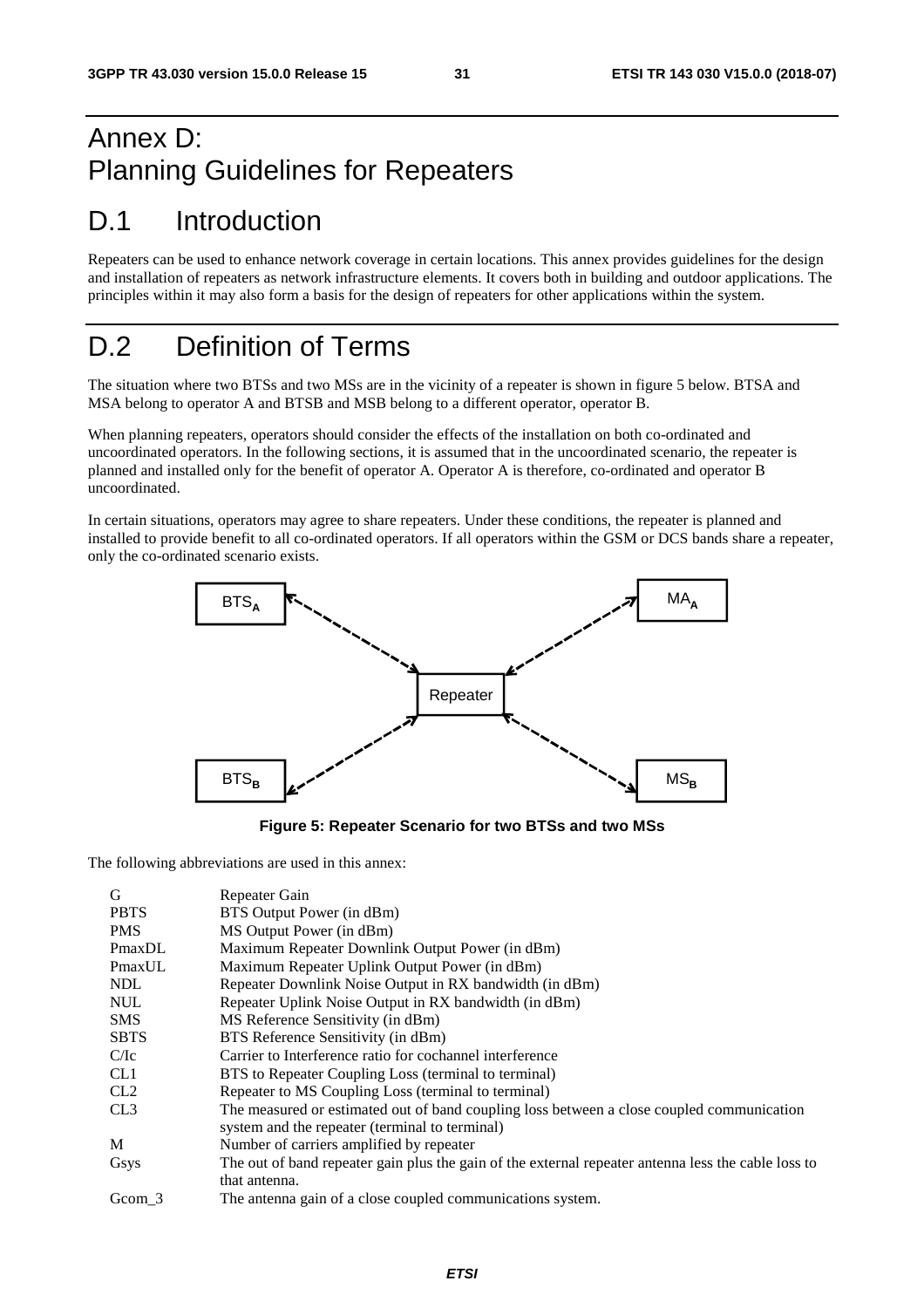Ms A safety margin for equipment used inside public buildings which should include the height gain of the external repeater antenna plus, if appropriate, the out of band building penetration loss.

## D.3 Gain Requirements

The uplink and downlink gains should be such as to maintain a balanced link. The loss of diversity gain in the uplink direction may need to be considered.

The gain of the repeater within its operating band should be as flat as possible to ensure that calls set up on a BCCH at one frequency can be maintained when the TCH is on a different frequency.

The gain should be at least 15 dB smaller than the isolation between the antenna directed towards the BTS and the antenna directed towards the MSs, in order to prevent self oscillation. It is recommended to measure the isolation before installation of the repeater.

Within the GSM/DCS1800 bands, but outside of the repeater operating range of frequencies, the installation of the repeater should not significantly alter the cellular design of uncoordinated operators. In the uncoordinated scenario, the repeater should not:

- i) amplify downlink signals from another operator such that MSs of that operator within a reasonable distance of the repeater select a remote cell amplified by the repeater as opposed to the local cell of that operator.
- ii) amplify uplink signals from other operators' MSs within a reasonable distance of that repeater and transmit them in such a direction as to cause more interference to other BTSs of that operator than other MSs in the area.

For equipment used in public buildings where other communications systems could operate in very close vicinity (less than [5]m) of the repeater antennas, special care must be taken such that out of band signals are not re-radiated from within the building to the outside via the repeater system and vice versa. When using repeaters with an antenna mounted on the outside of the building, the effect of any additional height should be considered. If the close coupled communication system is usually constrained within the building, it may be necessary to consider the negation of building penetration loss when planning the installation. It is the operators responsibility to ensure that the out of band gain of the repeater does not cause disruption to other existing and future co-located radio communication equipment. This can be done by careful choice of the repeater antennas and siting or if necessary, the inclusion of in-line filters to attenuate the out of band signals from other systems operating in the close vicinity of the repeater.

The following equation can be used to ensure an adequate safety margin in these cases:

$$
Gsys < Gcom_3 + CL3 - Ms \tag{D.3.1}
$$

Where Gcom  $\overline{3}$  is not known, a value of 2 dBi should be used.

Where Ms is not known a value of 15 dB should be used.

## D.4 Spurious/Intermodulation Products

When planning repeaters, operators should ensure that during operation, the spurious and intermodulation products generated by the repeater at uncoordinated frequencies are less than the limits specified in 3GPP TS 45.005.

At co-ordinated frequencies, the intermodulation attenuation of the repeater in the GSM/DCS bands should be greater than the following limits:

IM3 attenuationDL  $>= C/Ic + BTS$  power control range (D.4.1)

IM3 attenuationUL  $>=$  PmaxUL - SBTS + C/Ic - CL1 (D.4.2)

These limits apply in all cases except for initial random access bursts amplified by a repeater.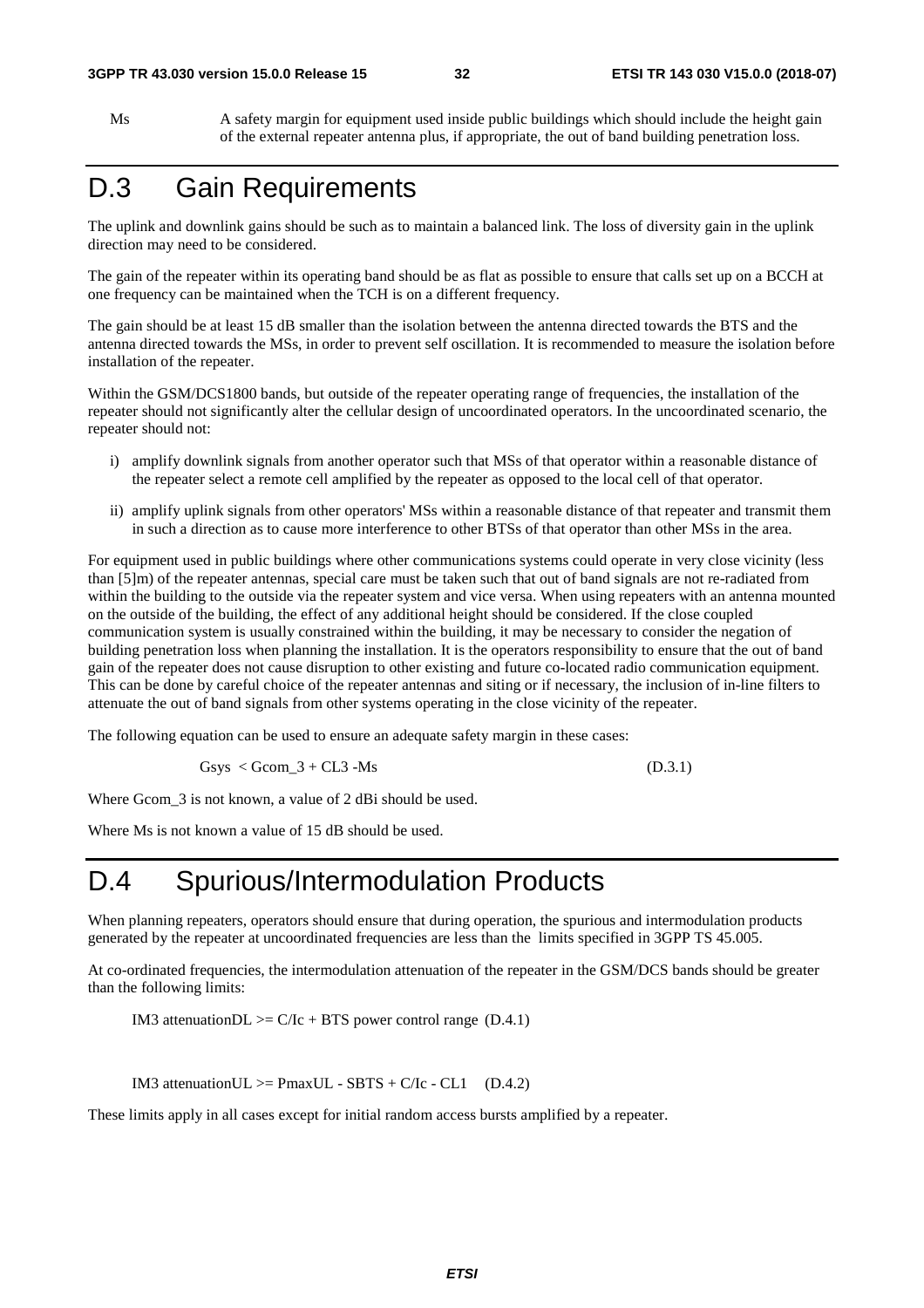## D.5 Output Power/Automatic Level Control (ALC)

The maximum repeater output power per carrier will be limited by the number of carriers to be enhanced and the third order intermodulation performance of the repeater. Operators should ensure that the requirements of section D.4 are met for the planned number of active carriers, the output power per carrier, and the repeater implementation.

The number of simultaneously active carriers to be enhanced may be different in the uplink and downlink directions.

When designing ALC systems, the following should be considered:

- i) When the ALC is active because of the close proximity of a particular MS, the gain is reduced for all MSs being served by the repeater, thereby leading to a possible loss of service for some of them. The operating region of the ALC needs to be minimized to reduce the probability of this occurrence.
- ii) The response of the ALC loop needs careful design. The ALC should not result in a significant distortion of the power/time profile of multiple bursts.
- iii) The ALC design should handle the TDMA nature of GSM signal so that it shall be effective for SDCCH and TCH transmissions with and without DTX.
- iv) The ALC may not operate quickly enough to cover the initial random access bursts sent by MSs. The intermodulation product requirement listed in section D.4 need not apply for these transient bursts.
- v) The ALC must have sufficient dynamic range to ensure that it maintains an undistorted output at the specified maximum power level when a fully powered-up MS is at the CL2min coupling loss.
- vi) In a non-channelized repeater the ALC will limit the total output power (i.e. peak of the sum of powers in each carrier). In most cases, the maximum ALC limit should be 3 dB above the power per carrier for two carriers whose third order intermodulation products just meet the requirements of section 4. When more than two carriers are simultaneously amplified, a higher limit may be employed provided the operator ensures that worst case intermodulation products meet the requirements of section D.4.

## D.6 Local oscillator sideband noise attenuation

A local oscillator of a heterodyne type repeater with high sideband noise can cause a problem in uncoordinated scenarios. If the receive level from an uncoordinated MS is significantly higher than the receive level from the co-ordinated MS, both signals can be mixed with approximately the same level into the same IF, degrading the performance of the wanted signal.

To avoid this, an IF type repeater equipped with a local oscillator should have a sideband noise attenuation at an offset of 600 kHz from the local oscillator frequency given by the equation:

Sideband noise attenuation =  $CL2max - CL2min + C/IC$  (D.6.1)

## D.7 Delay Requirements

The ability of the MS to handle step changes in the time of arrival of the wanted signal is specified in 3GPP TS 45.005. When planning repeaters for contiguous coverage with other infrastructure elements, it is recommended that the additional delay through the repeater does not exceed the performance of the MS.

The additional delay through the repeater should not cause a problem except in extreme multipath propagation conditions.

The delay of the repeater will reduce the range of the cell in the area enhanced by the repeater. A delay of 8 microseconds is equivalent to a range reduction of 2.4 km.

## D.8 Wideband Noise

Wideband noise is a problem for uncoordinated scenarios. The noise level at the uncoordinated operators' frequencies needs to be such that an uncoordinated MS or BTS in the vicinity of the repeater is not desensitized as a result. The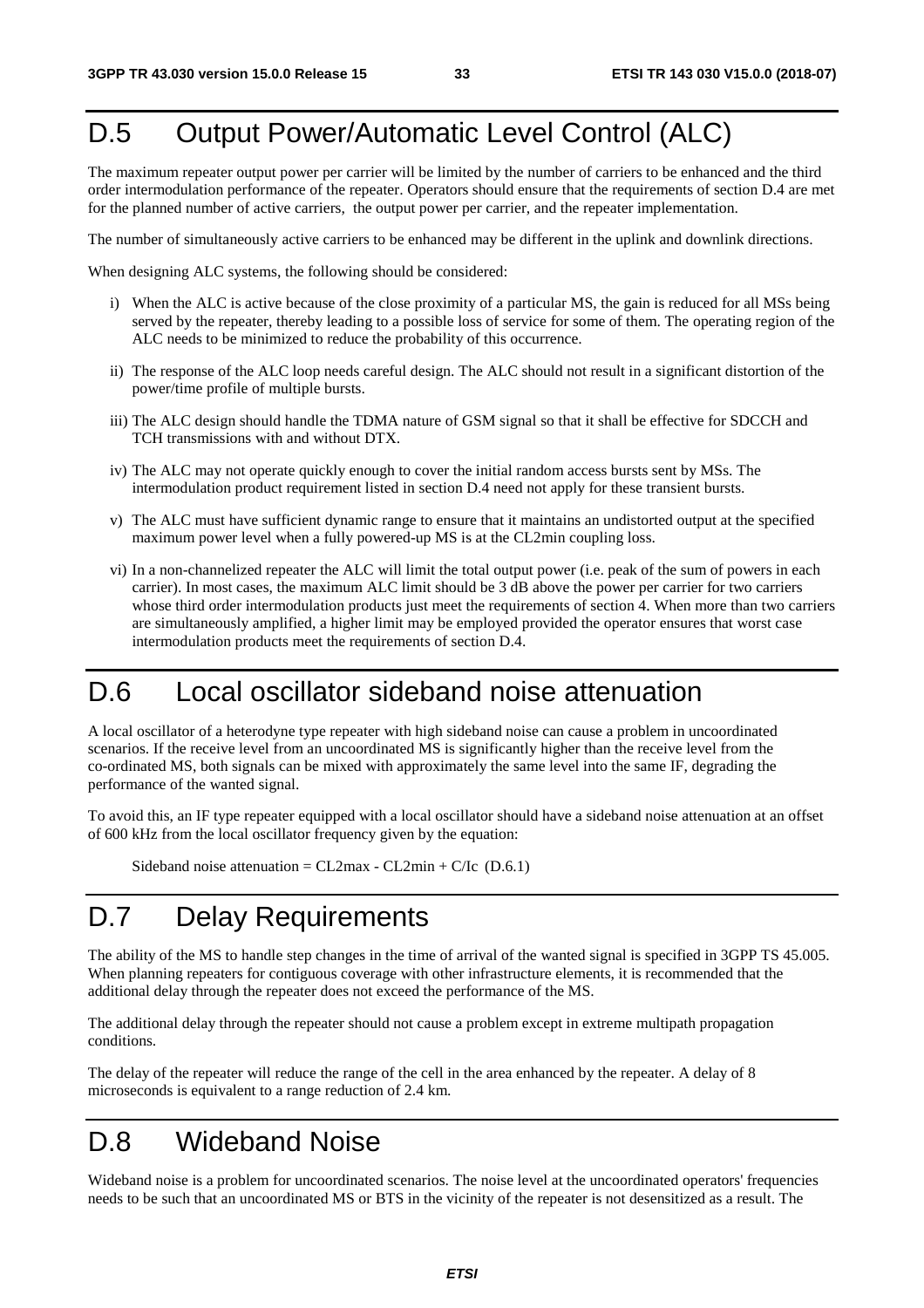following equations provide the maximum noise output by the repeater in the receiver bandwidth for the downlink and uplink:

 $NDL \leq$  SMS - C/Ic + CL2Bmin (D.8.1)

 $NUL \leq SBTS - C/IC + CL1Bmin (D.8.2)$ 

In co-ordinated scenarios, the maximum noise output by the repeater in the receiver bandwidth for the downlink direction is:

 $NDL \leq PmaxDL - BTS$  power control range -  $C/IC$  (D.8.3)

## D.9 Outdoor Rural Repeater Example

### D.9.1 Rural repeater example for GSM 900

Rural repeaters are used to enhance areas of poor coverage due to terrain limitations. The repeater is located where a suitable signal strength can be received from the donor BTS. Typical signal levels received from the BTS at the input port to the repeater are in the range -50 to -70 dBm. This figure includes the height advantage and the gain of the antenna directed towards the BTS. The received signal is amplified and retransmitted towards the area of poor coverage.

Figure 6 shows typical signal levels in the uplink and downlink directions. Two limiting cases for the MS to repeater coupling loss are shown. A diversity gain of 3 dB is assumed at the BTS making the effective reference sensitivity level -107 dBm.



**Figure 6: Uplink and downlink signal levels for a rural repeater** 

The minimum coupling loss between the MS and the repeater is assumed to be 70 dB.

#### D.9.1.1 Intermodulation products/ALC setting

In this example an amplifier with a third order intercept  $(P_{\text{TOI}})$  of +50 dBm is assumed.

The setting of the ALC for the two tone case is governed by the following equation (in dB):

 $P_{AIC} = (2 P_{TOI} + IM_3)/3 + 3$  (D.9.1.1)

where IM<sub>3</sub> is the limit specified in 3GPP TS 45.005. The inclusion of factor of 3 dB is described in section D.5.

$$
P_{ALC} = 24.3
$$
 dBm.

Dependent on manufacturer guide-lines, the ALC setting may need to be reduced if many carriers are passing through the repeater.

In this example, the ALC is unlikely to be activated on the downlink. It could do so in applications with smaller BTS to repeater coupling loss.

On the uplink, the ALC is activated when the MS is transmitting at full power, at the minimum coupling loss. The repeater gain is reduced so that the output power is limited to 24 dBm. This gain reduction may degrade the service given to other MSs served by the repeater until the BTS power control algorithm has reduced the MS output power.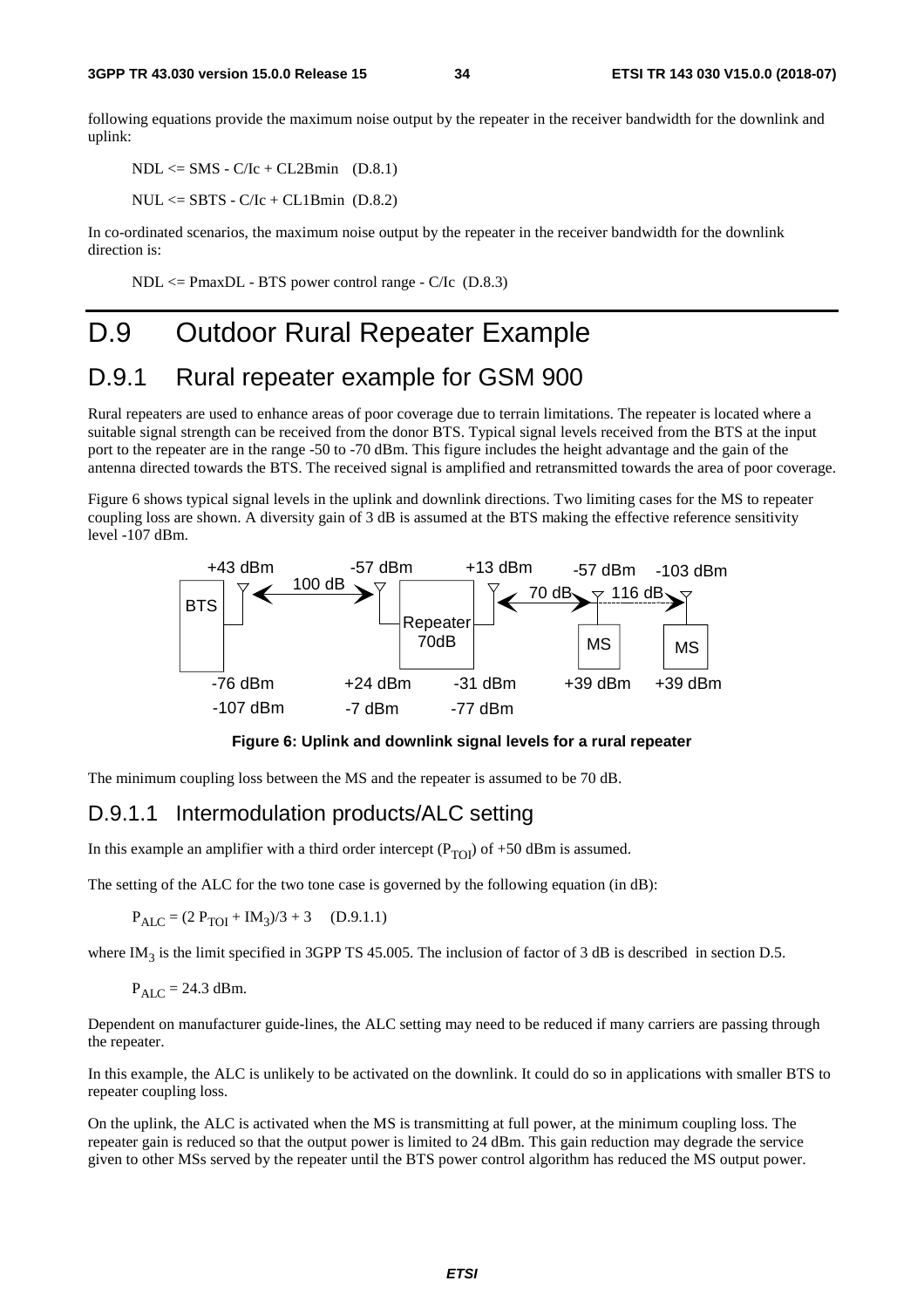#### D.9.1.2 Wideband noise

Wideband noise needs to be considered for both the uplink and the downlink for uncoordinated scenarios.

A 70 dB coupling loss is assumed between the repeater and the uncoordinated MS and the repeater and the uncoordinated BTS. Then, using equations D.8.1 and D.8.2, the maximum noise power output is given by:

 $N_{\text{DL}} = N_{\text{UL}} = -104 - 9 + 70 = -43$  dBm

The maximum noise figure required to achieve this noise level in both the uplink and down link directions is given by the following equation:

$$
F \le N - G - kT - B
$$
  

$$
\le -43 - 70 - (-174) - 53
$$
  

$$
\le 8 dB
$$

where F is the noise figure, N is the maximum noise level, G is the gain, kT is equal -174 dBm/Hz and B is the bandwidth conversion factor equal to 53 dB.

## D.10 Indoor Low Power Repeater Example

### D.10.1 Indoor repeater example for DCS 1800

Indoor repeaters are used to compensate for the losses associated with building attenuation.

The signal level received from the BTS at the input port to the repeater is typically in the range -60 to -80 dBm. This figure includes the height advantage of placing an antenna on the roof of the building and the gain of the antenna directed towards the BTS.

Figure 7 shows typical signal levels in the uplink and downlink directions. Two limiting cases for the MS to repeater coupling losses are shown.





The minimum coupling loss between the MS and the repeater is assumed to be 40 dB.

#### D.10.1.1 Intermodulation products/ALC setting.

Indoor repeaters are likely to be small low cost devices. Consequently, for indoor repeaters, the intermodulation performance is not as good as a rural repeater. In this example, an amplifier with a third order intercept  $(P_{\text{TOI}})$  of +40 dBm is assumed.

For P<sub>TOI</sub> equal to 40 dBm and IM<sub>3</sub> equal to -30 dBm, then using equation D.9.1.1:

 $P_{ALC}$  = 19.7 dBm.

On the uplink, the ALC is activated when the MS is transmitting at full power, at the minimum coupling loss. The repeater gain is reduced so that the output power is limited to 19 dBm. The received signal level at the BTS of -91 dBm is likely to be below the desired level which the MS power control algorithm seeks to maintain. Therefore, the MS is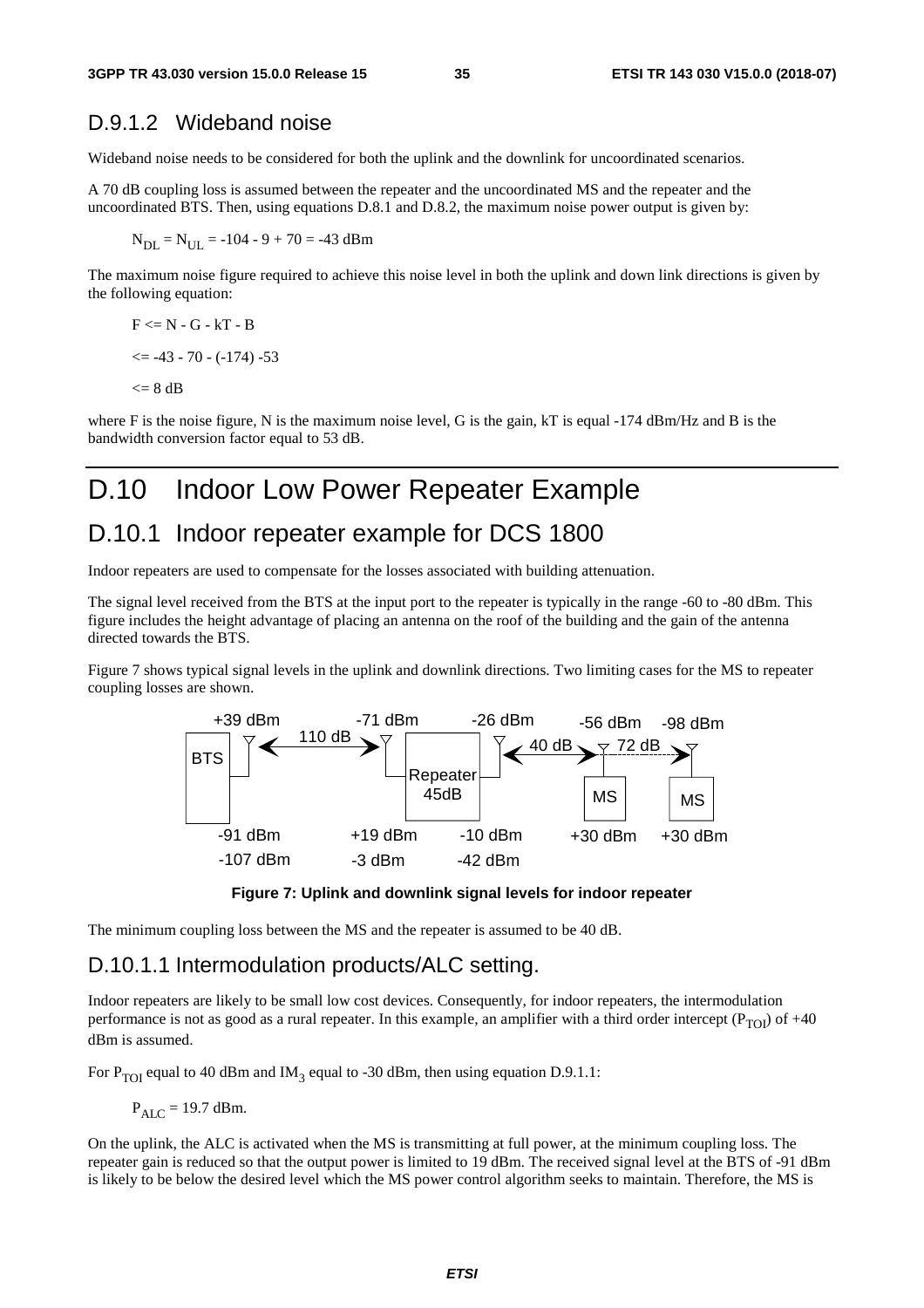likely to remain powered up and the ALC will remain in operation continuously. Since, there is likely to be only one simultaneous user of this type of repeater, this is normally acceptable.

#### D.10.1.2 Wideband noise

Assuming a minimum coupling loss between the repeater and an unco-ordinated BTS of 65 dB, and between the repeater and an uncoordinated MS of 40 dBm, the following maximum noise levels are obtained using equations D.8.1 and D.8.2.

 $N_{\text{DL}} = -100 - 9 + 40 = -69$  dBm  $N_{\text{UL}} = -104 - 9 + 65 = -48$  dBm

The uplink noise level is easy to achieve in view of the low gain. The maximum noise figure required to achieve this noise level in down link directions is given by the following equation:

$$
F \leq N - G - kT - B
$$
  

$$
\leq -69 - 40 - (-174) - 53
$$
  

$$
\leq 12 dB
$$

where F is the noise figure, N is the maximum noise level, G is the gain, kT is equal  $-174$  dBm/Hz and B is the bandwidth conversion factor equal to 53 dB.

## D.11 Example for a Repeater System using Frequency **Shift**

## D.11.1 Example for GSM 900

Repeaters are used to enhance areas of poor coverage due to terrain limitations. The useable gain in an installation with a normal repeater is in generally limited in order to keep the repeater gain with a margin of 15 dB below the coupling of donor antenna and coverage antenna. Repeater systems using frequency shift relax the limitation in the usable gain of a normal repeater, due to different frequencies of the output signal and input signal.

The repeater system consist of a master unit close to the BTS and at least one remote unit close to the area to be covered. The master unit amplifies the signals from the BTS and shifts them to other GSM channels called link channels in the allocated band of the operator. In the remote unit the link channels will be transferred to the original channels and amplified. A mobile station in the coverage area of the remote unit will detect the signals having passed the repeater system without any difference to a signal directly received from a BTS but the additional delay. The uplink channel settings of the repeater system follow exactly the settings of the downlink channels for the link path. Thus an uplink signal from a mobile in the coverage area of the repeater system will be received on its expected frequency by the BTS. Through application of sideband inversion technique on the downlink signals the BCCH cannot be decoded by a MS located between the master unit and the remote unit.

The master unit of the repeater system is located in the vicinity of a donor BTS with a relatively low coupling path loss of typically 30 dB to 60 dB. The downlink amplification is adjusted to the lowest necessary value in order to reduce the transmitted signal strength on the link channels of the master unit output.

As a consequence of the high gain of the remote unit of the repeater sytem the distance to the master unit can be relatively high while the desired output power level is still maintained. The link path loss may vary up to 90 dB depending on the maximum gain of the remote unit. Oscillation of the repeater units is suppressed due to the shift between input and output frequencies and the decoupling betweeen coverage antenna and link antenna can be lower than the actual gain set in the remote unit. Therefore the effort for the installation at the remote unit location does not exceed the normal level.

Figure 8 shows typical signal levels in the uplink and downlink directions.Two cases with maximum coupling loss of 135 dB and an assumed minimum coupling loss of 70 dB for the MS to repeater path are shown.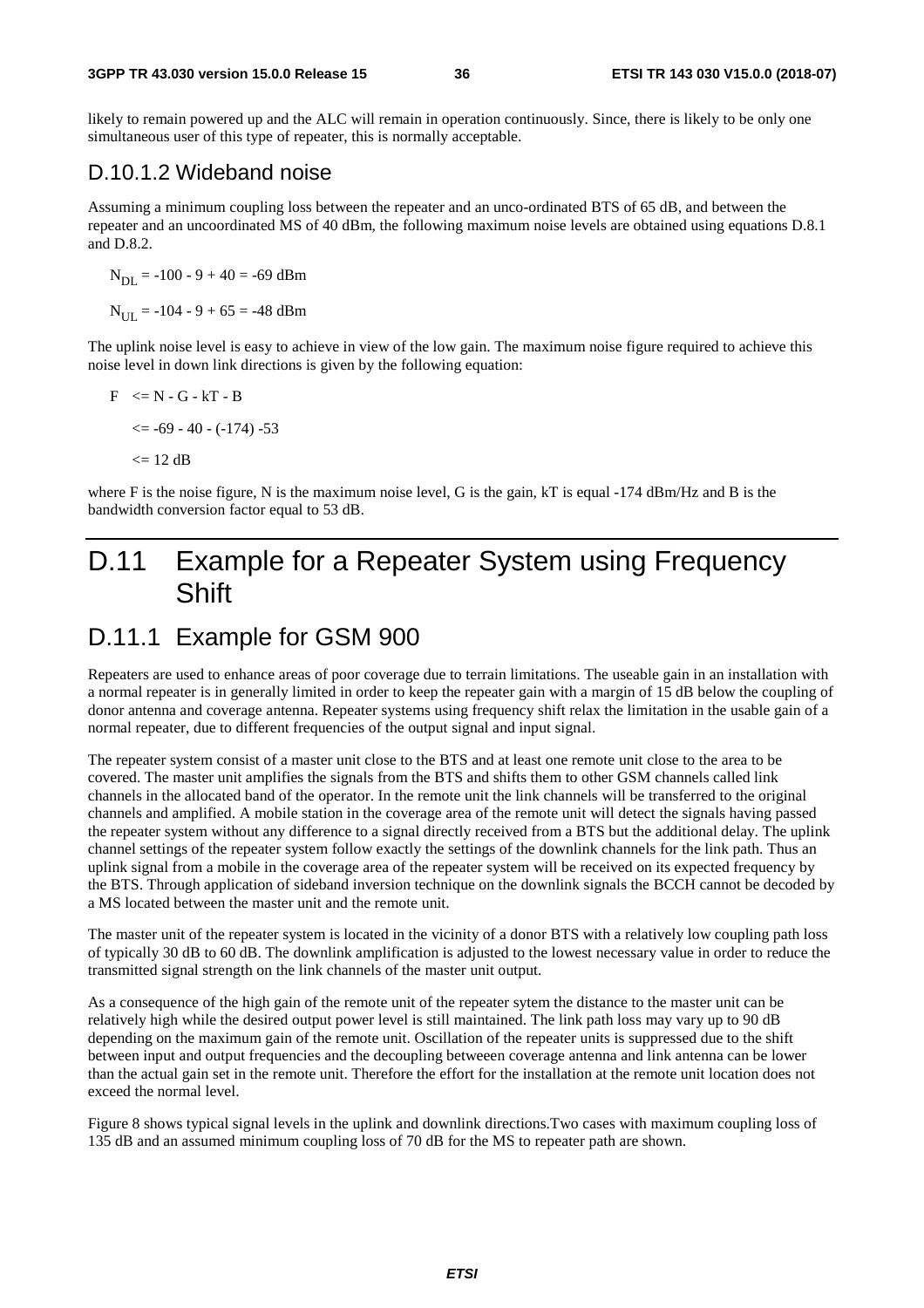

#### **Figure 8: Uplink and downlink signal levels for a repeater system using frequency shift**

#### D.11.1.1 Intermodulation products/ALC setting and levelling criteria

In this example a repeater system with separate amplifier chain for each GSM channel is used. Thus a multiple carrier operation does not have an impact on the ALC settings in order to keep intermodulation products low as described in subchapter D.9.1.1.

On the uplink, the ALC will be activated when the MS is transmitting at full power, at the minimum coupling loss of 70 dB. The repeater gain is reduced in this example by the ALC setting which is assumed to an output power of 33 dBm. This gain reduction may degrade the service given to other MSs served by the repeater until the BTS power control algorithm has reduced the MS output power.

In addition to the definitions in subchapter D.2 the following term are used:

| GMU(DL,UL)  | Gain of master unit of repeater system in the downlink or uplink path                            |  |  |  |  |  |
|-------------|--------------------------------------------------------------------------------------------------|--|--|--|--|--|
| GRU(DL,UL)  | Gain of remote unit of repeater system in the downlink or uplink path                            |  |  |  |  |  |
| GTOT(DL,UL) | Gain of the complete repeater system in one path calculated from BTS to remote unit repeater in  |  |  |  |  |  |
|             | the downlink or uplink path                                                                      |  |  |  |  |  |
| FTOT(UL)    | Noise figure of the complete repeater system including link path in the uplink path              |  |  |  |  |  |
| FMU(UL)     | Noise figure of the master unit of the repeater system in the uplink path                        |  |  |  |  |  |
| FRU(UL)     | Noise figure of the remote unit of the repeater system in the uplink path                        |  |  |  |  |  |
| CL2max      | Maximum Coupling loss between MS and repeater system                                             |  |  |  |  |  |
|             | $CL(MU\langle \text{--}\rangle RU)$ Coupling loss between master unit and remote unit            |  |  |  |  |  |
| PRUmax(DL)  | Maximum output power of the remote unit in the downlink                                          |  |  |  |  |  |
| Mn          | Margin between repeater system output noise level at the BTS and equivalent input noise level of |  |  |  |  |  |
|             | the BTS. This is a positive value if the repeater noise is lower.                                |  |  |  |  |  |
| <b>NTOT</b> | Noise level of repeater system at BTS input.                                                     |  |  |  |  |  |

As an example for the leveling of a repeater system using frequency shift see figure 8.

Downlink levelling:

In the downlink path it is intended to have a certain signal level retransmitted from the remote unit for coverage purposes. Thus the leveling of the repeater system is determined by the formula:

 $GRU(DL) = PRUmax(DL) + CL(MU\leq >RU) + CL1 - PBTS - GMU(DL)$ 

In an installation the values for the coupling losses have to be measured. The remaining variable GMU(DL) has to be adjusted such, that the output power of the downlink signals of the master unit is as low as possible without danger of being interfered at the remote unit location.

Uplink levelling:

The adjustment of the uplink path gain is determined by the two demands: first the downlink and uplink path have to be balanced. Second, the receiver input shall not be desensitised by the repeater noise. The uplink gain between remote unit input and BTS input is

 $GTOT(UL) = SBTS - PMS + CL2max = GRU(UL) + GMU(UL) - CL(MU\leq >RU) - CL1$ ,

which can be transformed to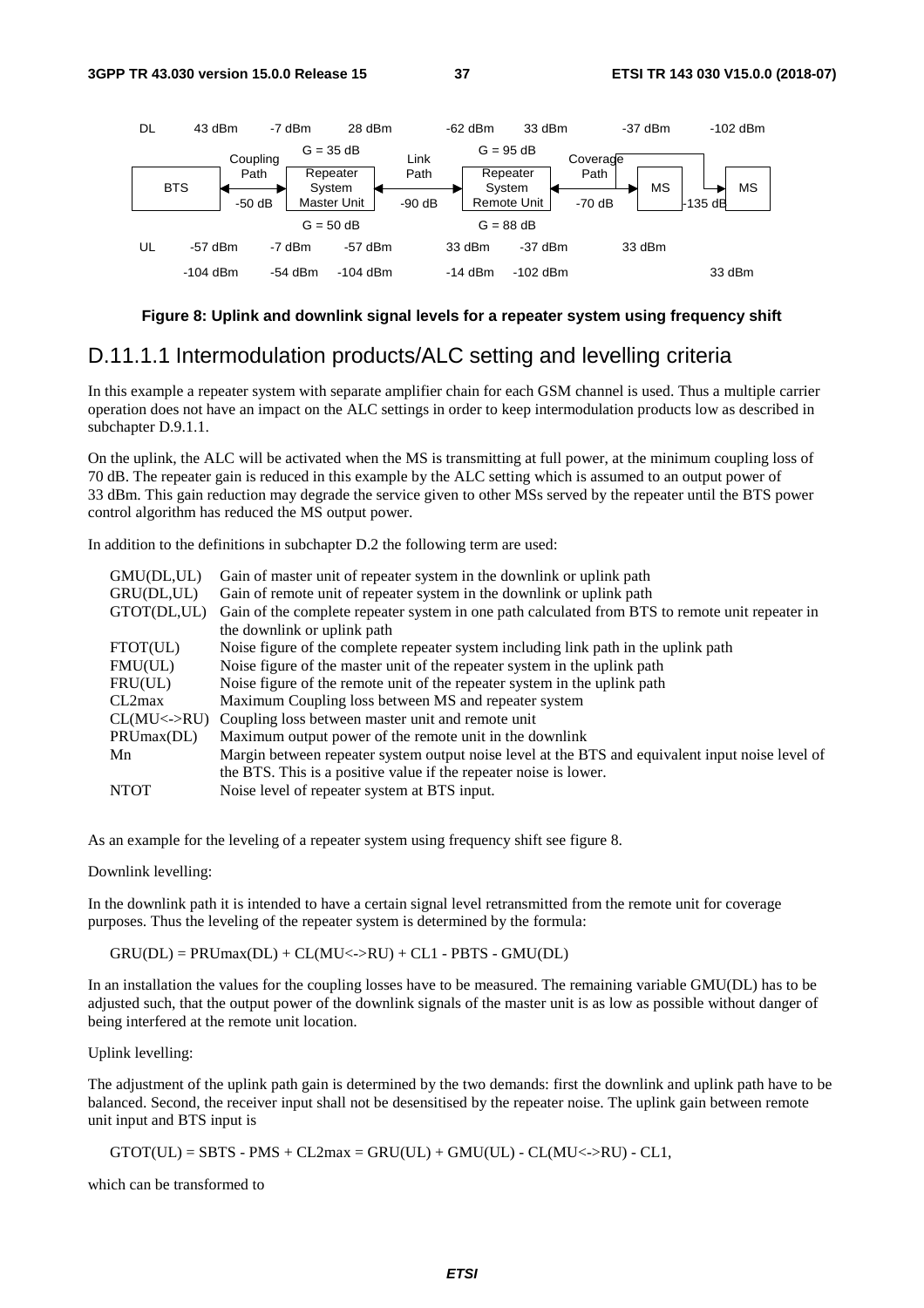$GRU(UL) = SBTS + CL1 + CL(MU\leq >RU) + CL2max - PMS - GMU(UL).$ 

This gives a relation for the gain setting of the remote unit with respect to the gain setting of the master unit when all coupling losses are determined. A further criteria for the leveling of the uplink is the total noise figure of the repeater system. In order to obtain a value close to the remote unit noise figure, the gain setting of the single repeater unit shall not be much lower than the path loss its output signal has to bridge.

A desensitization of the BTS will be prevented by keeping the uplink gain of the single repeater units close to the value of the path loss to be bridged. The noise at the BTS receiver input can be calculated from the total noise figure of the repeater system:

 $FTOT(lin) = FRU(UL,lin) + (FMU(UL,lin) - 1) / (GRU(UL,lin) * CL(MU\leq) - RU, lin)).$ 

The variables marked by lin are linear and thus not logarithmic values. The noise at the BTS receiver input at room temperature for a given bandwidth of a GSM channel results in:

 $NTOT = FTOT + GTOT(UL) + kT + B = FTOT + GTOT(UL) + (-174) + 53$ 

This noise level has to be smaller than the equivalent noise at the receiver input:

NTOT <= SBTS - C/Ic - Mn = SBTS - 9dB - 3dB

A noise margin Mn equal to 3 dB is assumed. With a sensitivity of  $SBTS = -104$  dBm the noise level of NTOT = - 116 dBm should not be exceeded.

#### D.11.1.2 Wideband noise

The repeater system using frequency shift is supposed to operate with dedicated channelised amplifiers. Therefore the uncoordinated scenario does not apply.

#### D.11.1.3 Multipath environment

Regions with strong multipath signals of direct signals from the BTS and delayed signals from the repeater system of nearly equal level should be avoided. One method to achieve this can be a coupling of the master unit of the repeater system to the BTS sector directed to the counterside of the area to be covered by the repeater system. Furthermore the geographic situation may prevent as well the occurrence of such strong multipath areas, so that as well onmidirectional cells as donor cells can be possible.

## D.12 Repeaters and Location Services (LCS)

### D.12.1 Uplink–TOA positioning method

Figure 9 illustrates the potential problem which can occur when a MS near the service area of a wireless repeater should be located with the Uplink−TOA positioning method (see GSM 03.71 for details about the Uplink−TOA positioning method). It is assumed that a TOA Location Measurement Unit (LMU) is deployed at each BTS site. The LMUs colocated at BTS 1 and 2 will report TOA measurements  $\tau_1$  and  $\tau_2$ , which correspond to the propagation path length between the MS and BTS 1 and 2, respectively. An ambiguity will exist, when the RF path between the MS and BTS 3 can either be a direct path ( $\tau_3$ ) or a path via the repeater ( $\tau_R + \tau_d + \tau_{RB}$ ), where  $\tau_d$  is the delay of the repeater.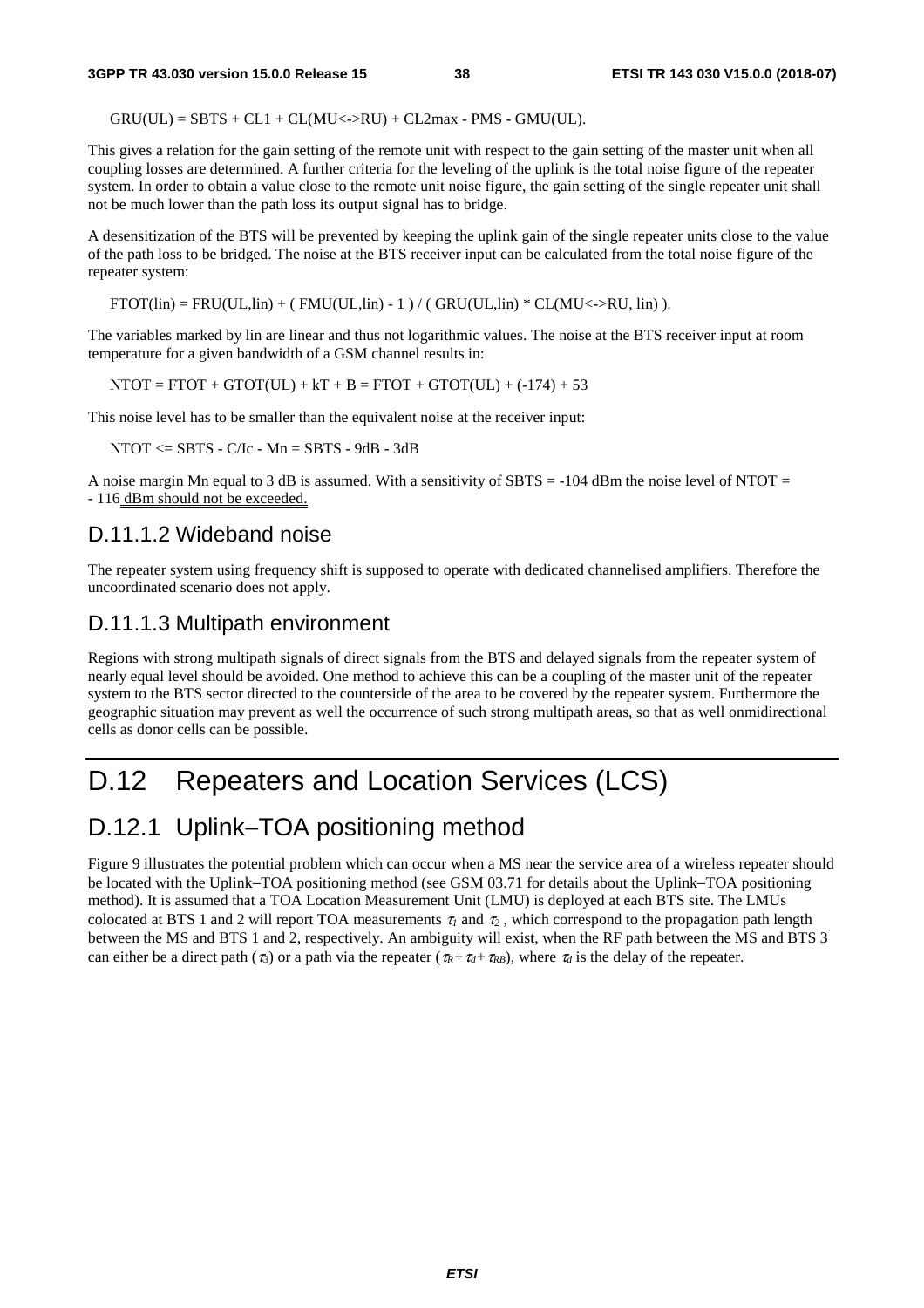

**Figure 9: Repeater Scenario for Uplink-TOA.** 

An ambiguity free location solution can be obtained, if a TOA LMU is deployed at the repeater site. The LMUs which should participate in the position measurement procedure are selected by the Serving Mobile Location Centre (SMLC) (GSM 03.71). If a BTS has an associated repeater, then the SMLC should select the LMU colocated at the BTS site as well as the LMU colocated at its repeater site for TOA measurements. When a RF path exists between the MS and the repeater, the LMU R will report the TOA measurement  $\tau_R$ , which corresponds to the propagation path length between the MS and the repeater. If LMU 3 and LMU R are reporting TOA measurements, then the SMLC should neglect the TOA measurement from LMU 3, since this TOA measurement can be based on  $(\tau_R + \tau_d + \tau_{RB})$  and will therefore result in a wrong location estimate. If the TOA LMU co-located at the repeater will not report a TOA measurement, it is obvious that no RF path between the MS and repeater exists. In that case, the TOA measurement from BTS 3 should be used. Other more intelligent processing can also be performed at the SMLC.

To guarantee, that the Uplink−TOA positioning method works properly in radio environments with repeaters, a TOA LMU needs to be co located at the repeater site.

If no LMU is co located at the repeater site, the SMLC should avoid selecting LMUs co located at a BTS which has an associated repeater. This requires that enough BTSs (LMUs) without repeaters are available in the vicinity of the MS and may therefore depend on the network.

### D.12.2 Enhanced Observed Time Difference positioning method

Figure 10 illustrates the potential problem which can occur when a MS near the service area of a wireless repeater should be located with the Enhanced Observed Time Difference (E-OTD) positioning method (see GSM 03.71 for details about the E-OTD positioning method).

Assuming for simplicity that BTSs transmit at the moment 0, the MS will receive signals from BTSs 1, 2 and 4 at moments <sup>τ</sup>*1* , <sup>τ</sup>*2* , and <sup>τ</sup>*4*, which correspond to the delays due to propagation paths between the MS and BTSs 1, 2 and 4, respectively. An ambiguity will exist, when the RF path between the BTS 3 and MS can either be a direct path (<sup>τ</sup>*3*) or a path via the repeater ( $\tau_{RB} + \tau_d + \tau_R$ ), where  $\tau_d$  is the delay of the repeater.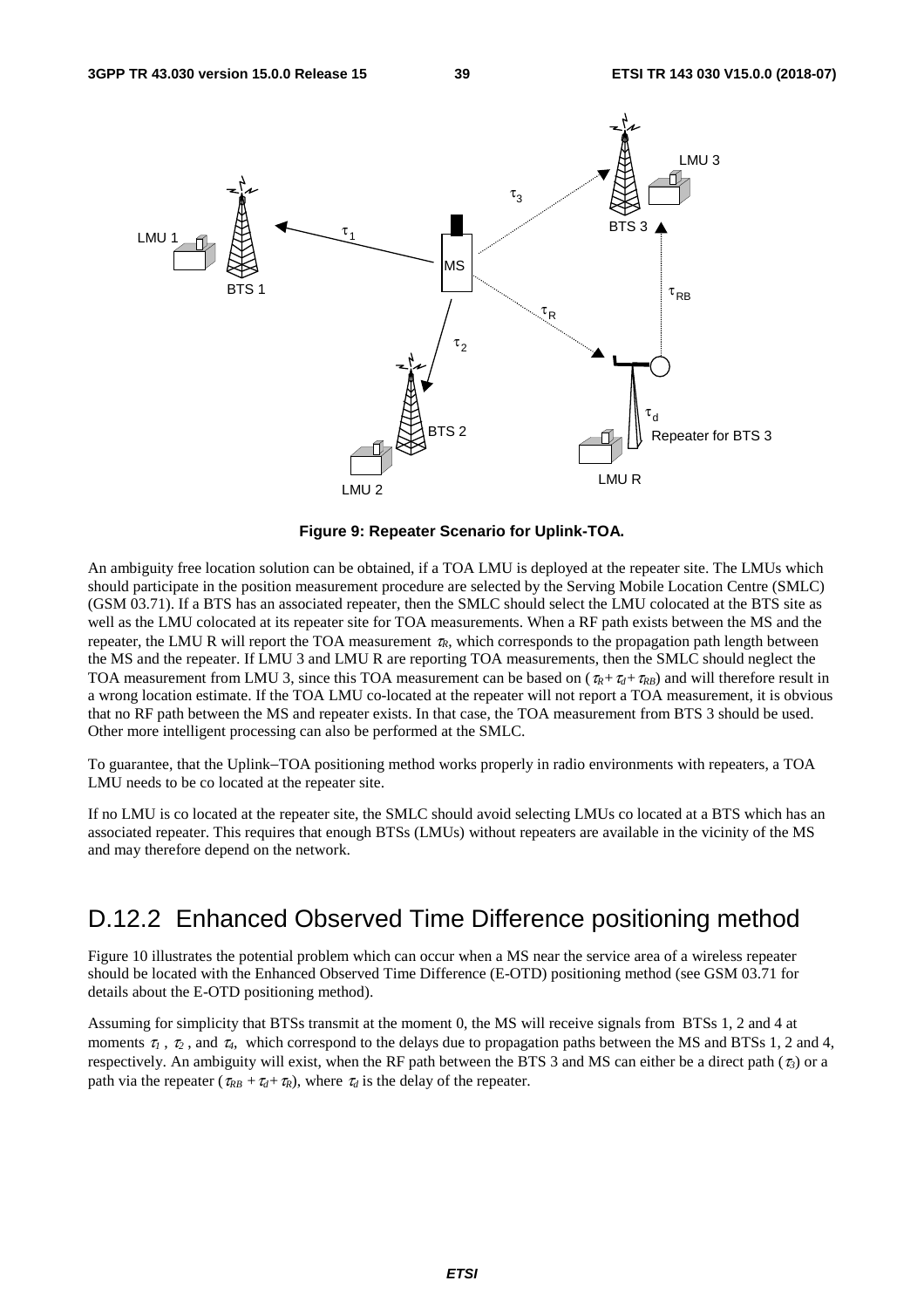

#### **Figure 10: Repeater Scenario for E-OTD.**

An ambiguity free location solution can be obtained, if the MS measures sufficient number of BTSs so that the measurements concerning the BTS 3 (which can be direct measurements or via the repeater) can be dropped off. In the situation in Fig. 10, there are three other BTSs received by the MS, and the measurements from the BTS 3 can be omitted. Another possibility for ambiquity free location solution is to use other avilable information to judge whether the signal from the repeater or the direct signal from the BTS has been measured. For example the initial location estimate based on CI and TA information can be used to estimate whether the BTS or the repeater is more likely to be received by the MS. There can be also other implementation specific solutions in the SMLC.

### D.12.3 Radio Interface Timing measurements

Figure 11 illustrates the potential problem which can occur when a LMU near the service area of a wireless repeater performs Radio Interface Timing (RIT) measurements (see GSM 03.71 for details about the RIT measurements).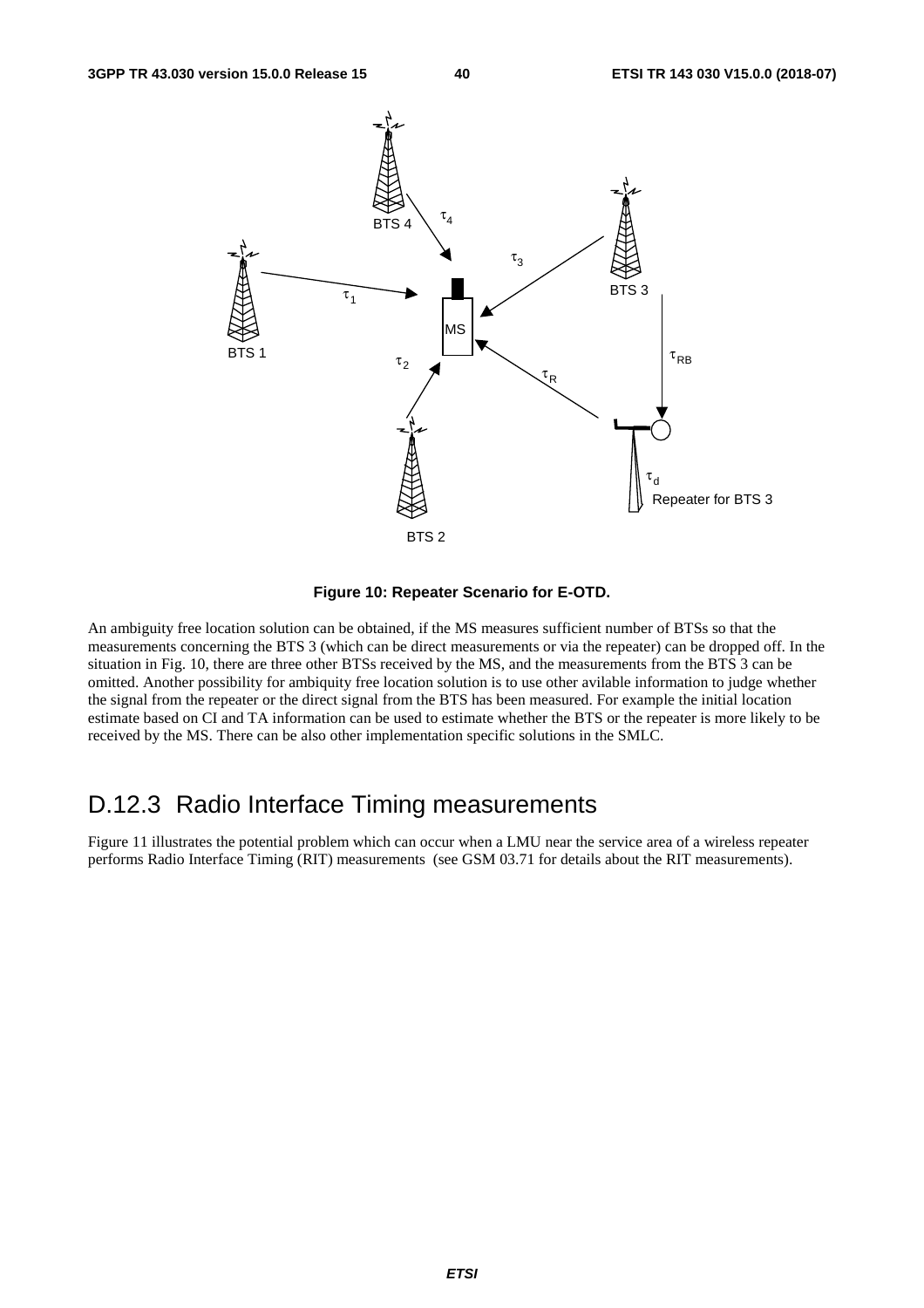

**Figure 11: Repeater Scenario for RIT measurements.** 

The ambiguity problem applies also to LMUs that measure RIT information for E-OTD and Uplink-TOA methods, as well as for certain assisted GPS variants. In Figure 11 the LMU measures directly signals from BTSs 1 and 2 (BTS serving the LMU). However the RF path between the BTS 3 and LMU can either be a direct path (<sup>τ</sup>*3*) or a path via the repeater ( $\tau_{RB} + \tau_q + \tau_R$ ). The solution is that the operator selects such LMU sites that can only hear only the BTS or the repeater (e.g. based on network planning information). This can be enhanced by using directional antenna for the LMU, so that the antenna points towards e.g. the repeater, not the BTS, or vice versa.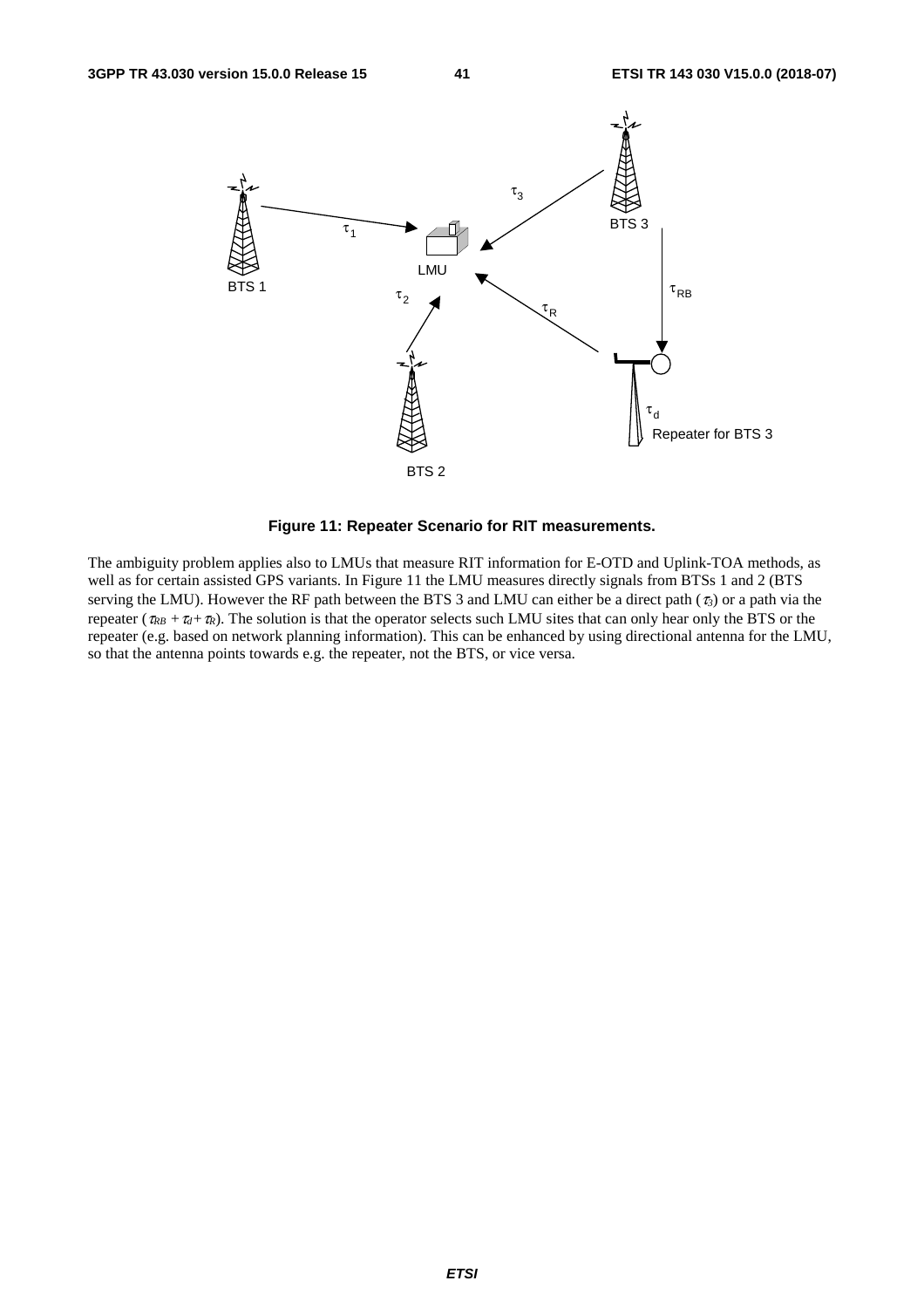## Annex E: Change history

| SMG#                | <b>SPEC</b> | <b>CR</b> |   |               |       | CAT   PHASE   VERS   NEW VERS | <b>SUBJECT</b>                                                                          |
|---------------------|-------------|-----------|---|---------------|-------|-------------------------------|-----------------------------------------------------------------------------------------|
| s25                 | 03.30       | A003      |   | <b>R97</b>    | 5.0.0 |                               | Repeater Systems using Frequency Shift                                                  |
| s26                 | 03.30       | A003      |   | R97           | 5.0.0 | 6.0.0                         | Repeater systems using Frequency Shift                                                  |
| s29                 | 03.30       |           |   | <b>R98</b>    | 6.0.1 | 7.0.0                         | Version 7.0.0 for Release '98                                                           |
| s29                 | 03.30       | A005      |   | R99           | 6.0.1 | 8.0.0                         | GSM 400 cell sizes and RF budgets                                                       |
| s30                 | 03.30       | A006      |   | R99           | 8.0.0 | 8.1.0                         | 850 link budgets                                                                        |
| s30b                | 03.30       | A007      |   | R99           | 8.1.0 | 8.2.0                         | GSM RF budgets updated with actual handheld<br>Mean Effective Gain (-antenna/body loss) |
| s30 <sub>b</sub>    | 03.30       | A008      |   | R99           | 8.1.0 | 8.2.0                         | Operation with extended TA IE added in 03.30                                            |
| s31                 | 03.30       | A010      |   | R99           | 8.2.0 | 8.3.0                         | LCS operation with repeaters                                                            |
|                     |             |           |   |               |       |                               |                                                                                         |
| <b>GERAN#</b>       |             |           |   |               |       |                               | September 2000 - 3G Release 4                                                           |
| G01                 | 03.30       | A011 B    |   | <b>R00</b>    | 8.3.0 | 4.0.0                         | CR 03.30-A011 GSM 700 cell sizes and RF<br>budgets (Release 4)                          |
| October 2000 43.030 |             |           |   | Rel-4         | 4.0.0 | 4.0.1                         | GSM references revert to pre-Release-4 spec<br>number format.                           |
| <b>June 2002</b>    |             |           |   |               |       |                               |                                                                                         |
| G10                 | 43.030      |           |   | Rel-5         |       | 5.0.0                         | Version for Release 5                                                                   |
| August 2002         |             |           |   |               |       |                               |                                                                                         |
| G11                 | 43.030 003  |           |   | Rel-5         | 5.0.0 | 5.1.0                         | Correction of Mean Effective Gain for GSM 400                                           |
| January 2005        |             |           |   |               |       |                               |                                                                                         |
| G23                 |             |           |   | Rel-6         |       | 6.0.0                         | Version for Release 6                                                                   |
| G25                 | 43.030 004  |           | A | Rel-6         |       | 6.1.0                         | Example of RF link budget for DCS 1800 MS 1<br>W Handheld with External LNA             |
| G35                 |             |           |   | Rel-7         |       | 7.0.0                         | Version for Release 7                                                                   |
| G40                 |             |           |   | Rel-8         |       | 8.0.0                         | Version for Release 8                                                                   |
| G44                 |             |           |   | Rel-9         |       | 9.0.0                         | Version for Release 9                                                                   |
| G49                 |             |           |   | <b>Rel-10</b> |       | 10.0.0                        | Version for Release 10                                                                  |
| G55                 |             |           |   | <b>Rel-11</b> |       | 11.0.0                        | Version for Release 11                                                                  |
| G63                 |             |           |   | <b>Rel-12</b> |       | 12.0.0                        | Version for Release 12 (frozen at SP-65)                                                |
| G68                 |             |           |   | <b>Rel-13</b> |       | 13.0.0                        | Version for Release 13 (frozen at SP-70)                                                |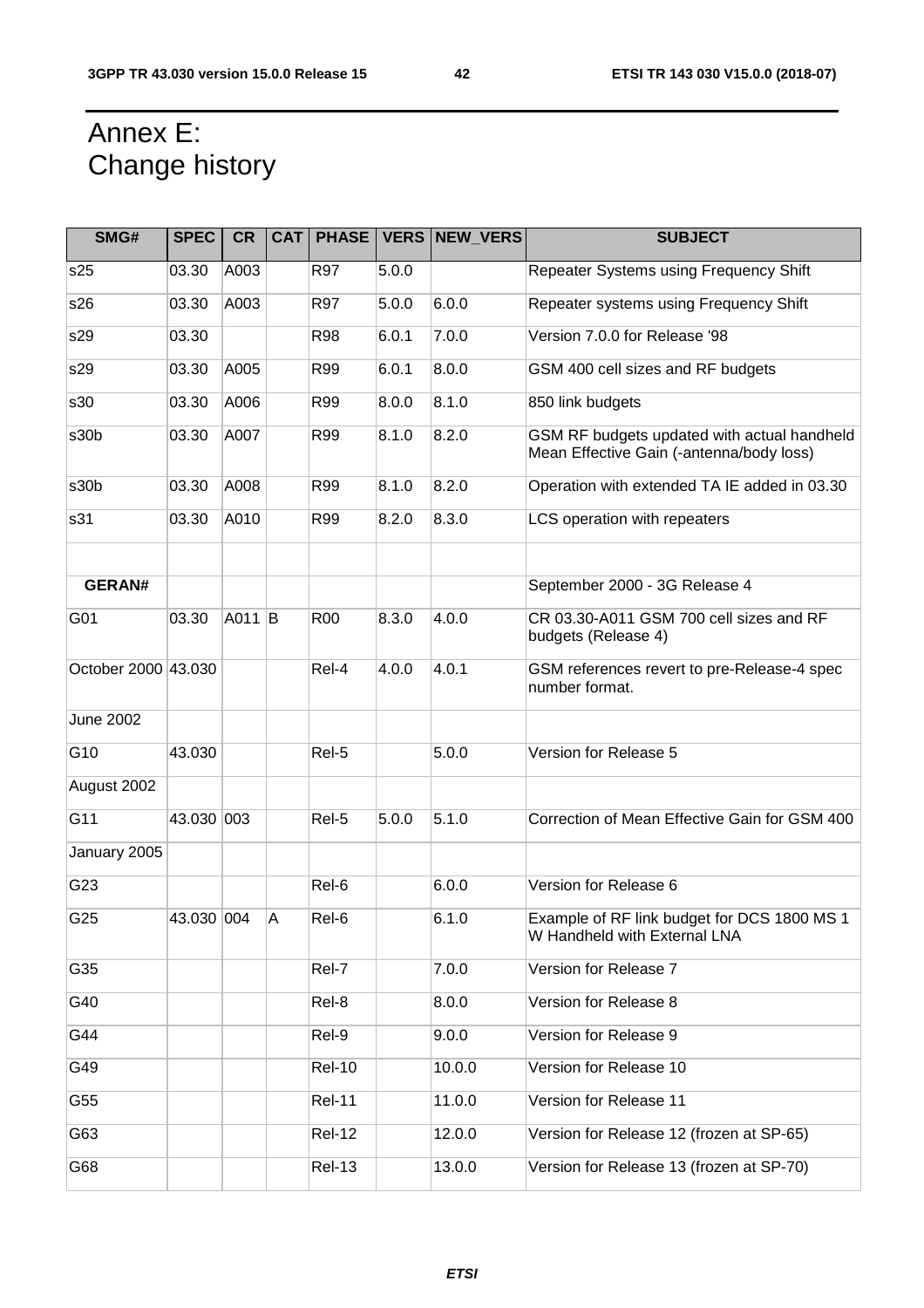|             | <b>Change history</b> |             |            |  |  |                         |            |  |
|-------------|-----------------------|-------------|------------|--|--|-------------------------|------------|--|
| <b>Date</b> | Meeting               | <b>TDoc</b> | <b>ICR</b> |  |  | Rev Cat Subject/Comment | <b>New</b> |  |
|             |                       |             |            |  |  |                         | version    |  |
| 2017-03     | <b>RP-75</b>          |             |            |  |  | Release 14 version      | 14.0.0     |  |
| 2018-06     | <b>RP-80</b>          |             |            |  |  | Release 15 version      | 15.0.0     |  |